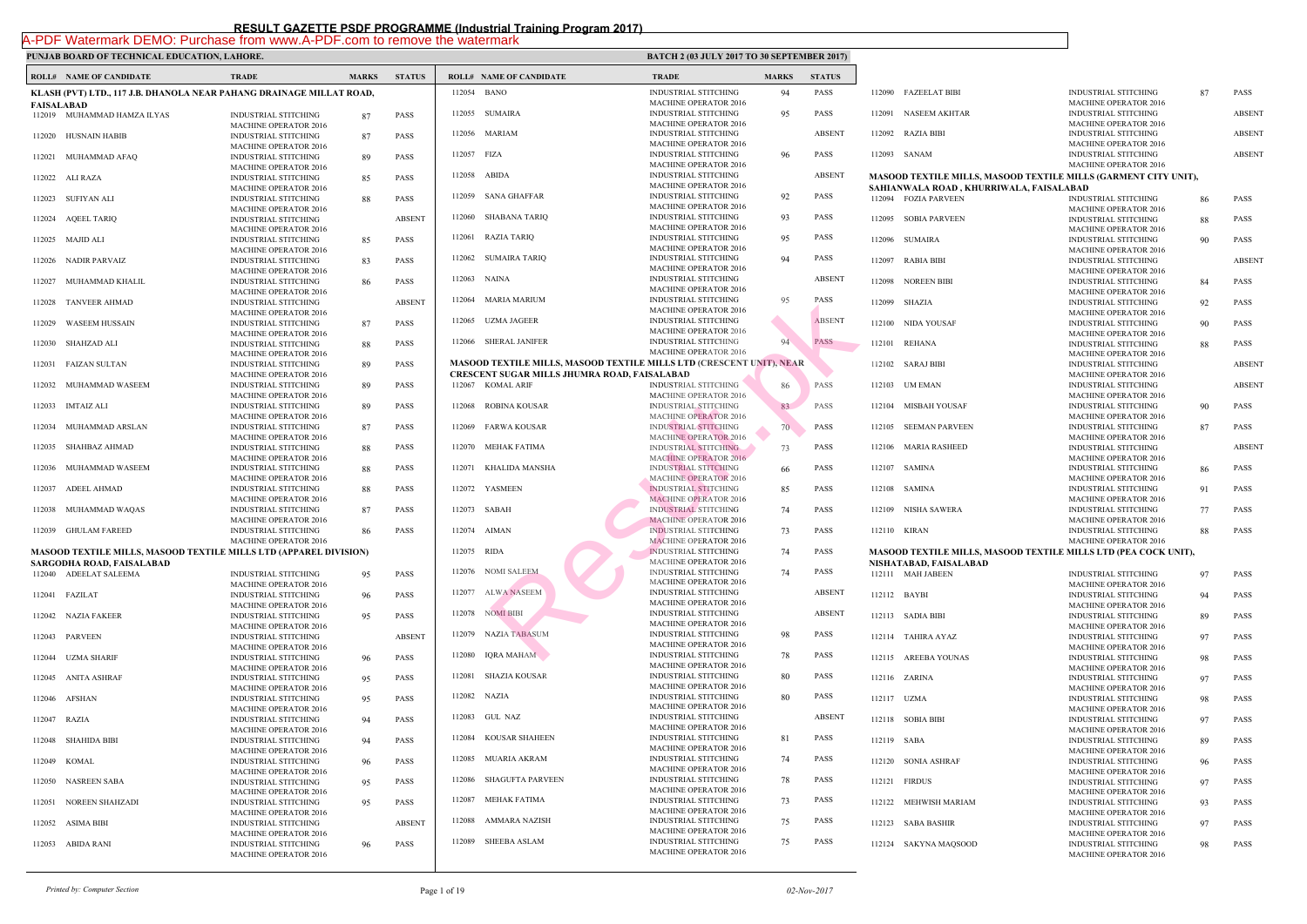|              | <b>ROLL# NAME OF CANDIDATE</b>                                        | <b>TRADE</b>                                                | <b>MARKS</b> | <b>STATUS</b> |              | <b>ROLL# NAME OF CANDIDATE</b> | <b>TRAD</b>           |
|--------------|-----------------------------------------------------------------------|-------------------------------------------------------------|--------------|---------------|--------------|--------------------------------|-----------------------|
|              | 112125 MADIHA                                                         | <b>INDUSTRIAL STITCHING</b><br><b>MACHINE OPERATOR 2016</b> | 99           | <b>PASS</b>   |              | 112160 M RAMZAN                | <b>AUTO</b><br>OPER/  |
|              | 112126 SAIRA ASHRAF                                                   | <b>INDUSTRIAL STITCHING</b><br><b>MACHINE OPERATOR 2016</b> | 96           | <b>PASS</b>   |              | 112161 SAMRA HANIF             | 2016<br><b>AUTO</b>   |
| 112127 SANA  |                                                                       | <b>INDUSTRIAL STITCHING</b>                                 | 96           | <b>PASS</b>   |              |                                | OPERA                 |
| 112128       | TAYYABA SHAHZADI                                                      | <b>MACHINE OPERATOR 2016</b><br><b>INDUSTRIAL STITCHING</b> | 94           | <b>PASS</b>   |              | 112162 TAHIRA BIBI             | 2016<br><b>AUTO</b>   |
| 112129       | NAILA IQBAL                                                           | <b>MACHINE OPERATOR 2016</b><br><b>INDUSTRIAL STITCHING</b> | 98           | <b>PASS</b>   |              |                                | OPERA<br>2016         |
| 112130       | SHAMSHAD MAI                                                          | <b>MACHINE OPERATOR 2016</b><br><b>INDUSTRIAL STITCHING</b> | 96           | <b>PASS</b>   |              | 112163 NASEEM AKHTAR           | <b>AUTO</b><br>OPER/  |
|              | 112131 FOUZIA BIBI                                                    | <b>MACHINE OPERATOR 2016</b><br><b>INDUSTRIAL STITCHING</b> |              | <b>ABSENT</b> |              | 112164 MUQADAS AROOJ           | 2016<br><b>AUTO</b>   |
|              |                                                                       | <b>MACHINE OPERATOR 2016</b>                                |              |               |              |                                | OPER/                 |
| 112132       | SHANILA SAFDAR                                                        | <b>INDUSTRIAL STITCHING</b><br><b>MACHINE OPERATOR 2016</b> | 96           | <b>PASS</b>   |              | 112165 KIRAN SHAHZADI          | 2016<br><b>AUTO</b>   |
|              | 112133 MARIA AKHTAR                                                   | <b>INDUSTRIAL STITCHING</b><br><b>MACHINE OPERATOR 2016</b> | 97           | <b>PASS</b>   |              |                                | OPERA<br>2016         |
|              | <b>MASOOD TEXTILE MILLS, MASOOD TEXTILE MILLS LTD (EAGLE UNIT),</b>   |                                                             |              |               |              | 112166 SHAZIA PARWEEN          | <b>AUTO</b>           |
|              | KOHINOOR MILLS, JARRAWANWALA ROAD, FAISALABAD                         |                                                             |              |               |              |                                | OPER/<br>2016         |
| 112134       | SHAHEEN KOUSAR                                                        | <b>INDUSTRIAL STITCHING</b><br><b>MACHINE OPERATOR 2016</b> | 95           | PASS          |              | 112167 SHAZIA LIAQAT           | <b>AUTO</b>           |
| 112135       | SHAHEEN AKHTAR                                                        | <b>INDUSTRIAL STITCHING</b><br><b>MACHINE OPERATOR 2016</b> |              | <b>ABSENT</b> |              |                                | OPER/<br>2016         |
|              | 112136 SAJIDA BIBI                                                    | <b>INDUSTRIAL STITCHING</b>                                 | 95           | <b>PASS</b>   |              | 112168 SANA NAZIR              | <b>AUTO</b><br>OPER/  |
|              | 112137 GULZAR BIBI                                                    | <b>MACHINE OPERATOR 2016</b><br><b>INDUSTRIAL STITCHING</b> | 94           | <b>PASS</b>   |              | 112169 SONIA SLAMAT            | 2016<br><b>AUTO</b>   |
|              | 112138 YASMIN                                                         | <b>MACHINE OPERATOR 2016</b><br><b>INDUSTRIAL STITCHING</b> | 95           | <b>PASS</b>   |              |                                | OPER/                 |
| 112139       | <b>SHAHIDA PARVEEN</b>                                                | <b>MACHINE OPERATOR 2016</b><br><b>INDUSTRIAL STITCHING</b> | 94           | <b>PASS</b>   |              | 112170 IRUM NAZIR              | 2016<br><b>AUTO</b>   |
|              | 112140 MEHAK                                                          | <b>MACHINE OPERATOR 2016</b><br><b>INDUSTRIAL STITCHING</b> |              | <b>PASS</b>   |              |                                | OPER/<br>2016         |
|              |                                                                       | MACHINE OPERATOR 2016                                       | 95           |               | 112171 RABIA |                                | <b>AUTO</b><br>OPERA  |
| 112141       | FARAH RIAZ                                                            | <b>INDUSTRIAL STITCHING</b><br><b>MACHINE OPERATOR 2016</b> | 93           | <b>PASS</b>   |              |                                | 2016                  |
| 112142       | ZUNAIRA AROOJ                                                         | <b>INDUSTRIAL STITCHING</b><br><b>MACHINE OPERATOR 2016</b> | 95           | <b>PASS</b>   |              | 112172 SHAZIA                  | <b>AUTO</b><br>OPERA  |
| 112143       | MEHWISH                                                               | <b>INDUSTRIAL STITCHING</b>                                 |              | <b>ABSENT</b> | 112173 SOBIA |                                | 2016<br><b>AUTO</b>   |
| 112144       | <b>SOBIA</b>                                                          | <b>MACHINE OPERATOR 2016</b><br><b>INDUSTRIAL STITCHING</b> | 94           | <b>PASS</b>   |              |                                | OPER/                 |
| 112145       | <b>GHULAM FATIMA</b>                                                  | <b>MACHINE OPERATOR 2016</b><br>INDUSTRIAL STITCHING        | 95           | <b>PASS</b>   |              | 112174 ISHRAT BIBI             | 2016<br><b>AUTO</b>   |
|              | 112146 SUMIRA                                                         | <b>MACHINE OPERATOR 2016</b><br><b>INDUSTRIAL STITCHING</b> | 97           | <b>PASS</b>   |              |                                | OPER/<br>2016         |
|              |                                                                       | <b>MACHINE OPERATOR 2016</b>                                |              |               |              | 112175 SARA AJMAL              | <b>AUTO</b><br>OPERA  |
|              | 112147 SADIA IKRAM                                                    | <b>INDUSTRIAL STITCHING</b><br><b>MACHINE OPERATOR 2016</b> | 95           | PASS          |              |                                | 2016                  |
|              | 112148 FARZANA KOUSAR                                                 | <b>INDUSTRIAL STITCHING</b><br><b>MACHINE OPERATOR 2016</b> | 96           | <b>PASS</b>   |              | 112176 SHAZIA BIBI             | <b>AUTO</b><br>OPERA  |
| 112149 SIDRA |                                                                       | <b>INDUSTRIAL STITCHING</b><br><b>MACHINE OPERATOR 2016</b> | 95           | PASS          |              | 112177 SAMSHAD PERVEEN         | 2016<br><b>AUTO</b>   |
|              | 112150 SAMREEN ILYAS                                                  | <b>INDUSTRIAL STITCHING</b>                                 | 94           | <b>PASS</b>   |              |                                | OPER/<br>2016         |
|              | 112151 FARWA                                                          | <b>MACHINE OPERATOR 2016</b><br><b>INDUSTRIAL STITCHING</b> | 95           | <b>PASS</b>   |              | 112178 ASAD ULLAH              | <b>AUTO</b>           |
| 112152       | ASIFA SEHAR                                                           | <b>MACHINE OPERATOR 2016</b><br><b>INDUSTRIAL STITCHING</b> | 93           | <b>PASS</b>   |              |                                | OPER/<br>2016         |
| 112153       | IRAM SHAHZADI                                                         | <b>MACHINE OPERATOR 2016</b><br><b>INDUSTRIAL STITCHING</b> | 95           | PASS          |              | 112179 BAHADER ALI             | <b>AUTO</b><br>OPER/  |
|              |                                                                       | <b>MACHINE OPERATOR 2016</b>                                |              |               |              | 112180 M ATHIR YASEEN          | 2016<br><b>AUTO</b>   |
| 112154       | RIDA RIAZ                                                             | <b>INDUSTRIAL STITCHING</b><br><b>MACHINE OPERATOR 2016</b> | 95           | <b>PASS</b>   |              |                                | OPER/                 |
|              | 112155 ZAREENA NOREEN                                                 | INDUSTRIAL STITCHING<br><b>MACHINE OPERATOR 2016</b>        | 94           | <b>PASS</b>   |              | 112181 QAMMAR ALI              | 2016<br>FABRI         |
|              | 112156 RUKHSANA BIBI                                                  | <b>INDUSTRIAL STITCHING</b><br><b>MACHINE OPERATOR 2016</b> | 95           | <b>PASS</b>   |              | 112182 M ABRAR                 | 2016<br>FABRI         |
|              | 112157 ZAHRA LAIQAT                                                   | <b>INDUSTRIAL STITCHING</b>                                 | 94           | PASS          |              | 112183 MUHAMMAD SABEEL         | 2016<br>FABRI         |
|              | 112158 PATERASHIA                                                     | <b>MACHINE OPERATOR 2016</b><br><b>INDUSTRIAL STITCHING</b> | 95           | <b>PASS</b>   |              |                                | 2016                  |
|              | <b>MASOOD TEXTILE MILLS, MASOOD TEXTILE MILLS (CUTTING DIVISION),</b> | <b>MACHINE OPERATOR 2016</b>                                |              |               |              | 112184 NAZAR ABBAS             | FABRI<br>2016         |
|              | <b>GHASEETPURA STOP, SHEIKHUPURA ROAD, JARANWALA</b>                  |                                                             |              |               |              | 112185 MUHAMMAD SAJID          | FABRI                 |
|              | 112159 MAHPARA                                                        | <b>AUTO PLACKET</b><br>OPERATIONS SPECIALIST<br>2016        | 86           | PASS          |              | 112186 AHMAD MAJEED            | 2016<br>FABRI<br>2016 |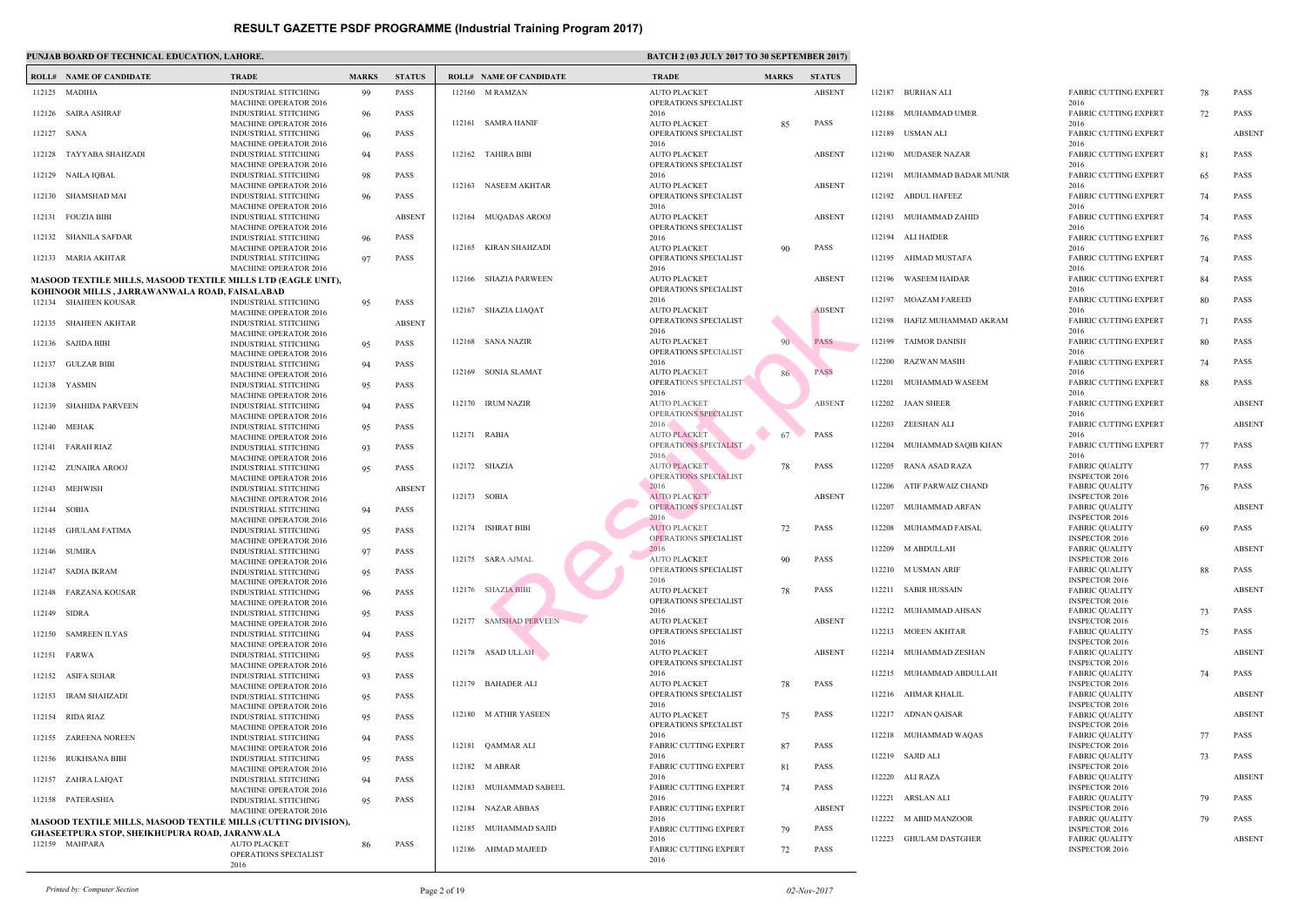|              | <b>ROLL# NAME OF CANDIDATE</b> | <b>TRADE</b>                                                | <b>MARKS</b> | <b>STATUS</b> |        | <b>ROLL# NAME OF CANDIDATE</b>                               | <b>TRAL</b>                  |
|--------------|--------------------------------|-------------------------------------------------------------|--------------|---------------|--------|--------------------------------------------------------------|------------------------------|
|              | 112224 MUSTAHSAN ANWAR         | <b>FABRIC OUALITY</b><br><b>INSPECTOR 2016</b>              |              | <b>ABSENT</b> | 112261 | SAYED MUHAMMAD FAISAL ARFAN                                  | <b>KNITT</b><br><b>DEVEI</b> |
|              | 112225 ALIZAIN                 | <b>FABRIC QUALITY</b><br><b>INSPECTOR 2016</b>              | 76           | <b>PASS</b>   | 112262 | <b>M TAUSEEF</b>                                             | <b>KNITT</b><br><b>DEVEI</b> |
|              | 112226 ABDUL JABBAR            | <b>FABRIC QUALITY</b><br><b>INSPECTOR 2016</b>              | 76           | <b>PASS</b>   | 112263 | <b>IRFAN ALI</b>                                             | <b>KNITT</b><br><b>DEVEI</b> |
|              | 112227 M NADEEM                | <b>FABRIC QUALITY</b><br><b>INSPECTOR 2016</b>              | 79           | <b>PASS</b>   | 112264 | RANA SAJAWAL                                                 | <b>KNITT</b><br><b>DEVEI</b> |
|              | 112228 AZEEM AKRAM             | <b>FABRIC QUALITY</b>                                       | 80           | <b>PASS</b>   |        | 112265 MEHAR ALI                                             | <b>KNITT</b>                 |
| 112229       | M ZEESHAN MABOOL               | <b>INSPECTOR 2016</b><br><b>FABRIC QUALITY</b>              | 79           | <b>PASS</b>   | 112266 | HAMID MUKHTAR                                                | <b>DEVEI</b><br><b>KNITT</b> |
| 112230       | MUJAHID MAQBOOL                | <b>INSPECTOR 2016</b><br><b>FABRIC OUALITY</b>              | 80           | <b>PASS</b>   | 112267 | M ASGHER KHAN                                                | <b>DEVEI</b><br><b>KNITT</b> |
| 112231       | AMINA AFZAL                    | <b>INSPECTOR 2016</b><br><b>INDUSTRIAL STITCHING</b>        | 80           | <b>PASS</b>   | 112268 | <b>MUZAMIL RASHEED</b>                                       | <b>DEVEI</b><br><b>KNITT</b> |
| 112232       | <b>SHAMIM AKHTER</b>           | <b>MACHINE OPERATOR 2016</b><br><b>INDUSTRIAL STITCHING</b> |              | <b>ABSENT</b> | 112269 | MUHAMMAD SALEEM                                              | <b>DEVEI</b><br><b>KNITT</b> |
|              | 112233 SANA BIBI               | <b>MACHINE OPERATOR 2016</b><br><b>INDUSTRIAL STITCHING</b> |              | <b>ABSENT</b> | 112270 | MUHAMMAD RIZWAN                                              | OPER/<br><b>KNITT</b>        |
| 112234 NIDA  |                                | <b>MACHINE OPERATOR 2016</b><br><b>INDUSTRIAL STITCHING</b> | 78           | <b>PASS</b>   | 112271 | <b>AMIR SOHAIL</b>                                           | OPER/<br><b>KNITT</b>        |
|              |                                | <b>MACHINE OPERATOR 2016</b>                                |              |               |        |                                                              | OPER/                        |
|              | 112235 SARAFEEN                | <b>INDUSTRIAL STITCHING</b><br><b>MACHINE OPERATOR 2016</b> | 78           | <b>PASS</b>   |        | 112272 FARHAN ALI                                            | <b>KNITT</b><br>OPER/        |
| 112236       | <b>ASMA RASHEED</b>            | <b>INDUSTRIAL STITCHING</b><br><b>MACHINE OPERATOR 2016</b> | 75           | <b>PASS</b>   | 112273 | MUHAMMAD NOMAN NASEER                                        | <b>KNITT</b><br>OPER/        |
| 112237       | <b>SHAKEELA BIBI</b>           | <b>INDUSTRIAL STITCHING</b>                                 | 68           | <b>PASS</b>   | 112274 | MUHAMMAD SHAHEER AMIR                                        | <b>KNITT</b>                 |
| 112238       | MARIA                          | <b>MACHINE OPERATOR 2016</b><br>INDUSTRIAL STITCHING        | 73           | <b>PASS</b>   | 112275 | <b>TASAWAR HUSSAIN</b>                                       | OPER/<br><b>KNITT</b>        |
| 112239       | <b>KOUSER TAZEEM</b>           | <b>MACHINE OPERATOR 2016</b><br><b>INDUSTRIAL STITCHING</b> | 67           | <b>PASS</b>   | 112276 | <b>MUZAFER HUSSAIN</b>                                       | OPER/<br><b>KNITT</b>        |
| 112240       | SHAZIA NOREEN                  | <b>MACHINE OPERATOR 2016</b><br><b>INDUSTRIAL STITCHING</b> | 81           | <b>PASS</b>   | 112277 | MUHAMMAD NAEEM                                               | OPER/<br><b>KNITT</b>        |
|              | 112241 SAIMA TAHIR             | <b>MACHINE OPERATOR 2016</b><br><b>INDUSTRIAL STITCHING</b> | 73           | <b>PASS</b>   | 112278 | ANAM ULLAH                                                   | OPER/<br><b>KNITT</b>        |
| 112242       | <b>MAFIA SALEEM</b>            | <b>MACHINE OPERATOR 2016</b><br><b>INDUSTRIAL STITCHING</b> | 77           | <b>PASS</b>   | 112279 | TASAWAR HAYYAT                                               | OPER/<br><b>KNITT</b>        |
| 112243       | <b>SOFIA AJMAL</b>             | <b>MACHINE OPERATOR 2016</b><br><b>INDUSTRIAL STITCHING</b> | 81           | <b>PASS</b>   | 112280 | MUHAMMAD TANVEER                                             | OPER/<br><b>KNITT</b>        |
| 112244 NAILA |                                | <b>MACHINE OPERATOR 2016</b><br><b>INDUSTRIAL STITCHING</b> | 73           | <b>PASS</b>   | 112281 | MUHAMMAD WAQAS                                               | OPER/<br><b>KNITT</b>        |
| 112245       | AMINA NAIZ                     | <b>MACHINE OPERATOR 2016</b><br>INDUSTRIAL STITCHING        | 76           | <b>PASS</b>   | 112282 | MUHAMMAD NABEEL AKBER                                        | OPER/<br><b>KNITT</b>        |
|              | 112246 WAQAS SALEEM            | <b>MACHINE OPERATOR 2016</b><br>KNITTED FABRIC PRODUCT      |              | <b>PASS</b>   |        | 112283 M SHAHZAIB AFZAL                                      | OPER/<br><b>KNITT</b>        |
|              |                                | DEVELOPMENT SPECIALIST                                      | 76           |               |        |                                                              | OPER/                        |
| 112247       | GHULAM HASSAN                  | KNITTED FABRIC PRODUCT<br>DEVELOPMENT SPECIALIST            | 66           | <b>PASS</b>   | 112284 | WASEEM ULLAH KHAN                                            | <b>KNITT</b><br>OPER/        |
|              | 112248 FAHAD ALI               | KNITTED FABRIC PRODUCT<br>DEVELOPMENT SPECIALIST            | 66           | <b>PASS</b>   | 112285 | RANA ALI RAZA                                                | <b>KNITT</b><br>OPER/        |
| 112249       | MUHAMMAD UMAIR LATIF           | KNITTED FABRIC PRODUCT<br>DEVELOPMENT SPECIALIST            | 80           | PASS          | 112286 | SHAHID AHMAD AHMAD                                           | <b>KNITT</b><br>OPER/        |
| 112250       | UMER SALEEM                    | KNITTED FABRIC PRODUCT<br>DEVELOPMENT SPECIALIST            |              | <b>ABSENT</b> | 112287 | <b>SHAN MUHAMMAD</b>                                         | <b>KNITT</b><br>OPER/        |
| 112251       | ALI HASNAIN                    | KNITTED FABRIC PRODUCT<br>DEVELOPMENT SPECIALIST            |              | <b>ABSENT</b> | 112288 | RANA DILMURAD ALI                                            | <b>KNITT</b><br>OPER/        |
| 112252       | ATIF SHAHZAD                   | KNITTED FABRIC PRODUCT<br>DEVELOPMENT SPECIALIST            | 84           | <b>PASS</b>   | 112289 | <b>AMIR ABBAS</b>                                            | <b>KNITT</b><br>OPER/        |
| 112253       | MUHAMMAD USMAN                 | KNITTED FABRIC PRODUCT<br>DEVELOPMENT SPECIALIST            | 79           | <b>PASS</b>   | 112290 | NADEEM AKRAM                                                 | <b>KNITT</b><br>OPER/        |
| 112254       | HASHAM ALI HAIDER              | KNITTED FABRIC PRODUCT                                      | 75           | PASS          | 112291 | <b>ASHBEEL SABIR</b>                                         | <b>KNITT</b>                 |
| 112255       | NABEEL AHMAD                   | DEVELOPMENT SPECIALIST<br>KNITTED FABRIC PRODUCT            | 77           | PASS          | 112292 | MUHAMMAD SUHAIB                                              | OPER/<br><b>KNITT</b>        |
| 112256       | AKMAL JAVID                    | DEVELOPMENT SPECIALIST<br>KNITTED FABRIC PRODUCT            |              | <b>ABSENT</b> | 112293 | ZAFER IQBAL                                                  | OPER/<br><b>KNITT</b>        |
| 112257       | MUHAMMAD ARSHAD                | DEVELOPMENT SPECIALIST<br>KNITTED FABRIC PRODUCT            | 66           | <b>PASS</b>   |        | 112294 SUNEEL ABID                                           | OPER/<br><b>KNITT</b>        |
| 112258       | ANS UL HASSAN                  | DEVELOPMENT SPECIALIST<br>KNITTED FABRIC PRODUCT            | 78           | PASS          |        | HASNAIN TANWEER ASSOCIATES (PVT) LIMITED, SI                 | OPER/                        |
| 112259       | ADEEL AHMED                    | DEVELOPMENT SPECIALIST<br>KNITTED FABRIC PRODUCT            | 80           | PASS          |        | <b>CENTRE, I-8 MARKAZ, ISLAMABAD</b><br>112295 UMAIR MUKHTAR | <b>SALES</b>                 |
| 112260       | FAISAL AKHTAR                  | DEVELOPMENT SPECIALIST<br>KNITTED FABRIC PRODUCT            | 67           | PASS          | 112296 | <b>WAQAS ALI</b>                                             | <b>SALES</b>                 |
|              |                                | DEVELOPMENT SPECIALIST                                      |              |               | 112297 | IRTIZA NAEEM                                                 | <b>SALES</b>                 |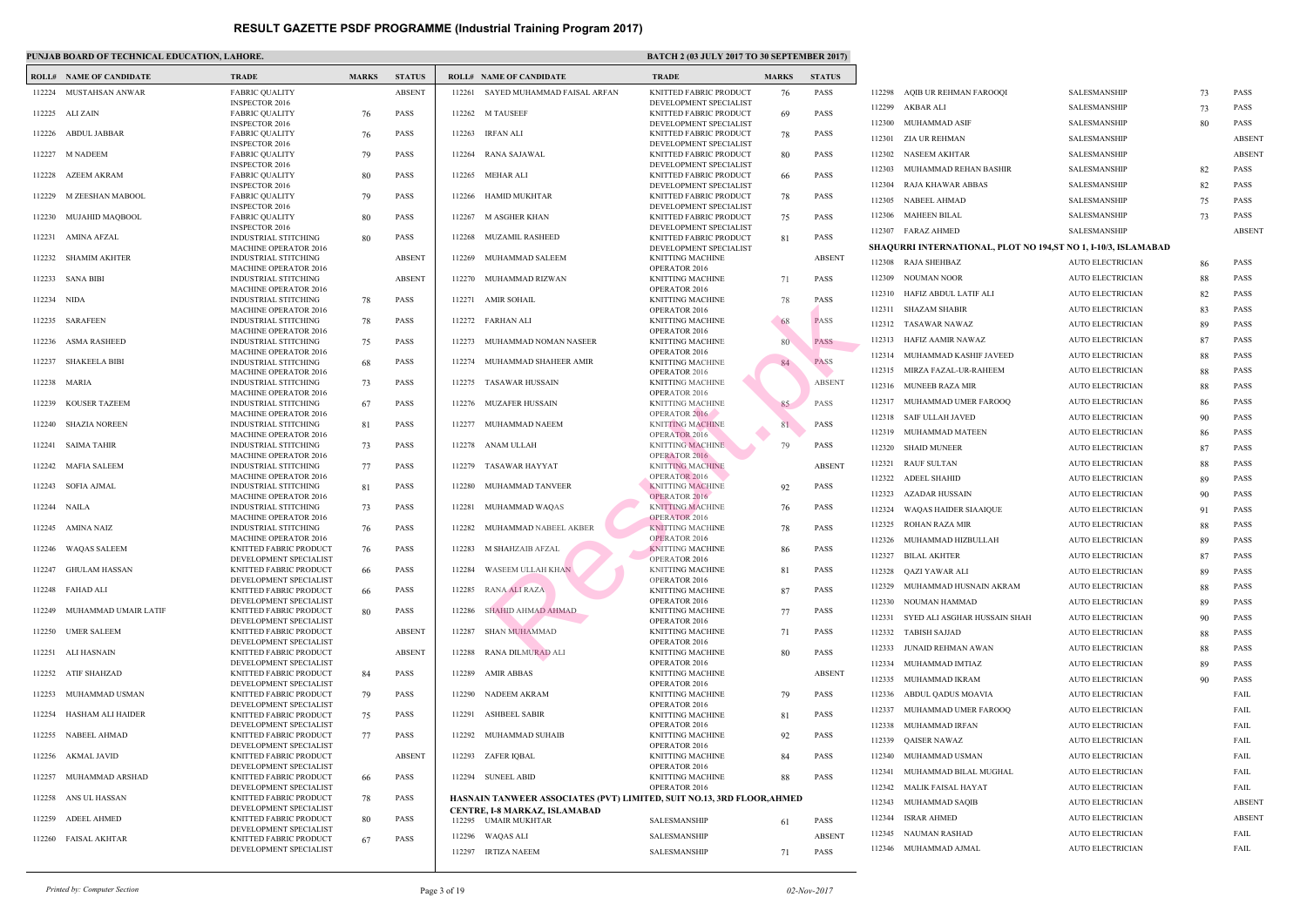|        | <b>ROLL# NAME OF CANDIDATE</b>       | <b>TRADE</b>                  | <b>MARKS</b> | <b>STATUS</b> |        | <b>ROLL# NAME OF CANDIDATE</b>      | <b>TRAL</b>                |
|--------|--------------------------------------|-------------------------------|--------------|---------------|--------|-------------------------------------|----------------------------|
| 112347 | MUHAMMAD AGHAZ                       | <b>AUTO ELECTRICIAN</b>       |              | FAIL          | 112397 | <b>EMANYUIL AYUB</b>                | <b>AUTO</b>                |
| 112348 | MUHAMMAD BILAL BHATTI                | <b>AUTO ELECTRICIAN</b>       |              | FAIL          | 112398 | HASSNAIN ABBASI                     | <b>AUTO</b>                |
| 112349 | <b>SOHAIL SHEHZAD</b>                | <b>AUTO ELECTRICIAN</b>       |              | FAIL          | 112399 | <b>GHULAM MOHI UDDIN</b>            | <b>AUTO</b>                |
| 112350 | MUHAMMAD AWAIS                       | <b>AUTO ELECTRICIAN</b>       |              | FAIL          | 112400 | AWAIS MURTAZA SULARI                | <b>AUTO</b>                |
| 112351 | <b>FAISAL AZEEM</b>                  | <b>AUTO ELECTRICIAN</b>       |              | FAIL          | 112401 | MUHAMMAD RAHEEM ABBASI              | <b>AUTO</b>                |
| 112352 | SAYAD MAQSOOD                        | <b>AUTO ELECTRICIAN</b>       |              | FAIL          | 112402 | MALIK NAZAR HAYAT                   | <b>AUTO</b>                |
| 112353 | MUHAMMAD SAJJAD                      | <b>AUTO ELECTRICIAN</b>       |              | FAIL          | 112403 | ABDUL GHAFFAR                       | <b>AUTO</b>                |
| 112354 | <b>TEHRAN LATIF</b>                  | <b>AUTO ELECTRICIAN</b>       |              | <b>ABSENT</b> | 112404 | MUHAMMAD FAISAL                     | <b>AUTO</b>                |
| 112355 | <b>IMRAN SATTAR</b>                  | <b>AUTO ELECTRICIAN</b>       |              | FAIL          | 112405 | WAQAS MEHBOOB                       | <b>AUTO</b>                |
| 112356 | NAZAKAT MEHMOOD                      | <b>AUTO ELECTRICIAN</b>       |              | FAIL          | 112406 | MUHAMMAD TASLEEM KHAN               | <b>AUTO</b>                |
| 112357 | NASIR MUHAMMAD                       | <b>AUTO ELECTRICIAN</b>       |              | FAIL          | 112407 | MUHAMMAD ZAID BIN                   | <b>AUTO</b>                |
| 112358 | FAZAL KAREEM                         | <b>AUTO ELECTRICIAN</b>       |              | FAIL          | 112408 | UMAR FAROOQ                         | <b>AUTO</b>                |
| 112359 | NAFEES AHMED ABBASI                  | <b>AUTO ELECTRICIAN</b>       |              | <b>ABSENT</b> | 112409 | <b>SHAHID HUSSAIN</b>               | <b>AUTO</b>                |
| 112360 | KABIR AHMED ABBASI                   | <b>AUTO ELECTRICIAN</b>       |              | FAIL          | 112410 | NASIR IQBAL                         | <b>AUTO</b>                |
| 112361 | AKASH                                | <b>AUTO ELECTRICIAN</b>       |              | FAIL          | 112411 | RAO ZAIN UL ABIDEEN                 | <b>AUTO</b>                |
|        |                                      |                               |              |               |        |                                     |                            |
| 112362 | ASIF ALI                             | <b>AUTO ELECTRICIAN</b>       |              | <b>ABSENT</b> |        | 112412 ALI AKBAR<br>112413 ALI RAZA | <b>AUTO</b>                |
| 112363 | RASHID MEHMOOD                       | <b>AUTO ELECTRICIAN</b>       |              | FAIL          |        |                                     | <b>AUTO</b>                |
| 112364 | WAJAHAT BAIG<br><b>ZIA UR REHMAN</b> | AUTO MECHANIC (DIESEL)        | 81           | PASS          | 112414 | ABDUL HAMEED<br>ABDUL BASIT KHAN    | <b>AUTO</b><br><b>AUTO</b> |
| 112365 |                                      | AUTO MECHANIC (DIESEL)        | 79           | <b>PASS</b>   | 112415 |                                     |                            |
| 112366 | MUHAMMAD FARAZ HASSAN                | AUTO MECHANIC (DIESEL)        | 81           | <b>PASS</b>   | 112416 | MUHAMMAD SUMAIR ALTAF               | <b>AUTO</b>                |
| 112367 | MUHAMMAD HAROON KHAN SABER           | AUTO MECHANIC (DIESEL)        | 79           | <b>PASS</b>   | 112417 | MUHAMMAD RIAZ                       | <b>AUTO</b>                |
| 112368 | NAUMAN SHEHZAD                       | AUTO MECHANIC (DIESEL)        | 85           | <b>PASS</b>   | 112418 | ZEESHAN ALI                         | <b>AUTO</b>                |
| 112369 | <b>MUHEET KHAN</b>                   | AUTO MECHANIC (DIESEL)        | 75           | <b>PASS</b>   | 112419 | MIRZA SULAMAN SHAREEF               | <b>AUTO</b><br>2016        |
| 112370 | ABDUR REHMAN                         | AUTO MECHANIC (DIESEL)        | 79           | <b>PASS</b>   | 112420 | MUHAMMAD ASGHAR                     | <b>AUTO</b>                |
| 112371 | WAQAR ALI                            | AUTO MECHANIC (DIESEL)        | 82           | <b>PASS</b>   | 112421 | ZAHEER AHMED                        | 2016<br><b>AUTO</b>        |
| 112372 | JAWAD AHMED MALIK                    | AUTO MECHANIC (DIESEL)        | 80           | <b>PASS</b>   |        |                                     | 2016                       |
| 112373 | RIWAN AKHTER                         | AUTO MECHANIC (DIESEL)        | 89           | <b>PASS</b>   | 112422 | MUHAMMAD ASIM QURESHI               | <b>AUTO</b><br>2016        |
| 112374 | ABDULLAH MANSOOR                     | AUTO MECHANIC (DIESEL)        | 81           | <b>PASS</b>   | 112423 | MUHAMMAD USMAN ALI KHAN             | <b>AUTO</b>                |
| 112375 | MUHAMAMD MAZHAR                      | AUTO MECHANIC (DIESEL)        | 79           | PASS          | 112424 | MUHAMMAD FAIZAN LATIF ABBASI        | 2016<br><b>AUTO</b>        |
|        | 112376 SOHAIB TAHIR                  | AUTO MECHANIC (DIESEL)        | 80           | PASS          |        |                                     | 2016                       |
|        | 112377 AHSAN AZIZ                    | AUTO MECHANIC (DIESEL)        | 82           | PASS          |        | 112425 MUHAMMAD SHARAFAT            | <b>AUTO</b><br>2016        |
| 112378 | SUFYAN NAWAZ                         | AUTO MECHANIC (DIESEL)        | 77           | PASS          | 112426 | MUHAMMAD MUBEEN                     | <b>AUTO</b>                |
| 112379 | ASIF AYUB                            | AUTO MECHANIC (DIESEL)        | 78           | PASS          |        | MUHAMMAD ARSALAN KHAN               | 2016                       |
| 112380 | <b>IBRAR KHAN</b>                    | AUTO MECHANIC (DIESEL)        | 79           | <b>PASS</b>   | 112427 |                                     | <b>AUTO</b><br>2016        |
| 112381 | SYED HUSSAIN SHAH                    | <b>AUTO MECHANIC (DIESEL)</b> | 82           | PASS          | 112428 | MUHAMMAD IKRAM                      | <b>AUTO</b>                |
| 112382 | MALIK ASFAND ALI                     | AUTO MECHANIC (DIESEL)        | 84           | PASS          | 112429 | <b>SHAHZEB KHAN</b>                 | 2016<br><b>AUTO</b>        |
| 112383 | MUHAMMAD ADNAN                       | AUTO MECHANIC (DIESEL)        | 72           | PASS          |        |                                     | 2016                       |
| 112384 | SHAFQAT ZAMAN                        | AUTO MECHANIC (DIESEL)        | 74           | <b>PASS</b>   | 112430 | MUHAMMAD ABBAS                      | <b>AUTO</b><br>2016        |
| 112385 | MUHAMMAD MOUZZAM                     | AUTO MECHANIC (DIESEL)        | 80           | PASS          | 112431 | <b>USAMA KHALID</b>                 | <b>AUTO</b>                |
| 112386 | KHUDA BAKHSH                         | AUTO MECHANIC (DIESEL)        | 77           | <b>PASS</b>   | 112432 | SYED SAQLAIN HAIDER RIZVI           | 2016<br><b>AUTO</b>        |
| 112387 | <b>UMER FAROOQ</b>                   | AUTO MECHANIC (DIESEL)        | 83           | PASS          |        |                                     | 2016                       |
| 112388 | <b>AQEEL YOUSAF</b>                  | AUTO MECHANIC (DIESEL)        | 83           | PASS          | 112433 | <b>ABDUL BASIT</b>                  | <b>AUTO</b><br>2016        |
| 112389 | <b>FAISAL ABBAS</b>                  | AUTO MECHANIC (DIESEL)        | 83           | PASS          | 112434 | AZAM HUSSAIN SHAH                   | <b>AUTO</b>                |
| 112390 | MUHAMMAD ARSLAN                      | AUTO MECHANIC (DIESEL)        | 83           | PASS          |        | 112435 NIAZ AHMAD                   | 2016<br><b>AUTO</b>        |
| 112391 | <b>ZUBAIR KHAN</b>                   | AUTO MECHANIC (DIESEL)        | 81           | PASS          |        |                                     | 2016                       |
| 112392 | NABEEL IFITKHAR                      | AUTO MECHANIC (DIESEL)        | 83           | PASS          | 112436 | <b>FAISAL FAROOQ</b>                | <b>AUTO</b>                |
| 112393 | <b>MAAZ MAQSOOD</b>                  | AUTO MECHANIC (DIESEL)        | 78           | PASS          | 112437 | MUHAMMAD WASEEM KHAN                | 2016<br><b>AUTO</b>        |
| 112394 | EHTISHAM MUSSARAT                    | AUTO MECHANIC (DIESEL)        | 76           | PASS          |        |                                     | 2016                       |
| 112395 | YASIR AZAM QURESHI                   | AUTO MECHANIC (DIESEL)        | 76           | PASS          | 112438 | AHSAN RAZA                          | <b>AUTO</b><br>2016        |
| 112396 | MUHAMMAD ZOHAIB AKHTAR               | AUTO MECHANIC (DIESEL)        | 79           | PASS          | 112439 | HASSAN YOUSAF                       | <b>AUTO</b>                |
|        |                                      |                               |              |               |        |                                     | 2016                       |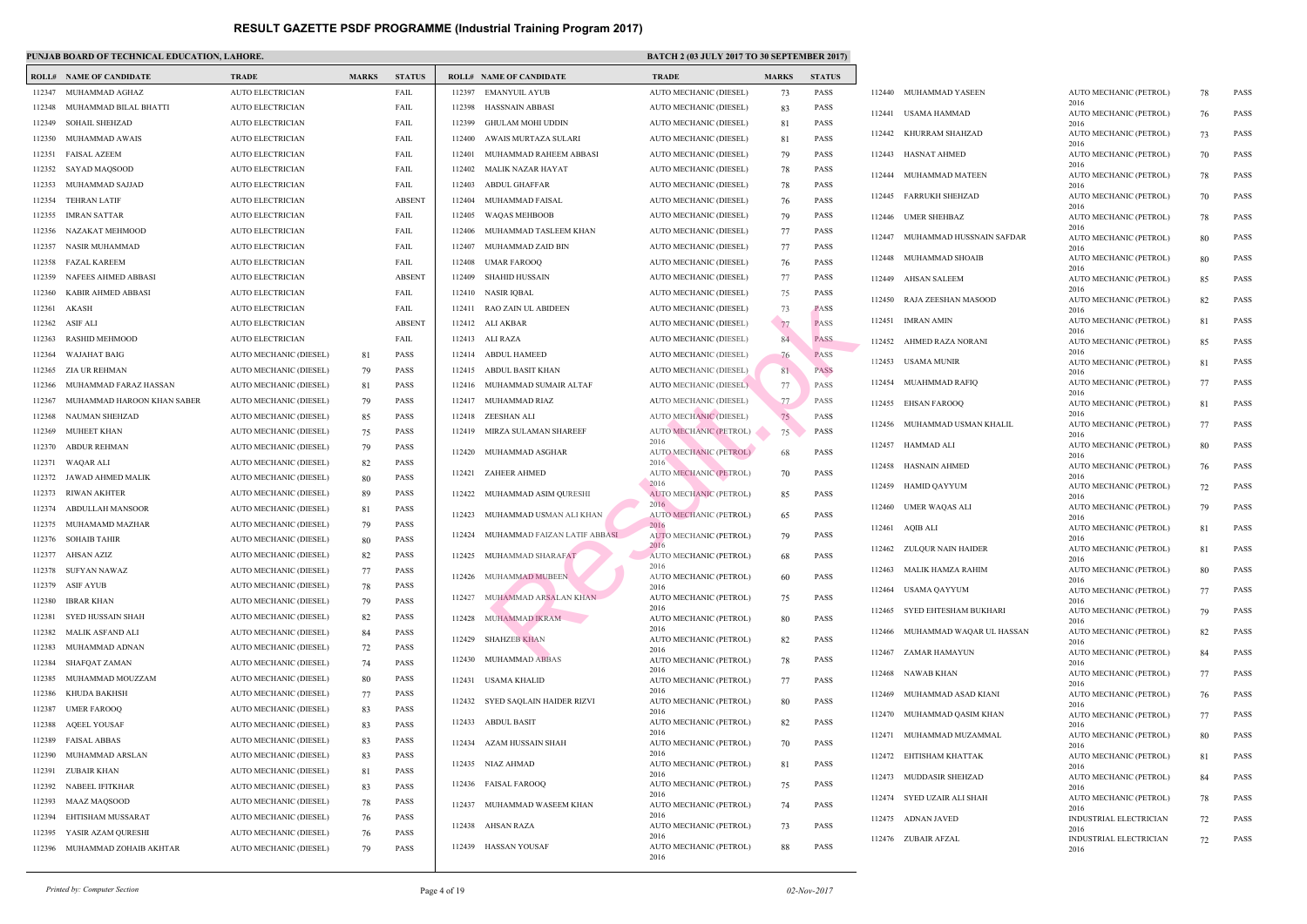|        | <b>ROLL# NAME OF CANDIDATE</b> | <b>TRADE</b>                           | <b>MARKS</b> | <b>STATUS</b> |        | <b>ROLL# NAME OF CANDIDATE</b>             | <b>TRAD</b>                  |
|--------|--------------------------------|----------------------------------------|--------------|---------------|--------|--------------------------------------------|------------------------------|
|        | 112477 MUHAMMAD SHAHBAZ        | INDUSTRIAL ELECTRICIAN                 | 76           | PASS          |        | 112514 MUHAMMAD ZAIN UL ABIDEEN            | <b>INDUS</b>                 |
| 112478 | AQIB SHAHZAD                   | 2016<br>INDUSTRIAL ELECTRICIAN<br>2016 | 76           | PASS          |        | 112515 MOHSIN ALI                          | 2016<br><b>INDUS</b><br>2016 |
| 112479 | <b>SHAMAOON JOZIF</b>          | <b>INDUSTRIAL ELECTRICIAN</b><br>2016  | 68           | <b>PASS</b>   |        | 112516 USMAN ALI                           | <b>INDUS</b><br>2016         |
| 112480 | USMAN GHANI                    | INDUSTRIAL ELECTRICIAN                 | 76           | <b>PASS</b>   |        | 112517 FARRUKH ZAHEER                      | <b>INDUS</b>                 |
| 112481 | MUHAMMAD DANIYAL               | 2016<br>INDUSTRIAL ELECTRICIAN         | 76           | PASS          |        | 112518 MUHAMMAD OWAIS ABBASI               | 2016<br><b>INDUS</b>         |
| 112482 | EHTISHAM AHMED                 | 2016<br>INDUSTRIAL ELECTRICIAN         | 76           | PASS          | 112519 | MUHAMMAD ISMAIL                            | 2016<br><b>INDUS</b>         |
| 112483 | MUHAMMAD ALI JAVED             | 2016<br>INDUSTRIAL ELECTRICIAN<br>2016 | 72           | PASS          |        | 112520 BILAL HASSAN                        | 2016<br><b>INDUS</b><br>2016 |
| 112484 | <b>ABDUL HANEEF</b>            | INDUSTRIAL ELECTRICIAN<br>2016         | 81           | <b>PASS</b>   |        | 112521 MUHAMMAD REHAN ASIF                 | <b>INDUS</b><br>2016         |
| 112485 | <b>ABDUL BASIT</b>             | <b>INDUSTRIAL ELECTRICIAN</b><br>2016  | 76           | PASS          |        | 112522 MUHAMMAD QASIM                      | <b>INDUS</b>                 |
| 112486 | <b>WAQAR AHMED</b>             | <b>INDUSTRIAL ELECTRICIAN</b><br>2016  | 81           | <b>PASS</b>   | 112523 | <b>HARIS YUNUS</b>                         | 2016<br><b>INDUS</b><br>2016 |
| 112487 | ADIL WAQAR                     | INDUSTRIAL ELECTRICIAN                 | 72           | PASS          |        | 112524 NOUMAN ZAFAR                        | <b>INDUS</b>                 |
| 112488 | RAJA RAHEEL ISHAQ              | 2016<br>INDUSTRIAL ELECTRICIAN<br>2016 | 72           | PASS          | 112525 | RAO MUHAMMAD SULMAN HUSSAIN<br><b>KHAN</b> | 2016<br><b>INDUS</b>         |
| 112489 | MUHAMMAD IHTISHAM KIYANI       | INDUSTRIAL ELECTRICIAN                 | 81           | PASS          |        | 112526 MUQADAS MUMTAZ                      | 2016<br><b>INDUS</b>         |
|        | 112490 MUHAMMAD TAYYAB         | 2016<br>INDUSTRIAL ELECTRICIAN         | 81           | PASS          |        | 112527 MUHAMMAD KAMRAN ARIF                | 2016<br><b>INDUS</b>         |
| 112491 | <b>WALEED HASSAN</b>           | 2016<br>INDUSTRIAL ELECTRICIAN         | 81           | PASS          |        | 112528 MUHAMMAD SARMAD AWAN                | 2016<br><b>INDUS</b>         |
| 112492 | MUHAMMAD MANZAR                | 2016<br>INDUSTRIAL ELECTRICIAN         | 95           | PASS          | 112529 | SHEHZAD RAZA                               | 2016<br><b>INDUS</b>         |
| 112493 | MUHAMMAD AHSAN                 | 2016<br>INDUSTRIAL ELECTRICIAN         | 76           | <b>PASS</b>   | 112530 | BILAL AHMED                                | 2016<br><b>INDUS</b>         |
| 112494 | SHAKEEL MASIH NAJMI            | 2016<br>INDUSTRIAL ELECTRICIAN         | 76           | PASS          |        | 112531 SAQIB AKHTER                        | 2016<br>PROGI                |
| 112495 | MUHAMMAD AWAIS MALIK           | 2016<br>INDUSTRIAL ELECTRICIAN         | 76           | PASS          |        | 112532 SAMI ULLAH                          | <b>CONTI</b><br>PROGI        |
|        | 112496 QAZI AZIZ UR REHMAN     | 2016<br>INDUSTRIAL ELECTRICIAN         | 72           | PASS          |        | 112533 MUHAMMAD MUBEEN                     | <b>CONTI</b><br>PROGI        |
| 112497 | WAJAHAT MEHMOOD                | 2016<br>INDUSTRIAL ELECTRICIAN         | 76           | PASS          |        | 112534 UMER FAROOQ                         | <b>CONTI</b><br><b>PROGI</b> |
| 112498 | MUHAMMAD BABAR IQBAL           | 2016<br>INDUSTRIAL ELECTRICIAN         | 82           | PASS          |        | 112535 RAQEEB ALI                          | <b>CONTI</b><br><b>PROGI</b> |
|        | 112499 MUHAMMAD USMAN GHANI    | 2016<br>INDUSTRIAL ELECTRICIAN         | 77           | PASS          |        | 112536 KAMAL KHAN                          | <b>CONT</b><br>PROGI         |
| 112500 | EHTASHAM AHMED                 | 2016<br>INDUSTRIAL ELECTRICIAN         | 77           | PASS          |        | 112537 NOUMAN FAREED                       | <b>CONT</b><br><b>PROGI</b>  |
| 112501 | MUHAMMAD ASAD                  | 2016<br>INDUSTRIAL ELECTRICIAN         | 79           | PASS          |        | 112538 MUHAMMAD IBTISAM                    | <b>CONTI</b><br>PROGI        |
| 112502 | EHTESHAM ANSAR                 | 2016<br>INDUSTRIAL ELECTRICIAN         | 79           | PASS          | 112539 | <b>ZAIN HASSAN</b>                         | <b>CONTI</b><br>PROGI        |
| 112503 | ZAFRAN KHAN                    | 2016<br>INDUSTRIAL ELECTRICIAN         |              | FAIL          |        | 112540 HAMMAD UR REHMAN                    | <b>CONTI</b><br><b>PROGI</b> |
| 112504 | <b>AZHAR MEHMOOD</b>           | 2016<br>INDUSTRIAL ELECTRICIAN         |              | FAIL          |        | 112541 DANIYAL ANJUM                       | <b>CONTI</b><br>PROGI        |
| 112505 | <b>ABDUL QAYYUM</b>            | 2016<br><b>INDUSTRIAL ELECTRICIAN</b>  |              | FAIL          |        | 112542 MUHAMMAD ADNAN                      | <b>CONTI</b><br><b>PROGI</b> |
| 112506 | ATA UL MOHSIN                  | 2016<br><b>INDUSTRIAL ELECTRICIAN</b>  |              | FAIL          | 112543 | UMER BIN WAHEED                            | <b>CONTI</b><br><b>PROGI</b> |
| 112507 | AZHAR IQBAL                    | 2016<br>INDUSTRIAL ELECTRICIAN         |              | FAIL          | 112544 | <b>INAM UR REHMAN</b>                      | <b>CONTI</b><br>PROGI        |
| 112508 | <b>JAWAD HAIDER</b>            | 2016<br>INDUSTRIAL ELECTRICIAN         |              | FAIL          | 112545 | MUHAMMAD FAIZAN TARIQ                      | <b>CONTI</b><br><b>PROGI</b> |
| 112509 | SHEHRYAR RAZA NOOR             | 2016<br><b>INDUSTRIAL ELECTRICIAN</b>  |              | FAIL          |        | 112546 ZEESHAN JAMEL                       | <b>CONTI</b><br>PROGI        |
|        | 112510 ALI HAIDER KIYANI       | 2016<br>INDUSTRIAL ELECTRICIAN         |              | FAIL          |        | 112547 ADIL QURESHI                        | <b>CONTI</b><br><b>PROGI</b> |
|        | 112511 SHAH RUKH               | 2016<br><b>INDUSTRIAL ELECTRICIAN</b>  |              | FAIL          |        | 112548 MUHAMMAD IQUARMA BUTT               | <b>CONTI</b><br><b>PROGI</b> |
| 112512 | WALEED AHMED QURESHI           | 2016<br><b>INDUSTRIAL ELECTRICIAN</b>  |              | FAIL          | 112549 | SHAHID REHMAN                              | <b>CONTI</b><br>PROGI        |
|        | 112513 MUHAMMAD ALI            | 2016<br>INDUSTRIAL ELECTRICIAN         |              | FAIL          |        | 112550 MUHAMMAD ROSHAN AYAZ                | <b>CONTI</b><br>PROGI        |
|        |                                | 2016                                   |              |               |        |                                            | <b>CONTI</b>                 |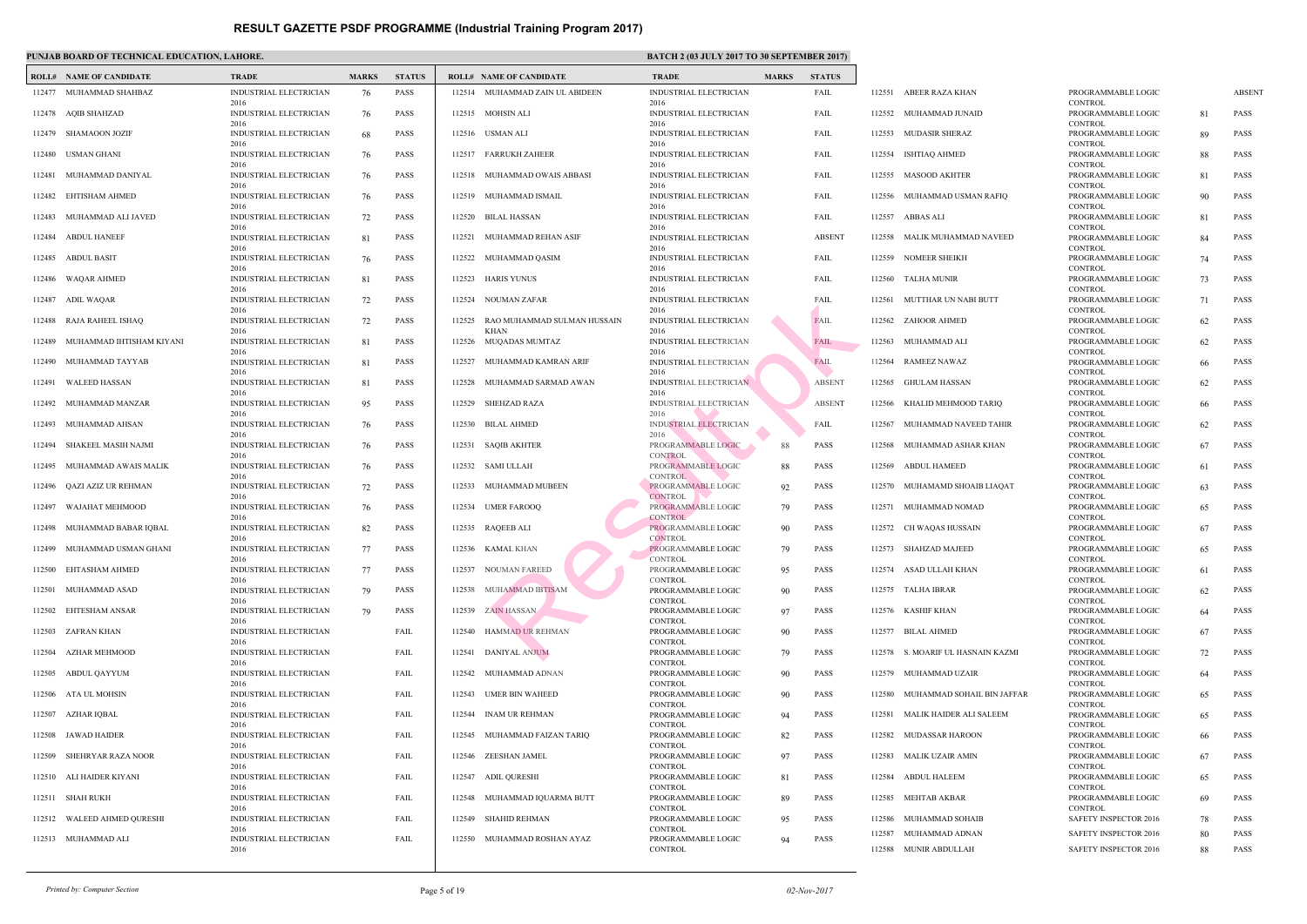|        | <b>ROLL# NAME OF CANDIDATE</b> | <b>TRADE</b>                          | <b>MARKS</b> | <b>STATUS</b> |        | <b>ROLL# NAME OF CANDIDATE</b>               | <b>TRAL</b>                  |
|--------|--------------------------------|---------------------------------------|--------------|---------------|--------|----------------------------------------------|------------------------------|
| 112589 | MALIK MUHAMMAD QAIDAR          | SAFETY INSPECTOR 2016                 | 82           | <b>PASS</b>   | 112632 | HAMMAD SARFARAZ                              | <b>SOLAI</b>                 |
|        | AHMED                          |                                       |              |               |        |                                              | <b>TRAIN</b>                 |
| 112590 | WAJID IMTIAZ SHAH              | SAFETY INSPECTOR 2016                 | 88           | <b>PASS</b>   |        | 112633 NADIR ALI                             | <b>SOLAI</b><br><b>TRAIN</b> |
| 112591 | HAMZA SAMEEM                   | <b>SAFETY INSPECTOR 2016</b>          | 86           | <b>PASS</b>   | 112634 | <b>ASAD NASEEM</b>                           | <b>SOLAI</b>                 |
| 112592 | ADIL FARID                     | SAFETY INSPECTOR 2016                 | 89           | <b>PASS</b>   | 112635 | OSAMA ZULFIQAR                               | <b>TRAIN</b><br><b>SOLAI</b> |
| 112593 | <b>SYED WASEEM ABBAS</b>       | SAFETY INSPECTOR 2016                 | 73           | <b>PASS</b>   |        |                                              | <b>TRAIN</b>                 |
| 112594 | SARDAR MUHAMMAD BILAL          | <b>SAFETY INSPECTOR 2016</b>          | 87           | <b>PASS</b>   | 112636 | MUHAMMAD ATTIQUE                             | <b>SOLAI</b><br><b>TRAIN</b> |
| 112595 | SHOAIB KHAN                    | <b>SAFETY INSPECTOR 2016</b>          |              | <b>ABSENT</b> | 112637 | <b>FASIAL NOUMAN</b>                         | <b>SOLAI</b>                 |
| 112596 | MUHAMMAD IJAZ                  | <b>SAFETY INSPECTOR 2016</b>          | 79           | <b>PASS</b>   |        | 112638 SAUD AKBAR                            | <b>TRAIN</b><br><b>SOLAI</b> |
| 112597 | <b>AAMER MAJEED</b>            | <b>SAFETY INSPECTOR 2016</b>          | 68           | <b>PASS</b>   |        |                                              | <b>TRAIN</b>                 |
| 112598 | <b>TAYYAB ZAHEER</b>           | SAFETY INSPECTOR 2016                 | 82           | <b>PASS</b>   | 112639 | MEHTAB-UR-REHMAN                             | <b>SOLAI</b><br><b>TRAIN</b> |
| 112599 | HASEEB AHMED KHAN              | SAFETY INSPECTOR 2016                 | 85           | <b>PASS</b>   | 112640 | TAHIR HABIB                                  | <b>SOLAI</b>                 |
| 112600 | MUHAMMAD UMER                  | <b>SAFETY INSPECTOR 2016</b>          | 81           | <b>PASS</b>   | 112641 | MUHAMMAD KALEEM                              | <b>TRAIN</b><br><b>SOLAI</b> |
| 112601 | MUHAMMAD FAHEEM                | SAFETY INSPECTOR 2016                 | 76           | <b>PASS</b>   |        |                                              | <b>TRAIN</b>                 |
| 112602 | ZAIN UL ABIDEEN AWAN           | SAFETY INSPECTOR 2016                 | 88           | <b>PASS</b>   | 112642 | MUHAMMAD DANISH                              | <b>SOLAI</b><br><b>TRAIN</b> |
| 112603 | MUHAMMAD FAHAD ZAMAN           | <b>SAFETY INSPECTOR 2016</b>          | 81           | <b>PASS</b>   | 112643 | WAQAS AHMAD KHAN                             | <b>SOLAI</b>                 |
| 112604 | HABIB UR REHMAN                | SAFETY INSPECTOR 2016                 | 82           | <b>PASS</b>   | 112644 | MUHAMMAD AKASH                               | <b>TRAIN</b><br><b>SOLAI</b> |
| 112605 | <b>UMER FAROOQ</b>             | SAFETY INSPECTOR 2016                 | 86           | <b>PASS</b>   |        |                                              | <b>TRAIN</b>                 |
| 112606 | MUHAMMAD SAAD SULIMAN          | <b>SAFETY INSPECTOR 2016</b>          | 82           | <b>PASS</b>   |        | 112645 FARAZ KHAN                            | <b>SOLAI</b>                 |
| 112607 | USMAN ALI                      | <b>SAFETY INSPECTOR 2016</b>          | 86           | <b>PASS</b>   | 112646 | NASIR MEHMOOD KHAN                           | <b>TRAIN</b><br><b>SOLAI</b> |
| 112608 | TALHA UMER                     | SAFETY INSPECTOR 2016                 | 87           | <b>PASS</b>   |        |                                              | <b>TRAIN</b>                 |
| 112609 | MUHAMMAD NAEEM AHMED           | SAFETY INSPECTOR 2016                 | 84           | <b>PASS</b>   | 112647 | <b>FARHAN AHMED</b>                          | <b>SOLAI</b><br><b>TRAIN</b> |
| 112610 | <b>ISRAR HAIDER</b>            | <b>SAFETY INSPECTOR 2016</b>          | 86           | <b>PASS</b>   | 112648 | <b>RAHIM ULLAH</b>                           | <b>SOLA</b>                  |
| 112611 | MUHAMMAD SARMAD QURESHI        | <b>SAFETY INSPECTOR 2016</b>          | 88           | <b>PASS</b>   | 112649 | <b>REMEEZ MALIK</b>                          | <b>TRAIN</b><br><b>SOLAI</b> |
|        | 112612 MUHAMMAD USMAN RASHEED  | SAFETY INSPECTOR 2016                 | 85           | <b>PASS</b>   |        |                                              | <b>TRAIN</b>                 |
| 112613 | MUHAMMAD AHMAD KHAN            | SOLAR PHOTOVOLTAIC<br><b>TRAINING</b> | 78           | <b>PASS</b>   | 112650 | RAJA DANYAL AHMED                            | <b>SOLAI</b><br><b>TRAIN</b> |
|        | 112614 IZAZ AHMED              | SOLAR PHOTOVOLTAIC                    | 81           | <b>PASS</b>   | 112651 | QASIM KHAN                                   | <b>SOLAI</b>                 |
| 112615 | SHAMAOUN                       | <b>TRAINING</b><br>SOLAR PHOTOVOLTAIC | 80           | PASS          | 112652 | KHALIL AHMED                                 | <b>TRAIN</b><br><b>SOLAI</b> |
|        |                                | <b>TRAINING</b>                       |              |               |        |                                              | <b>TRAIN</b>                 |
|        | 112616 HAMID SHAZAD ABBASI     | <b>SOLAR PHOTOVOLTAIC</b>             | 66           | <b>PASS</b>   |        | 112653 ALI AFZAL                             | <b>SOLAI</b><br><b>TRAIN</b> |
|        | 112617 HAMZA IJAZ              | <b>TRAINING</b><br>SOLAR PHOTOVOLTAIC | 80           | <b>PASS</b>   |        | 112654 HAFIZ MUHAMMAD ASIM IJAZ              | <b>SOLAI</b>                 |
|        |                                | <b>TRAINING</b>                       |              |               | 112655 | SYED ALI ARHAM SHAH                          | <b>TRAIN</b><br><b>SOLAI</b> |
|        | 112618 MUDASSAR ZAHEER         | SOLAR PHOTOVOLTAIC<br><b>TRAINING</b> | 64           | PASS          |        |                                              | <b>TRAIN</b>                 |
| 112619 | <b>BILAL ZULFIQAR</b>          | SOLAR PHOTOVOLTAIC                    | 78           | <b>PASS</b>   | 112656 | MUHAMMAD USMAN                               | <b>SOLAI</b><br><b>TRAIN</b> |
| 112620 | NOUMAN UL HAQ                  | <b>TRAINING</b><br>SOLAR PHOTOVOLTAIC | 81           | PASS          | 112657 | MUHAMMAD JUNIAD                              | <b>SOLAI</b>                 |
|        |                                | <b>TRAINING</b>                       |              |               | 112658 | MUHAMMAD BILAL HANIF                         | <b>TRAIN</b><br><b>SOLAI</b> |
| 112621 | ZAIN ALI JAFFERY               | SOLAR PHOTOVOLTAIC<br><b>TRAINING</b> | 78           | PASS          |        |                                              | <b>TRAIN</b>                 |
| 112622 | <b>JAMIL AHMED MALIK</b>       | SOLAR PHOTOVOLTAIC                    | 80           | PASS          | 112659 | MUTI UR REHMAN                               | <b>SOLAI</b><br><b>TRAIN</b> |
| 112623 | IMRAN MASOOD BHATTI            | <b>TRAINING</b><br>SOLAR PHOTOVOLTAIC | 80           | PASS          | 112660 | WASEEM ALI SHAH                              | <b>SOLAI</b>                 |
|        |                                | <b>TRAINING</b>                       |              |               |        |                                              | <b>TRAIN</b>                 |
| 112624 | <b>MOHSIN ABID</b>             | SOLAR PHOTOVOLTAIC<br><b>TRAINING</b> | 64           | <b>PASS</b>   | 112661 | MUHAMMAD HAFEEZ UR REHMAN                    | <b>SOLAI</b><br><b>TRAIN</b> |
| 112625 | FARHAN AKRAM                   | SOLAR PHOTOVOLTAIC                    | 66           | PASS          | 112662 | NOOR HASSAN                                  | <b>SOLAI</b>                 |
| 112626 | MUBASHIR ALI ARSHAD            | <b>TRAINING</b><br>SOLAR PHOTOVOLTAIC | 64           | <b>PASS</b>   | 112663 | <b>WALEED AHMED</b>                          | <b>TRAIN</b><br><b>SOLAI</b> |
|        |                                | <b>TRAINING</b>                       |              |               |        |                                              | <b>TRAIN</b>                 |
| 112627 | MUHAMMAD AWAIS CHISTI          | SOLAR PHOTOVOLTAIC<br><b>TRAINING</b> | 78           | <b>PASS</b>   | 112664 | HAMZA ZAMAN                                  | <b>SOLAI</b><br><b>TRAIN</b> |
| 112628 | MUHAMMAD UZAIR TARIQ           | SOLAR PHOTOVOLTAIC                    | 80           | PASS          | 112665 | TARIQ HABIB                                  | <b>SOLAI</b>                 |
|        |                                | <b>TRAINING</b>                       |              |               | 112666 | <b>ABDUL GHAFFAR</b>                         | <b>TRAIN</b><br><b>SOLAI</b> |
| 112629 | MUHAMMAD ASIF JAVED            | SOLAR PHOTOVOLTAIC<br><b>TRAINING</b> | 78           | <b>PASS</b>   |        |                                              | <b>TRAIN</b>                 |
| 112630 | MUHAMMAD ZOHAIB                | SOLAR PHOTOVOLTAIC                    | 78           | PASS          | 112667 | KAFEEL FARID KHAN                            | <b>SOLAI</b><br><b>TRAIN</b> |
|        | 112631 MUHAMMAD GULFAM         | <b>TRAINING</b><br>SOLAR PHOTOVOLTAIC | 80           | PASS          |        | WARRIACH BUILDERS, FRASH TOWN, PHASE II, ISL |                              |
|        |                                | <b>TRAINING</b>                       |              |               |        | 112668 NAZLI TARIQ                           | <b>SAFET</b>                 |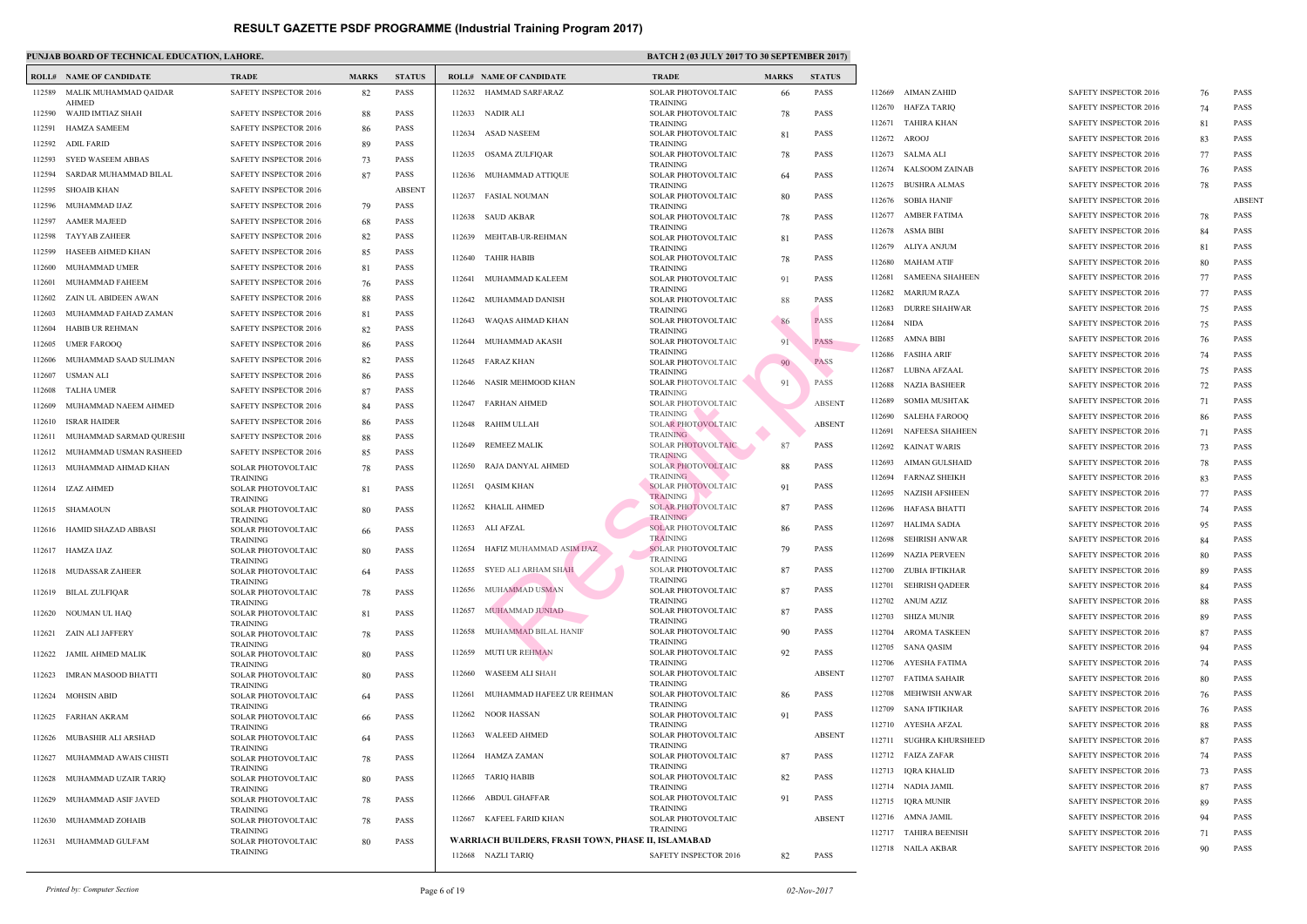|        | <b>ROLL# NAME OF CANDIDATE</b> | <b>TRADE</b>            | <b>MARKS</b> | <b>STATUS</b> |        | <b>ROLL# NAME OF CANDIDATE</b> | <b>TRAL</b>  |
|--------|--------------------------------|-------------------------|--------------|---------------|--------|--------------------------------|--------------|
|        | 112719 LUBNA NASIR             | SAFETY INSPECTOR 2016   | 80           | <b>PASS</b>   |        | 112769 ASIF IQBAL              | <b>SCAFF</b> |
| 112720 | <b>SONIA BATOOL</b>            | SAFETY INSPECTOR 2016   | 78           | <b>PASS</b>   | 112770 | ARSLAN AZHAR                   | <b>SCAFF</b> |
| 112721 | RUKHSAR JAHANGIR               | SAFETY INSPECTOR 2016   | 89           | <b>PASS</b>   | 112771 | <b>NAVEED</b>                  | <b>SCAFF</b> |
| 112722 | SONIA NAWAZ                    | SAFETY INSPECTOR 2016   | 72           | <b>PASS</b>   | 112772 | IMRAN SHAH                     | <b>SCAFF</b> |
| 112723 | AFKAR HUSSAIN                  | <b>SCAFFOLDING 2016</b> | 68           | <b>PASS</b>   | 112773 | <b>ABDUL SATAR</b>             | <b>SCAFF</b> |
| 112724 | WAJAHAT RAZA                   | <b>SCAFFOLDING 2016</b> | 61           | <b>PASS</b>   | 112774 | MUHAMMAD HARIS                 | <b>SCAFF</b> |
| 112725 | MUHAMMAD ADIL SAJJAD           | SCAFFOLDING 2016        | 68           | <b>PASS</b>   | 112775 | <b>RAHEEL ZAIB</b>             | <b>SCAFF</b> |
| 112726 | <b>BASIT HASSAN</b>            | <b>SCAFFOLDING 2016</b> | 71           | <b>PASS</b>   | 112776 | MUHAMMAD TAYYAB ABDALI         | <b>SCAFF</b> |
| 112727 | MUHAMMAD AMIR SOHAIL           | <b>SCAFFOLDING 2016</b> | 68           | <b>PASS</b>   | 112777 | UMAIR ZAFAR                    | <b>SCAFF</b> |
| 112728 | UMAR BILAL                     | <b>SCAFFOLDING 2016</b> | 73           | <b>PASS</b>   | 112778 | MUSTANSAR HUSSAIN              | <b>SCAFF</b> |
| 112729 | YASIR RAZA                     | <b>SCAFFOLDING 2016</b> | 74           | <b>PASS</b>   | 112779 | ZAHID MEHMOOD                  | <b>STEEL</b> |
| 112730 | <b>WAQAS AHMED</b>             | <b>SCAFFOLDING 2016</b> | 73           | <b>PASS</b>   | 112780 | <b>MATEEN JAVAID</b>           | <b>STEEL</b> |
| 112731 | SAYAM ANSAR                    | <b>SCAFFOLDING 2016</b> | 73           | <b>PASS</b>   | 112781 | <b>IMRAN KHAN</b>              | <b>STEEL</b> |
| 112732 | NEK AMAL                       | <b>SCAFFOLDING 2016</b> | 79           | <b>PASS</b>   | 112782 | MUHAMMAD RASHID LATIF          | <b>STEEL</b> |
| 112733 | WASEEM KIANI                   | <b>SCAFFOLDING 2016</b> | 86           | <b>PASS</b>   | 112783 | <b>UMAR ZAFEER</b>             | <b>STEEL</b> |
| 112734 | ZOHAIB ALI                     | <b>SCAFFOLDING 2016</b> | 73           | <b>PASS</b>   | 112784 | MUHAMMAD UMAIR ANSARI          | <b>STEEL</b> |
| 112735 | MUNEEB AHMED                   | <b>SCAFFOLDING 2016</b> | 77           | <b>PASS</b>   | 112785 | ANWER AZIZ                     | <b>STEEL</b> |
| 112736 | MUHAMMAD FAHAD RASHEED         | <b>SCAFFOLDING 2016</b> | 65           | <b>PASS</b>   | 112786 | KHURAM SHAHZAD SADDIQUI        | <b>STEEL</b> |
| 112737 | FAIZAN                         | <b>SCAFFOLDING 2016</b> |              | FAIL          | 112787 | <b>ABID HUSSAIN</b>            | <b>STEEL</b> |
| 112738 | AHTISHAM QADEER                | <b>SCAFFOLDING 2016</b> |              | FAIL          | 112788 | SAEED UR REHMAN                | <b>STEEL</b> |
| 112739 | FAIZAN ALI                     | <b>SCAFFOLDING 2016</b> | 66           | <b>PASS</b>   | 112789 | HAFIZ QUTAIBAH UMER            | <b>STEEL</b> |
| 112740 | <b>AHSAN ABBAS</b>             | <b>SCAFFOLDING 2016</b> | 64           | <b>PASS</b>   | 112790 | NOMAN ULLAH KHAN               | <b>STEEL</b> |
| 112741 | MOSSAVAR INAM                  | <b>SCAFFOLDING 2016</b> |              | FAIL          | 112791 | MUHAMMAD NOUMAN IQBAL          | <b>STEEL</b> |
| 112742 | <b>SARAN JAVAID</b>            | SCAFFOLDING 2016        | 70           | <b>PASS</b>   | 112792 | INAM UL HAQ                    | <b>STEEL</b> |
| 112743 | HASSNAIN ALI RAZA              | <b>SCAFFOLDING 2016</b> | 70           | <b>PASS</b>   | 112793 | AZIZ UR REHMAN                 | <b>STEEL</b> |
| 112744 | SHAHID ULLAH KHAN              | <b>SCAFFOLDING 2016</b> | 71           | <b>PASS</b>   | 112794 | HAMZA AMEER                    | <b>STEEL</b> |
| 112745 | KHAN ZAIB                      | <b>SCAFFOLDING 2016</b> | 70           | <b>PASS</b>   | 112795 | TAHIR BASHIR KHAN              | <b>STEEL</b> |
| 112746 | <b>FAIZAN MEHBOOB</b>          | <b>SCAFFOLDING 2016</b> |              | FAIL          | 112796 | MUHAMMAD BASEER                | <b>STEEL</b> |
| 112747 | RASHID ALI                     | <b>SCAFFOLDING 2016</b> | 66           | <b>PASS</b>   | 112797 | ZUBAIR HUSSAIN                 | <b>STEEL</b> |
|        | 112748 ZAIN UL ABDEEN          | <b>SCAFFOLDING 2016</b> | 70           | <b>PASS</b>   |        | 112798 HASSAM QAYYUM           | <b>STEEL</b> |
|        | 112749 ABDUL WAHID             | <b>SCAFFOLDING 2016</b> | 69           | PASS          |        | 112799 MUHAMMAD AYUB           | <b>STEEL</b> |
| 112750 | SHAHID ANSAR                   | <b>SCAFFOLDING 2016</b> | 70           | PASS          | 112800 | MUHAMMAD HASNAIN               | <b>STEEL</b> |
| 112751 | <b>ADEEL AHMAD</b>             | SCAFFOLDING 2016        | 72           | PASS          | 112801 | MUHAMMAD ASLAM                 | <b>STEEL</b> |
| 112752 | <b>WALEED HASSAN</b>           | <b>SCAFFOLDING 2016</b> | 75           | PASS          | 112802 | <b>ADEEL AHMED QURESHY</b>     | <b>STEEL</b> |
| 112753 | MUHAMMAD AWAIS                 | <b>SCAFFOLDING 2016</b> | 80           | PASS          | 112803 | <b>SHAMSHEER HAIDER</b>        | <b>STEEL</b> |
| 112754 | MALIK WAJAHAT AWAN             | <b>SCAFFOLDING 2016</b> | 82           | PASS          | 112804 | <b>AMIR SHAZAD</b>             | <b>STEEL</b> |
| 112755 | MUHAMMAD DILAWAR HUSSAIN       | <b>SCAFFOLDING 2016</b> | 71           | PASS          | 112805 | <b>TAHIR ALI</b>               | <b>STEEL</b> |
| 112756 | MUHAMMAD QASIM                 | <b>SCAFFOLDING 2016</b> | 76           | PASS          | 112806 | <b>WAOAS TANVEER</b>           | <b>STEEL</b> |
| 112757 | MUHAMMAD SHEHROZ KHAN          | <b>SCAFFOLDING 2016</b> | 73           | PASS          | 112807 | <b>SHAHRYAR HAFEEZ</b>         | <b>STEEL</b> |
| 112758 | <b>ADNAN RAYAZ</b>             | <b>SCAFFOLDING 2016</b> | 61           | <b>PASS</b>   | 112808 | <b>AFAQ RAMZAN</b>             | <b>STEEL</b> |
| 112759 | ZIAN-UL-HAQ                    | <b>SCAFFOLDING 2016</b> | 68           | PASS          | 112809 | MUHAMMAD IMRAN                 | <b>STEEL</b> |
| 112760 | <b>FAISAL RIAZ</b>             | <b>SCAFFOLDING 2016</b> | 66           | PASS          | 112810 | <b>SHOAIB AHMED</b>            | <b>STEEL</b> |
| 112761 | ABID HUSSAIN                   | <b>SCAFFOLDING 2016</b> | 69           | PASS          | 112811 | AHSAN-UL-HAQ                   | <b>STEEL</b> |
| 112762 | <b>HAIDER ALI</b>              | <b>SCAFFOLDING 2016</b> | 69           | PASS          | 112812 | MUZAMIL ALI                    | <b>STEEL</b> |
| 112763 | MUHAMMAD ATTIQ                 | <b>SCAFFOLDING 2016</b> | 68           | PASS          | 112813 | MUHAMMAD FAYAZ KHAN            | <b>STEEL</b> |
| 112764 | ASFANDYAR AHMED ABBASI         | <b>SCAFFOLDING 2016</b> | 81           | <b>PASS</b>   | 112814 | ASIM                           | <b>STEEL</b> |
| 112765 | MUHAMMAD SHOAIB                | <b>SCAFFOLDING 2016</b> |              | FAIL          | 112815 | <b>MASOOD ANWAR</b>            | <b>STEEL</b> |
| 112766 | RAJA JALIL SARFRAZ             | <b>SCAFFOLDING 2016</b> | 83           | PASS          | 112816 | MUHAMMAD ADNAN KHAN            | <b>STEEL</b> |
| 112767 | MUHAMMAD SIDDIQUE              | <b>SCAFFOLDING 2016</b> | 85           | <b>PASS</b>   | 112817 | <b>SAJID MEHMUD</b>            | <b>STEEL</b> |
| 112768 | <b>SAAD AHMED</b>              | <b>SCAFFOLDING 2016</b> | 92           | PASS          | 112818 | SAAD WAZIR                     | <b>STEEL</b> |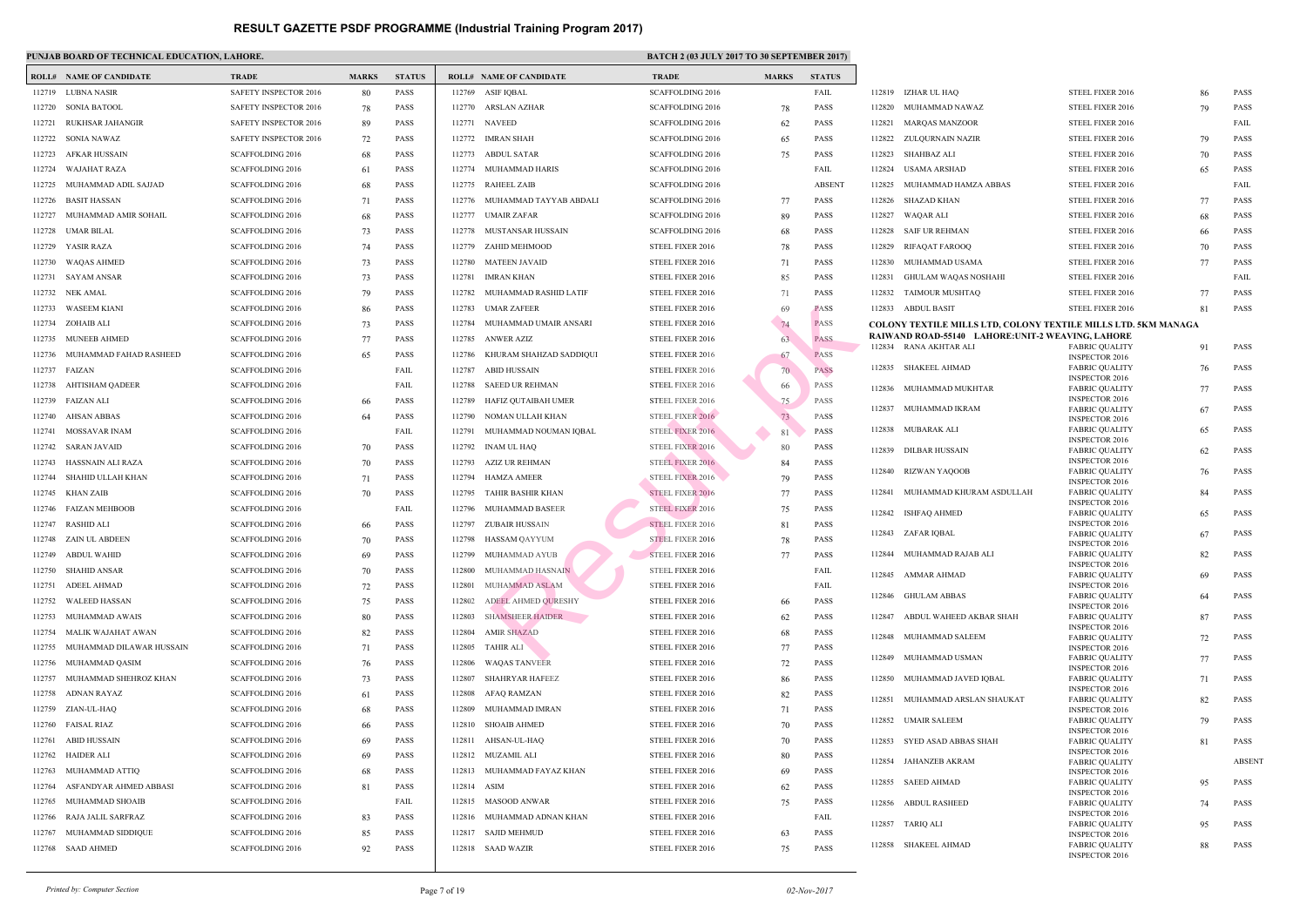|        | <b>ROLL# NAME OF CANDIDATE</b> | <b>TRADE</b>                                                         | <b>MARKS</b> | <b>STATUS</b> |                  | <b>ROLL# NAME OF CANDIDATE</b>                    | <b>TRAL</b>                        |
|--------|--------------------------------|----------------------------------------------------------------------|--------------|---------------|------------------|---------------------------------------------------|------------------------------------|
| 112859 | FARMAN ALI                     | <b>FABRIC OUALITY</b>                                                | 77           | PASS          |                  | 112896 ALI AHMAD                                  | <b>WEAV</b>                        |
| 112860 | MUHAMMAD AZHAR                 | <b>INSPECTOR 2016</b><br>WEAVER/WEAVING                              | 64           | PASS          | 112897           | ADNAN ASLAM                                       | <b>MACH</b><br>WEAV                |
| 112861 | <b>ASIF MUNIR</b>              | <b>MACHINE OPERATOR</b><br>WEAVER/WEAVING                            | 70           | PASS          | 112898           | MUHAMMAD SAGHEER                                  | <b>MACH</b><br>WEAV                |
| 112862 | GHAFFAR AHMAD                  | <b>MACHINE OPERATOR</b><br><b>WEAVER/WEAVING</b>                     | 78           | PASS          | 112899           | MUBASHAR MAJEED                                   | <b>MACH</b><br>WEAV                |
|        |                                | <b>MACHINE OPERATOR</b>                                              |              |               |                  |                                                   | <b>MACH</b>                        |
| 112863 | <b>UMER IRFAN</b>              | WEAVER/WEAVING<br><b>MACHINE OPERATOR</b>                            | 68           | PASS          | 112900           | SHAMSHAD ALI                                      | WEAV<br><b>MACH</b>                |
| 112864 | MUHAMMAD FIAZ                  | WEAVER/WEAVING                                                       | 85           | PASS          | 112901           | ZEESHAN AHMAD                                     | WEAV                               |
|        | 112865 ANSAR ALI               | <b>MACHINE OPERATOR</b><br>WEAVER/WEAVING<br><b>MACHINE OPERATOR</b> | 88           | PASS          |                  | 112902 ASIF ALI                                   | <b>MACH</b><br>WEAV<br><b>MACH</b> |
| 112866 | KASHIF ALI                     | WEAVER/WEAVING                                                       | 76           | PASS          | 112903           | ZAHID SHAFIQ                                      | WEAV                               |
| 112867 | MUHAMMAD IRFAN                 | <b>MACHINE OPERATOR</b><br>WEAVER/WEAVING                            | 82           | PASS          | 112904           | MUHAMMAD UMAR FAROOQ                              | <b>MACH</b><br>WEAV                |
|        |                                | <b>MACHINE OPERATOR</b>                                              |              |               |                  |                                                   | <b>MACH</b>                        |
| 112868 | MUHAMMAD HASSAN                | WEAVER/WEAVING<br><b>MACHINE OPERATOR</b>                            | 84           | PASS          | 112905           | MUHAMMAD JAVED                                    | WEAV<br><b>MACH</b>                |
| 112869 | <b>IJAZ MANSHA</b>             | WEAVER/WEAVING<br><b>MACHINE OPERATOR</b>                            | 83           | PASS          | 112906           | MUHAMMAD LATIF                                    | WEAV<br><b>MACH</b>                |
| 112870 | <b>MUNEEB NAZEER</b>           | WEAVER/WEAVING                                                       | 78           | PASS          | 112907           | ARSLAN MEHMOOD                                    | WEAV                               |
| 112871 | MUHAMMAD ASIM ASLAM            | <b>MACHINE OPERATOR</b><br>WEAVER/WEAVING                            | 76           | <b>PASS</b>   | 112908           | <b>UMER RASHEED</b>                               | <b>MACH</b><br>WEAV                |
|        |                                | <b>MACHINE OPERATOR</b>                                              |              |               |                  |                                                   | <b>MACH</b>                        |
|        | 112872 MUHAMMAD SARWAR         | <b>WEAVER/WEAVING</b><br><b>MACHINE OPERATOR</b>                     | 72           | PASS          | 112909           | NADEEM MASIH                                      | <b>WEAV</b><br><b>MACH</b>         |
|        | 112873 ALLAH RAKHA             | WEAVER/WEAVING<br><b>MACHINE OPERATOR</b>                            | 75           | PASS          |                  | 112910 QURBAN ALI                                 | WEAV<br><b>MACH</b>                |
| 112874 | <b>BABAR ALI</b>               | WEAVER/WEAVING                                                       | 91           | PASS          |                  | <b>EXPO LAHORE PVT LTD, EXPO LAHORE PVT LTD 1</b> |                                    |
| 112875 | MUHAMMAD AKRAM                 | <b>MACHINE OPERATOR</b><br><b>WEAVER/WEAVING</b>                     | 78           | PASS          |                  | 112911 AIZAD RAZA                                 | <b>SALES</b>                       |
|        |                                | <b>MACHINE OPERATOR</b>                                              |              |               |                  | 112912 HUSSNAIN ALI                               | <b>SALES</b>                       |
| 112876 | SALMAN ALI                     | WEAVER/WEAVING<br><b>MACHINE OPERATOR</b>                            | 76           | PASS          | 112913           | MUHAMMAD DAWOOD                                   | <b>SALES</b>                       |
|        | 112877 ABU BAKAR               | WEAVER/WEAVING<br><b>MACHINE OPERATOR</b>                            | 66           | PASS          | 112914           | ZARAQ ALI                                         | <b>SALES</b>                       |
|        | 112878 MUHAMMAD MUZAMAL AHMAD  | WEAVER/WEAVING                                                       | 80           | PASS          | 112915           | MUHAMMAD JAVED                                    | <b>SALES</b>                       |
| 112879 | MUHAMMAD ZAHID                 | <b>MACHINE OPERATOR</b><br><b>WEAVER/WEAVING</b>                     | 75           | PASS          |                  | 112916 KANZA NAEEM                                | <b>SALES</b>                       |
|        |                                | <b>MACHINE OPERATOR</b>                                              |              |               | 112917<br>112918 | HAFIZ SHOAIB AZIZ<br>MUHAMMAD MUBASIL NAEEM       | <b>SALES</b><br><b>SALES</b>       |
| 112880 | MUHAMMAD NAFEES                | WEAVER/WEAVING<br><b>MACHINE OPERATOR</b>                            | 72           | PASS          | 112919           | MUHAMMAD MUDASSAR                                 | <b>SALES</b>                       |
|        | 112881 AFTAB AHMAD             | WEAVER/WEAVING<br>MACHINE OPERATOR                                   | 78           | PASS          |                  | SAIFULLAH                                         |                                    |
|        | 112882 MUHAMMAD IMRAN          | WEAVER/WEAVING                                                       | 78           | PASS          | 112920           | <b>SMAMA SHAKIL</b>                               | <b>SALES</b>                       |
| 112883 | IMRAN ALI                      | <b>MACHINE OPERATOR</b><br><b>WEAVER/WEAVING</b>                     | 82           | PASS          | 112921           | <b>MAHAM ARSHAD</b>                               | <b>SALES</b>                       |
|        |                                | <b>MACHINE OPERATOR</b>                                              |              |               | 112922           | <b>HASEEB SIDDIQUI</b>                            | <b>SALES</b>                       |
| 112884 | MUHAMMAD QASIM                 | WEAVER/WEAVING<br><b>MACHINE OPERATOR</b>                            |              | <b>ABSENT</b> | 112923<br>112924 | <b>HOOR RIZWAN</b><br><b>SHIFA REHMAN</b>         | <b>SALES</b><br><b>SALES</b>       |
| 112885 | MUHAMMAD YASEEN                | WEAVER/WEAVING<br><b>MACHINE OPERATOR</b>                            | 78           | PASS          | 112925           | <b>IFRA REHMAN</b>                                | <b>SALES</b>                       |
| 112886 | MUHAMMAD HASSAN                | WEAVER/WEAVING                                                       | 69           | PASS          | 112926           | MUHAMMAD HAMMAD AKRAM                             | <b>SALES</b>                       |
| 112887 | MUHAMMAD RAMZAN                | <b>MACHINE OPERATOR</b><br>WEAVER/WEAVING                            | 85           | PASS          | 112927           | MUHAMMAD HAMMAD FAYYAZ                            | <b>SALES</b>                       |
| 112888 | FAROOQ AHMAD                   | <b>MACHINE OPERATOR</b><br>WEAVER/WEAVING                            | 77           | PASS          | 112928           | MUHAMMAD AHMAD                                    | <b>SALES</b>                       |
|        |                                | <b>MACHINE OPERATOR</b>                                              |              |               | 112929           | MUHAMMAD AMMAR IDREES CH                          | <b>SALES</b>                       |
| 112889 | FARHAT MEHMOOD                 | WEAVER/WEAVING<br><b>MACHINE OPERATOR</b>                            | 79           | PASS          | 112930           | AQSA SHAHBAZ                                      | <b>SALES</b>                       |
| 112890 | MUHAMMAD WAQAR AHMAD           | WEAVER/WEAVING<br><b>MACHINE OPERATOR</b>                            | 64           | PASS          | 112931           | MUHAMMAD NUMAN                                    | <b>SALES</b>                       |
| 112891 | <b>TARIQ SHEHZAD</b>           | WEAVER/WEAVING                                                       | 72           | PASS          | 112932           | <b>HATIB RAMZAN</b>                               | <b>SALES</b>                       |
|        | 112892 AAMIR SAJJAD            | <b>MACHINE OPERATOR</b><br>WEAVER/WEAVING                            | 70           | PASS          | 112933<br>112934 | MUHAMMAD ALI ASHAR<br>NAVEEL ASLAM                | <b>SALES</b><br><b>SALES</b>       |
|        |                                | <b>MACHINE OPERATOR</b>                                              |              |               | 112935           | <b>UBAID-UR-REHMAN</b>                            | <b>SALES</b>                       |
| 112893 | <b>BABAR RASHEED</b>           | WEAVER/WEAVING<br><b>MACHINE OPERATOR</b>                            | 65           | PASS          | 112936           | SHAHROOZ SAJID                                    | <b>SALES</b>                       |
| 112894 | <b>SAQIB HUSSAIN</b>           | WEAVER/WEAVING<br><b>MACHINE OPERATOR</b>                            | 60           | PASS          |                  | INFINITY ENGINEERING (PVT) LTD., 13-KM, SHEIKH    |                                    |
| 112895 | <b>TAHIR MEHMOOD</b>           | <b>WEAVER/WEAVING</b>                                                | 62           | PASS          |                  | 112937 MUSHARAF LIAQAT                            | CNC <sub>N</sub>                   |
|        |                                | <b>MACHINE OPERATOR</b>                                              |              |               |                  | 112938 SALMAN ALI                                 | CNC <sub>N</sub>                   |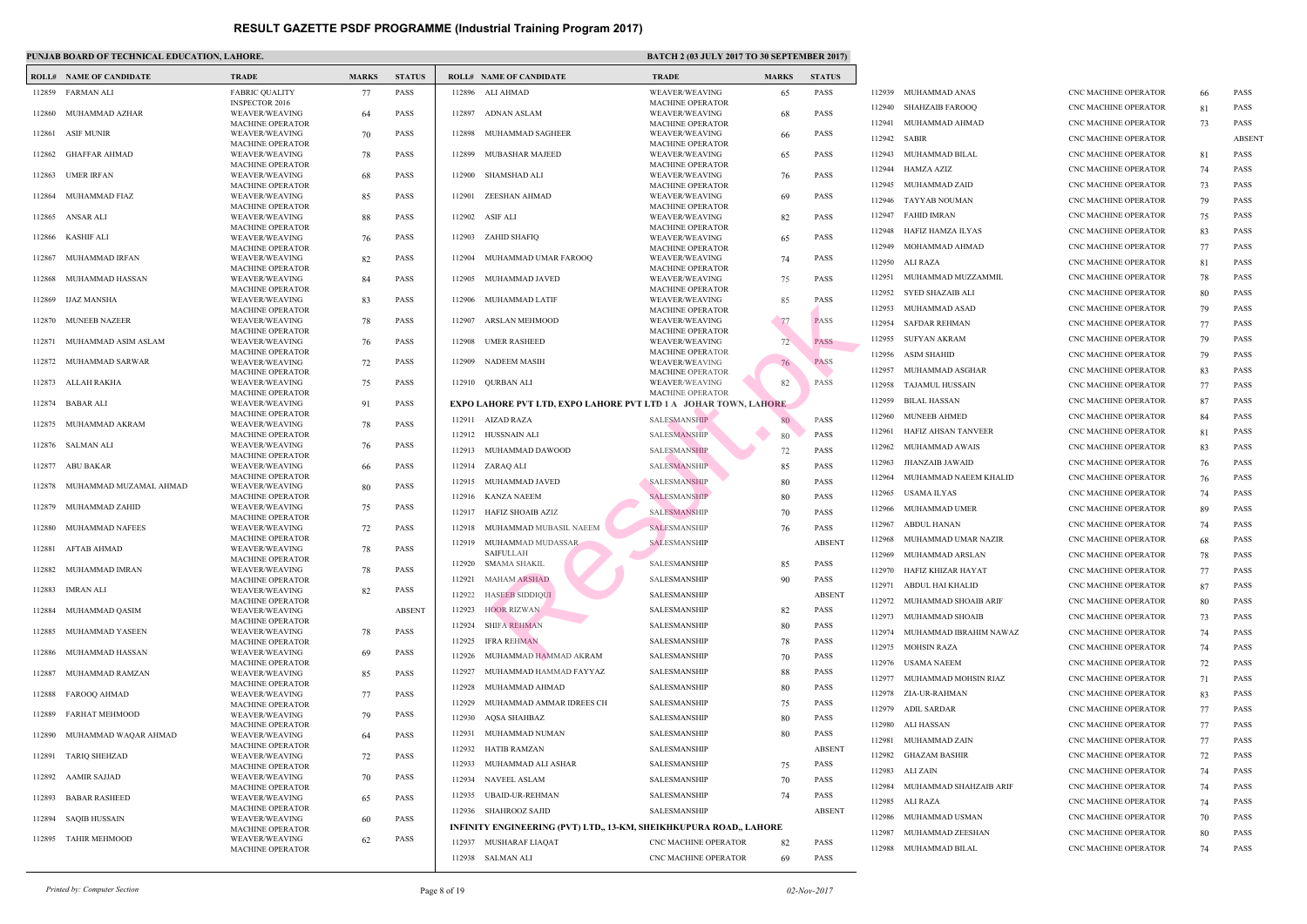|        | <b>ROLL# NAME OF CANDIDATE</b>                | <b>TRADE</b>                                           | <b>MARKS</b> | <b>STATUS</b> |        | <b>ROLL# NAME OF CANDIDATE</b>               | <b>TRAL</b>                           |
|--------|-----------------------------------------------|--------------------------------------------------------|--------------|---------------|--------|----------------------------------------------|---------------------------------------|
|        | 112989 FAIZAN ALI                             | CNC MACHINE OPERATOR                                   | 65           | <b>PASS</b>   |        | 113027 M. QASIM                              | <b>PROGI</b>                          |
| 112990 | ZEESHAN RAFIQUE                               | CNC MACHINE OPERATOR                                   | 73           | <b>PASS</b>   |        | 113028 ABDUL MAJEED                          | <b>CONTI</b><br><b>PROGI</b>          |
| 112991 | SARFRAZ                                       | CNC MACHINE OPERATOR                                   | 65           | <b>PASS</b>   |        |                                              | <b>CONTI</b>                          |
|        | 112992 MUHAMMAD MAZHAR QASIM                  | CNC MACHINE OPERATOR                                   | 77           | <b>PASS</b>   | 113029 | M. SHAHZAD IQBAL ALI KHAN                    | PROGI<br><b>CONTI</b>                 |
| 112993 | HAFIZ AMJAD ALI                               | PROGRAMMABLE LOGIC                                     | 91           | <b>PASS</b>   | 113030 | HAFIZ MUHAMMAD USMAN ASHRAF                  | <b>PROGI</b>                          |
| 112994 | HAFIZ MUHAMMAD USMAN                          | <b>CONTROL</b><br>PROGRAMMABLE LOGIC<br><b>CONTROL</b> | 95           | <b>PASS</b>   | 113031 | SYED SAFEER SAKHI                            | <b>CONTI</b><br>PROGI                 |
| 112995 | AZHAR ISHAQ                                   | PROGRAMMABLE LOGIC<br><b>CONTROL</b>                   | 97           | <b>PASS</b>   | 113032 | IHTASHAM BIN KHALID                          | <b>CONTI</b><br>PROGI<br><b>CONTI</b> |
|        | 112996 UMAIR ZAHID                            | PROGRAMMABLE LOGIC<br><b>CONTROL</b>                   | 98           | <b>PASS</b>   |        | 113033 ALI IKRAM                             | <b>PROGI</b><br><b>CONTI</b>          |
| 112997 | SYED KUMAIL HUSSAIN NAQVI                     | PROGRAMMABLE LOGIC<br><b>CONTROL</b>                   | 80           | <b>PASS</b>   |        | 113034 SAIF MUZAFFAR                         | <b>PROGI</b><br><b>CONTI</b>          |
| 112998 | MUHAMMAD USMAN WARIS                          | PROGRAMMABLE LOGIC<br><b>CONTROL</b>                   | 95           | <b>PASS</b>   | 113035 | USAMA HAIDER                                 | <b>PROGI</b><br><b>CONTI</b>          |
| 112999 | ABDUL RAHMAN                                  | PROGRAMMABLE LOGIC<br><b>CONTROL</b>                   | 88           | <b>PASS</b>   |        | 113036 AHSAN IQBAL                           | <b>PROGI</b><br><b>CONTI</b>          |
| 113000 | USMAN SAFDAR                                  | PROGRAMMABLE LOGIC<br><b>CONTROL</b>                   | 91           | <b>PASS</b>   | 113037 | <b>DANISH SABIR</b>                          | <b>PROGI</b><br><b>CONTI</b>          |
| 113001 | MOHSAN ALI                                    | PROGRAMMABLE LOGIC<br><b>CONTROL</b>                   | 86           | <b>PASS</b>   | 113038 | MUHAMMAD SUFYAN KHAN                         | <b>PROGI</b><br><b>CONTI</b>          |
| 113002 | <b>MANSOOR BAIG</b>                           | PROGRAMMABLE LOGIC<br><b>CONTROL</b>                   | 86           | <b>PASS</b>   | 113039 | ASAD ARSHAD                                  | PROGI<br><b>CONTI</b>                 |
|        | 113003 MUDASSAR ALI                           | PROGRAMMABLE LOGIC<br><b>CONTROL</b>                   | 96           | <b>PASS</b>   |        | 113040 MEHRAN ALI                            | <b>PROGI</b><br><b>CONTI</b>          |
|        | 113004 QASIM ALI                              | PROGRAMMABLE LOGIC<br><b>CONTROL</b>                   | 86           | <b>PASS</b>   | 113041 | MUHAMMAD ZAID                                | <b>PROGI</b><br><b>CONTI</b>          |
|        | 113005 YASIR RIAZ                             | PROGRAMMABLE LOGIC<br><b>CONTROL</b>                   | 83           | <b>PASS</b>   |        | 113042 ABUZAR GHFFARI                        | PROGI<br><b>CONTI</b>                 |
| 113006 | <b>SEMAB WASIM</b>                            | PROGRAMMABLE LOGIC<br><b>CONTROL</b>                   | 97           | <b>PASS</b>   | 113043 | ASGHAR ALI                                   | <b>PROGI</b><br><b>CONTI</b>          |
| 113007 | <b>SHAFIQ UR REHMAN</b>                       | PROGRAMMABLE LOGIC<br><b>CONTROL</b>                   | 89           | <b>PASS</b>   | 113044 | MUHAMMAD WASEEM                              | PROGI<br><b>CONTI</b>                 |
| 113008 | MUHAMMAD AAMAR                                | PROGRAMMABLE LOGIC<br><b>CONTROL</b>                   | 87           | <b>PASS</b>   |        | 113045 TAHIR KHALIL                          | <b>PROGI</b><br><b>CONTI</b>          |
| 113009 | HASSAN SHAHZAD                                | PROGRAMMABLE LOGIC<br><b>CONTROL</b>                   | 89           | <b>PASS</b>   |        | 113046 MUHAMMAD RAFI                         | <b>PROGI</b><br><b>CONT</b>           |
|        | 113010 MUHAMMAD SHAHZAIB                      | PROGRAMMABLE LOGIC<br><b>CONTROL</b>                   | 70           | <b>PASS</b>   |        | KNITTEX APPAREL (PVT) LTD, 10-KM MULTAN ROA  |                                       |
|        | 113011 SAYED FIDA HUSSAIN NAQVI               | PROGRAMMABLE LOGIC<br>CONTROL                          | 66           | <b>PASS</b>   |        | <b>SHAHPUR, LAHORE</b><br>113047 SADAQAT ALI | <b>INDUS</b>                          |
|        | 113012 MUHAMMAD NAWAZ                         | PROGRAMMABLE LOGIC<br>CONTROL                          | 67           | <b>PASS</b>   |        | 113048 ZAHEER AHMAD                          | <b>MACH</b><br><b>INDUS</b>           |
|        | 113013 ZEESHAN AZMAT                          | PROGRAMMABLE LOGIC<br><b>CONTROL</b>                   | 68           | <b>PASS</b>   |        | 113049 ZULFIQAR ALI                          | <b>MACH</b><br><b>INDUS</b>           |
|        | 113014 AQIB FIAZ                              | PROGRAMMABLE LOGIC<br><b>CONTROL</b>                   | 75           | <b>PASS</b>   |        | 113050 AMEEN MASIH                           | <b>MACH</b><br><b>INDUS</b>           |
|        | 113015 USMAN ALI                              | PROGRAMMABLE LOGIC<br><b>CONTROL</b>                   | 75           | PASS          |        | 113051 SHAHID IQBAL                          | <b>MACH</b><br><b>INDUS</b>           |
|        | 113016 MUHAMMAD ZAHID ABDUL<br><b>GHAFOOR</b> | PROGRAMMABLE LOGIC<br><b>CONTROL</b>                   | 71           | PASS          |        | 113052 M ZAHID AMEEN                         | <b>MACH</b><br><b>INDUS</b>           |
|        | 113017 MUHAMMAD SHOAIB ANWAR                  | PROGRAMMABLE LOGIC<br><b>CONTROL</b>                   | 67           | <b>PASS</b>   |        | 113053 NAZIA BIBI                            | <b>MACH</b><br><b>INDUS</b>           |
|        | 113018 AZHAR IKRAM                            | PROGRAMMABLE LOGIC<br><b>CONTROL</b>                   | 72           | PASS          | 113054 | <b>USMAN</b>                                 | <b>MACH</b><br><b>INDUS</b>           |
|        | 113019 AFTAB AHMAD                            | PROGRAMMABLE LOGIC<br><b>CONTROL</b>                   | 67           | <b>PASS</b>   | 113055 | M KAMRAN AKBAR BHATTI                        | <b>MACH</b><br><b>INDUS</b>           |
| 113020 | SYED AHMAD BILAL                              | PROGRAMMABLE LOGIC<br><b>CONTROL</b>                   | 98           | <b>PASS</b>   |        | 113056 MUHAMMAD SHAHZAD                      | <b>MACH</b><br><b>INDUS</b>           |
| 113021 | <b>HAROON JAVAID</b>                          | PROGRAMMABLE LOGIC<br><b>CONTROL</b>                   | 98           | PASS          |        | 113057 TARIQ ALI                             | <b>MACH</b><br><b>INDUS</b>           |
|        | 113022 MUBBARAK ALI                           | PROGRAMMABLE LOGIC<br><b>CONTROL</b>                   | 80           | PASS          |        | 113058 MUHAMMAD FAYYAZ                       | <b>MACH</b><br><b>INDUS</b>           |
|        | 113023 ATIQ AFZAL                             | PROGRAMMABLE LOGIC<br><b>CONTROL</b>                   | 89           | PASS          | 113059 | <b>SAQIB BASHIR</b>                          | <b>MACH</b><br><b>INDUS</b>           |
|        | 113024 AMJAD PARVAZ                           | PROGRAMMABLE LOGIC<br><b>CONTROL</b>                   | 79           | PASS          | 113060 | MUHAMMAD ISHFAQ                              | <b>MACH</b><br><b>INDUS</b>           |
|        | 113025 M. SAQIB NISAR                         | PROGRAMMABLE LOGIC<br><b>CONTROL</b>                   | 82           | PASS          | 113061 | SAJJAD ALI                                   | <b>MACH</b><br><b>INDUS</b>           |
|        | 113026 M. SOHAIL AKBAR                        | PROGRAMMABLE LOGIC<br><b>CONTROL</b>                   | 79           | <b>PASS</b>   |        | 113062 FARZAND ALI                           | <b>MACH</b><br><b>INDUS</b>           |
|        |                                               |                                                        |              |               |        |                                              | <b>MACH</b>                           |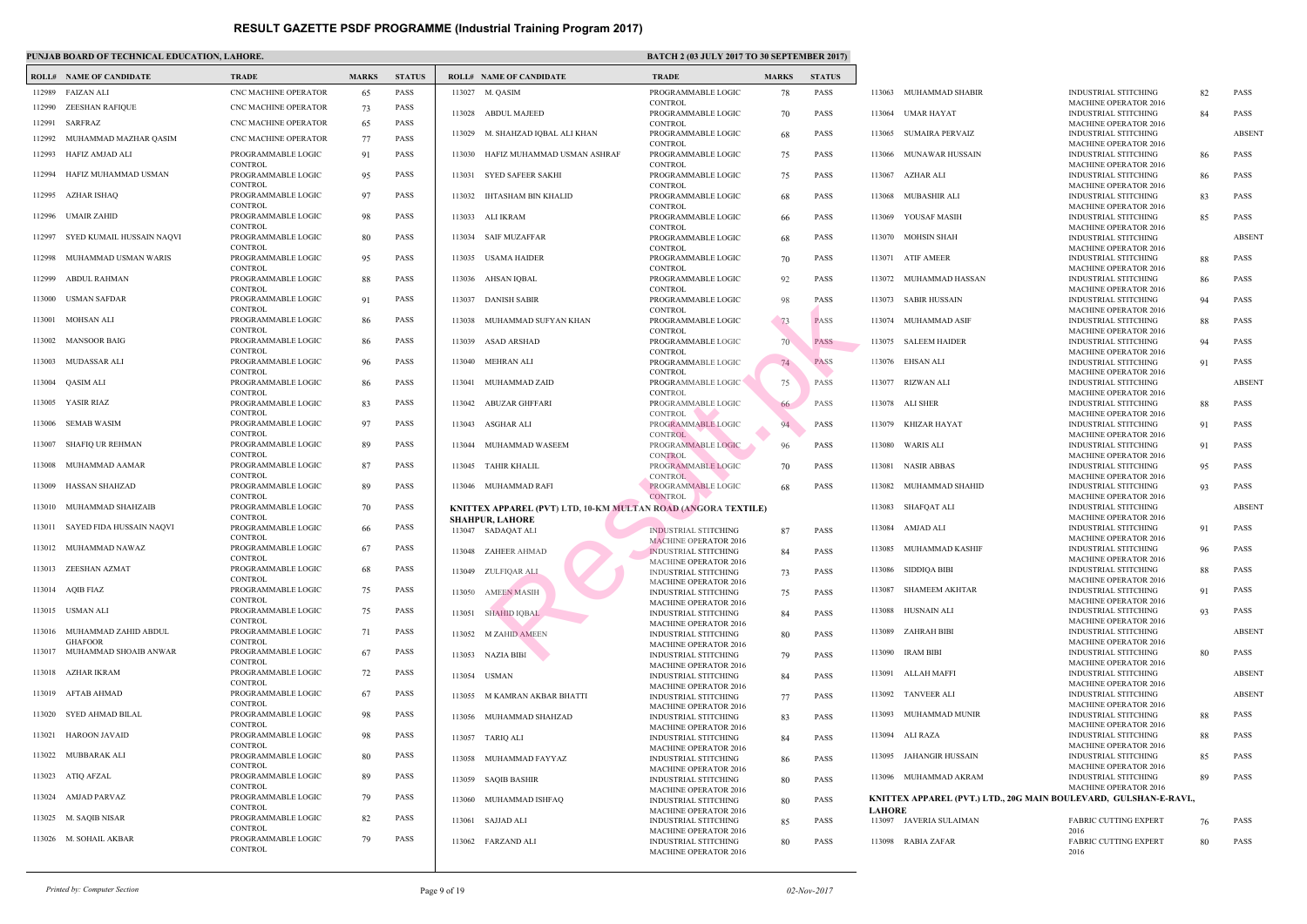|                  | <b>ROLL# NAME OF CANDIDATE</b>                                        | <b>TRADE</b>                                           | <b>MARKS</b> | <b>STATUS</b> |             | <b>ROLL# NAME OF CANDIDATE</b>                                  | <b>TRAL</b>           |
|------------------|-----------------------------------------------------------------------|--------------------------------------------------------|--------------|---------------|-------------|-----------------------------------------------------------------|-----------------------|
| 113099           | HAFSA NADEEM                                                          | FABRIC CUTTING EXPERT                                  | 72           | PASS          |             | 113140 MUHAMMAD IQBAL                                           | <b>BLOW</b>           |
| 113100           | AYESHA IDREES                                                         | 2016<br><b>FABRIC CUTTING EXPERT</b>                   | 82           | <b>PASS</b>   |             | 113141 ALLAH DITTA                                              | <b>BLOW</b>           |
|                  |                                                                       | 2016                                                   |              |               | 113142      | <b>BABAR SOHAIL</b>                                             | <b>BLOW</b>           |
|                  | 113101 MARRIAM                                                        | <b>FABRIC CUTTING EXPERT</b><br>2016                   | 70           | PASS          | 113143      | <b>MEHRAN RANA</b>                                              | <b>BLOW</b>           |
|                  | 113102 YASMEEN                                                        | <b>FABRIC CUTTING EXPERT</b><br>2016                   | 84           | <b>PASS</b>   | 113144      | AZHAR HAYAT                                                     | <b>BLOW</b>           |
|                  | 113103 SYEDA TATHEER FATIMA GILLANI                                   | <b>FABRIC CUTTING EXPERT</b>                           | 82           | <b>PASS</b>   | 113145      | MUHAMMAD NASIR                                                  | <b>BLOW</b>           |
| 113104           | SIDRA SABIR                                                           | 2016<br><b>FABRIC CUTTING EXPERT</b>                   | 90           | PASS          |             | 113146 SHOUKAT ALI                                              | <b>BLOW</b>           |
|                  |                                                                       | 2016                                                   |              |               |             | 113147 NASIR ALI ZAFAR<br>ALTAF HUSSAIN                         | <b>BLOW</b><br>CARD!  |
| 113105           | NIMRA JAMIL                                                           | <b>FABRIC CUTTING EXPERT</b><br>2016                   | 87           | PASS          | 113148      |                                                                 | OPER/                 |
| 113106           | PALWASHA                                                              | <b>FABRIC CUTTING EXPERT</b><br>2016                   | 90           | <b>PASS</b>   |             | 113149 SHOUKAT ALI                                              | <b>CARD</b><br>OPER/  |
| 113107           | MEHWISH                                                               | <b>FABRIC CUTTING EXPERT</b>                           | 85           | PASS          |             | 113150 ABDUL RAUF                                               | CARD.                 |
|                  | 113108 SAHER SADAQAT                                                  | 2016<br><b>FABRIC CUTTING EXPERT</b>                   | 89           | PASS          | 113151      | MUHAMMAD ZIYYA                                                  | OPER/<br><b>CARD</b>  |
|                  |                                                                       | 2016                                                   |              |               |             | 113152 MUHAMMAD ASLAM                                           | OPER/<br><b>CARD</b>  |
|                  | 113109 SABA SADIQ                                                     | <b>FABRIC CUTTING EXPERT</b><br>2016                   | 79           | PASS          |             |                                                                 | OPER/                 |
|                  | 113110 HUMNA YASIN                                                    | <b>FABRIC CUTTING EXPERT</b><br>2016                   | 77           | <b>PASS</b>   |             | 113153 AHMED ANSARI                                             | <b>CARD</b><br>OPER/  |
| 113111           | <b>RABIA YASEEN</b>                                                   | <b>FABRIC CUTTING EXPERT</b>                           | 73           | PASS          | 113154      | TARIQ MEHMMOOD                                                  | CARD!                 |
| 113112           | IQRA NAZAR                                                            | 2016<br><b>FABRIC CUTTING EXPERT</b>                   | 80           | PASS          | 113155      | MUHAMMAD ASIF                                                   | OPER/<br><b>CARD</b>  |
|                  | AYESHA CHANDA                                                         | 2016<br><b>FABRIC CUTTING EXPERT</b>                   |              | PASS          | 113156      | DANISH RAFIQ                                                    | OPER/<br><b>CARD</b>  |
| 113113           |                                                                       | 2016                                                   | 90           |               |             |                                                                 | OPER/                 |
|                  | 113114 ANAM ASGHAR                                                    | FABRIC CUTTING EXPERT<br>2016                          | 84           | PASS          | 113157      | MUHAMMAD AKRAM SHAD                                             | CARD.<br>OPER/        |
|                  | 113115 ZARMINA ANWAR                                                  | <b>FABRIC CUTTING EXPERT</b>                           | 82           | PASS          |             | 113158 FYYAZ UL HAQ                                             | CARD.                 |
| 113116 SONIA     |                                                                       | 2016<br><b>FABRIC CUTTING EXPERT</b>                   | 76           | <b>PASS</b>   |             | 113159 SIKANDAR ALI                                             | OPER/<br><b>CARD</b>  |
| 113117           | SHAMSHAD KANWAL                                                       | 2016<br><b>FABRIC CUTTING EXPERT</b>                   | 72           | PASS          |             | 113160 MUHAMMAD AMEEN                                           | OPER/<br><b>CARD</b>  |
|                  |                                                                       | 2016                                                   |              |               |             |                                                                 | OPER/                 |
| 113118           | <b>BUSHRA JAVAID</b>                                                  | <b>FABRIC CUTTING EXPERT</b><br>2016                   | 88           | PASS          |             | 113161 MUHAMMAD ZULFIQAR                                        | <b>CARD</b><br>OPER/  |
| 113119           | <b>RAMEEN SAJAD</b>                                                   | <b>FABRIC CUTTING EXPERT</b>                           | 83           | PASS          | 113162      | RAO MUHAMMAD ASLAM                                              | <b>CARD</b>           |
| 113120           | AMNA REHMAT                                                           | 2016<br><b>FABRIC CUTTING EXPERT</b>                   | 82           | PASS          | 113163      | ABDUL LATEEF                                                    | OPER/<br><b>CARD</b>  |
|                  | 113121 KIRAN PERVAIZ                                                  | 2016<br><b>FABRIC CUTTING EXPERT</b>                   | 78           | PASS          |             | 113164 ZEESHAN ASLAM                                            | OPER/<br><b>CARD</b>  |
|                  |                                                                       | 2016                                                   |              |               |             |                                                                 | OPER/                 |
|                  | 113122 RABIYA BILAL                                                   | <b>FABRIC CUTTING EXPERT</b><br>2016                   | 75           | <b>PASS</b>   |             | 113165 MUJAHID ABBAS                                            | <b>CARD</b><br>OPER/  |
|                  | <b>COLONY TEXTILE MILLS LTD, COLONY TEXTILE MILLS SHER SHAH ROAD,</b> |                                                        |              |               |             | 113166 MUHAMMAD FAROOQ                                          | <b>CARD</b><br>OPER/  |
|                  | ISMAILABAD MULTAN, MULTAN<br>113123 RASHID MUKHTAR                    | <b>BLOW ROOM OPERATOR</b>                              |              | FAIL          | 113167      | MUHAMMAD ZAIN HASEEB                                            | <b>CARD</b>           |
| 113124           | <b>ABDUL MAJID</b>                                                    | <b>BLOW ROOM OPERATOR</b>                              |              | FAIL          | 113168      | MUHAMMAD ASHIQ                                                  | OPER/<br><b>CARD</b>  |
| 113125           | LIAQAT ALI                                                            | <b>BLOW ROOM OPERATOR</b>                              |              | FAIL          |             |                                                                 | OPER/                 |
| 113126           | HAMZA AKHTAR                                                          | <b>BLOW ROOM OPERATOR</b>                              |              | FAIL          | 113169      | <b>NASIR JAMEEL</b>                                             | <b>CARD</b><br>OPER/  |
| 113127           | MUHAMMAD SHAKEEL SHEHZAD                                              | <b>BLOW ROOM OPERATOR</b>                              |              | FAIL          | 113170      | HAFIZ MUHAMMAD TARIQ RAMZAN                                     | <b>CARD</b>           |
| 113128           | KHALID RAFIQUE                                                        | <b>BLOW ROOM OPERATOR</b>                              |              | FAIL          | 113171      | MUHAMMAD NADEEM JAVED GUL                                       | OPER/<br><b>CARD</b>  |
| 113129           | <b>TARIQ SALEEM</b>                                                   | <b>BLOW ROOM OPERATOR</b>                              |              | FAIL          |             | 113172 FAIZ RASOOL                                              | OPER/<br><b>CARD</b>  |
| 113130           | MUHAMMAD KAMRAN                                                       | <b>BLOW ROOM OPERATOR</b>                              |              | FAIL          |             |                                                                 | OPER/                 |
| 113131           | MUHAMMAD ASIF                                                         | <b>BLOW ROOM OPERATOR</b>                              |              | FAIL          |             | KHADI CRAFTS DEVELOPMENT COMPANY PVT LTI<br><b>ROAD, MULTAN</b> |                       |
| 113132           | MUHAMMAD SULEMAN                                                      | <b>BLOW ROOM OPERATOR</b>                              |              | <b>ABSENT</b> |             | 113173 ASMA BIBI                                                | FABRI                 |
| 113133           | MUHAMMAD SOHAIL SULTAN                                                | <b>BLOW ROOM OPERATOR</b>                              |              | FAIL          | 113174      | MARIA HUSSAIN                                                   | <b>INSPE</b><br>FABRI |
| 113134           | MUHAMMAD AZAM JAVED                                                   | <b>BLOW ROOM OPERATOR</b>                              |              | <b>ABSENT</b> |             |                                                                 | <b>INSPE</b>          |
| 113135           | MUHAMMAD MAZHAR KHAN                                                  | <b>BLOW ROOM OPERATOR</b>                              |              | FAIL          | 113175 MAHA |                                                                 | FABRI<br><b>INSPE</b> |
| 113136<br>113137 | MUHAMMAD RAMZAN<br>RAO MUHAMMAD AKRAM                                 | <b>BLOW ROOM OPERATOR</b><br><b>BLOW ROOM OPERATOR</b> |              | FAIL<br>FAIL  |             | 113176 AQSA BIBI                                                | FABRI<br><b>INSPE</b> |
| 113138           | NASIR JAMAL BAIG                                                      | <b>BLOW ROOM OPERATOR</b>                              |              | FAIL          |             | 113177 MEHWISH FATIMA                                           | FABRI                 |
|                  | 113139 MUHAMMAD RIAZ                                                  | <b>BLOW ROOM OPERATOR</b>                              |              | FAIL          |             |                                                                 | <b>INSPE</b>          |
|                  |                                                                       |                                                        |              |               |             |                                                                 |                       |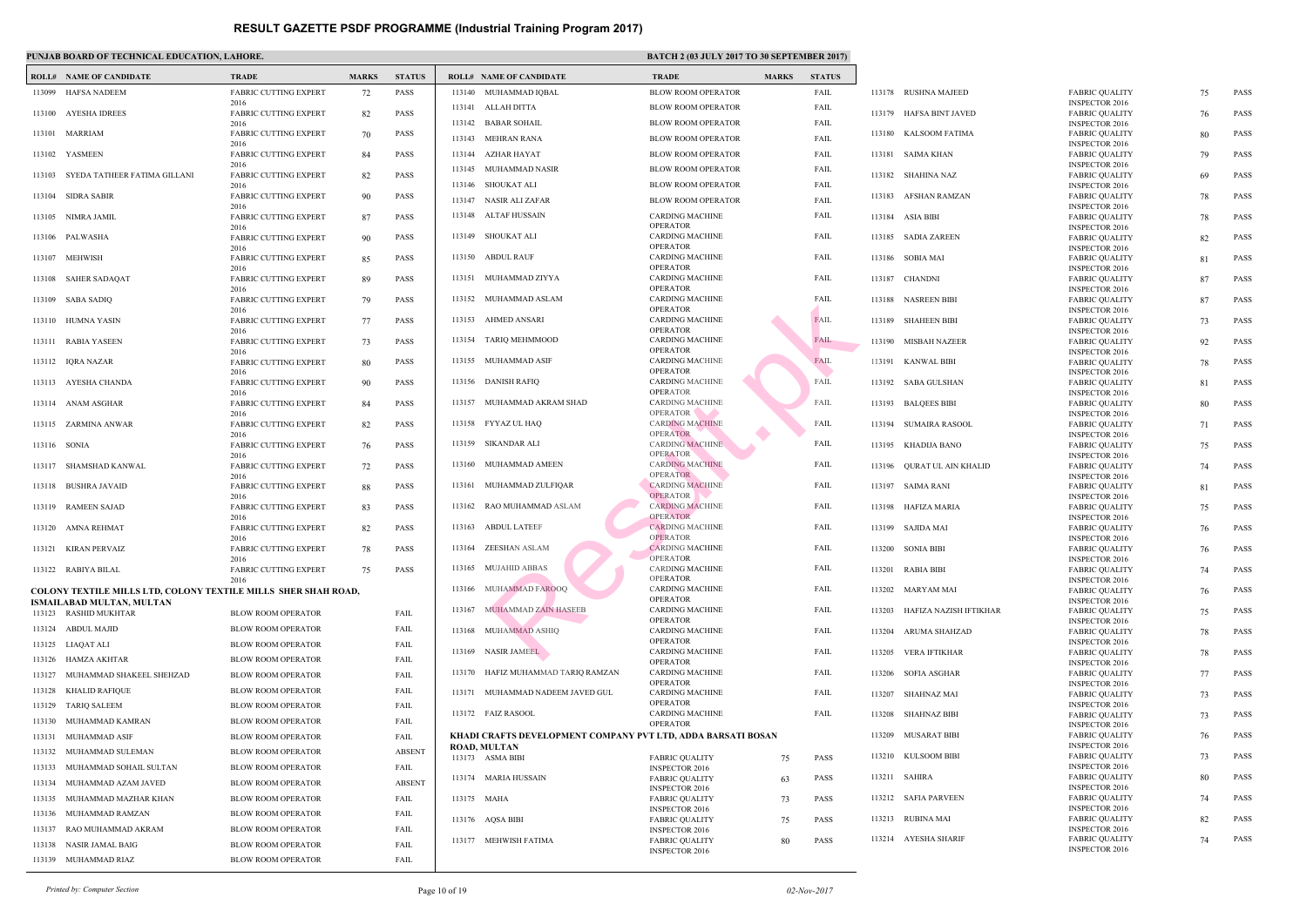|        | <b>ROLL# NAME OF CANDIDATE</b> | <b>TRADE</b>                                                                | <b>MARKS</b> | <b>STATUS</b> |        | <b>ROLL# NAME OF CANDIDATE</b> | <b>TRAL</b>                               |
|--------|--------------------------------|-----------------------------------------------------------------------------|--------------|---------------|--------|--------------------------------|-------------------------------------------|
|        | 113215 SIFAT PARVEEN           | <b>FABRIC QUALITY</b>                                                       | 76           | <b>PASS</b>   |        | 113252 REHANA MAI              | <b>WARP</b>                               |
|        | 113216 MARIYAM IFTIKHAR        | <b>INSPECTOR 2016</b><br><b>FABRIC QUALITY</b><br><b>INSPECTOR 2016</b>     | 72           | <b>PASS</b>   |        | 113253 PARVEEN MAI             | <b>MACH</b><br><b>WARP</b><br><b>MACH</b> |
| 113217 | BISMA IFTIKHAR                 | <b>FABRIC QUALITY</b>                                                       | 76           | <b>PASS</b>   | 113254 | <b>SUMERA BIBI</b>             | <b>WARP</b>                               |
| 113218 | SAGHERA MAI                    | <b>INSPECTOR 2016</b><br><b>FABRIC QUALITY</b>                              | 79           | <b>PASS</b>   | 113255 | <b>RIFFAT BIBI</b>             | <b>MACH</b><br><b>WARP</b>                |
| 113219 | REHANA AJMAL                   | <b>INSPECTOR 2016</b><br><b>FABRIC QUALITY</b>                              | 77           | <b>PASS</b>   | 113256 | <b>RIFFAT MAI</b>              | <b>MACH</b><br><b>WARP</b>                |
| 113220 | <b>SONIA BIBI</b>              | <b>INSPECTOR 2016</b><br><b>FABRIC QUALITY</b>                              | 81           | <b>PASS</b>   | 113257 | <b>KALSOOM</b>                 | <b>MACH</b><br><b>WARP</b>                |
| 113221 | SURAIYA KAUSAR                 | <b>INSPECTOR 2016</b><br><b>FABRIC QUALITY</b><br><b>INSPECTOR 2016</b>     | 80           | <b>PASS</b>   | 113258 | SAMINA MAI                     | <b>MACH</b><br><b>WARP</b><br><b>MACH</b> |
| 113222 | SHAMMA BIBI                    | <b>FABRIC QUALITY</b><br><b>INSPECTOR 2016</b>                              | 84           | <b>PASS</b>   | 113259 | <b>BALQEES MAI</b>             | <b>WARP</b><br><b>MACH</b>                |
| 113223 | SUMAIRA BIBI                   | WARPER/WARPING                                                              | 75           | <b>PASS</b>   | 113260 | ALESHYA BIBI                   | <b>WARP</b>                               |
| 113224 | MUSARRAT PARVEEN               | <b>MACHINE OPERATOR</b><br><b>WARPER/WARPING</b><br><b>MACHINE OPERATOR</b> | 77           | <b>PASS</b>   | 113261 | <b>BHIRAWAN MAI</b>            | <b>MACH</b><br><b>WARP</b><br><b>MACH</b> |
| 113225 | RIFFAT PARVEEN                 | WARPER/WARPING                                                              | 72           | <b>PASS</b>   | 113262 | <b>JAMEELA ASLAM</b>           | <b>WARP</b>                               |
| 113226 | RABIA BIBI                     | <b>MACHINE OPERATOR</b><br>WARPER/WARPING                                   | 71           | <b>PASS</b>   | 113263 | <b>SHAZIA MAI</b>              | <b>MACH</b><br><b>WARP</b>                |
| 113227 | FARAH ALI                      | <b>MACHINE OPERATOR</b><br>WARPER/WARPING                                   | 66           | <b>PASS</b>   | 113264 | <b>RUBINA MAI</b>              | <b>MACH</b><br><b>WARP</b>                |
|        | 113228 RAZIA MAI               | <b>MACHINE OPERATOR</b><br>WARPER/WARPING                                   | 71           | <b>PASS</b>   |        | 113265 SAFIYA PERVEEN          | <b>MACH</b><br><b>WARP</b>                |
| 113229 | <b>NASREEN ZAFFAR</b>          | <b>MACHINE OPERATOR</b><br>WARPER/WARPING                                   | 73           | <b>PASS</b>   | 113266 | <b>RAZIA MAI</b>               | <b>MACH</b><br><b>WARP</b>                |
|        | 113230 ASMA BIBI               | <b>MACHINE OPERATOR</b><br>WARPER/WARPING                                   | 69           | <b>PASS</b>   |        | 113267 SOBIA MAI               | <b>MACH</b><br><b>WARP</b>                |
| 113231 | RUKHSANA BIBI                  | <b>MACHINE OPERATOR</b><br>WARPER/WARPING                                   | 66           | <b>PASS</b>   | 113268 | <b>NASREEN MAI</b>             | <b>MACH</b><br><b>WARP</b>                |
| 113232 | KIRAN IQBAL                    | <b>MACHINE OPERATOR</b><br>WARPER/WARPING                                   | 71           | <b>PASS</b>   | 113269 | <b>NADIA SAIF</b>              | <b>MACH</b><br><b>WARP</b>                |
| 113233 | SAMINA KOSAR                   | <b>MACHINE OPERATOR</b><br>WARPER/WARPING                                   | 77           | <b>PASS</b>   | 113270 | <b>SAMINA FEROZ</b>            | <b>MACH</b><br><b>WARP</b>                |
|        | 113234 NASREEN                 | <b>MACHINE OPERATOR</b><br><b>WARPER/WARPING</b>                            | 78           | <b>PASS</b>   | 113271 | REHANA RAMZAN                  | <b>MACH</b><br><b>WARP</b>                |
|        | 113235 SHAZIA BIBI             | MACHINE OPERATOR<br>WARPER/WARPING                                          | 79           | <b>PASS</b>   |        | 113272 ZARINA REHMAN           | <b>MACH</b><br><b>WARP</b>                |
|        | 113236 NASEEM BIBI             | <b>MACHINE OPERATOR</b><br>WARPER/WARPING                                   | 72           | <b>PASS</b>   |        | 113273 HINA IJAZ               | <b>MACH</b><br><b>WARP</b>                |
|        | 113237 NASREEN ABID            | <b>MACHINE OPERATOR</b><br>WARPER/WARPING                                   | 73           | <b>PASS</b>   |        | 113274 SONIA BIBI              | <b>MACH</b><br><b>WARP</b>                |
|        | 113238 KANEEZ BATOOL           | MACHINE OPERATOR<br><b>WARPER/WARPING</b>                                   | 68           | <b>PASS</b>   |        | 113275 MEHNAZ MAI              | MACH<br><b>WARP</b>                       |
| 113239 | ASIA BIBI                      | <b>MACHINE OPERATOR</b><br><b>WARPER/WARPING</b>                            | 68           | <b>PASS</b>   | 113276 | <b>RAEESA BIBI</b>             | <b>MACH</b><br><b>WARP</b>                |
| 113240 | NASREEN                        | <b>MACHINE OPERATOR</b><br><b>WARPER/WARPING</b>                            | 72           | <b>PASS</b>   | 113277 | <b>SANA BIBI</b>               | <b>MACH</b><br><b>WARP</b>                |
|        | 113241 SHAMSHAD BIBI           | <b>MACHINE OPERATOR</b><br><b>WARPER/WARPING</b>                            | 67           | <b>PASS</b>   |        | 113278 YASMEEN MAI             | <b>MACH</b><br><b>WARP</b>                |
| 113242 | ZAREENA JAMSHED                | <b>MACHINE OPERATOR</b><br>WARPER/WARPING                                   | 73           | <b>PASS</b>   | 113279 | <b>SHEHNAZ MAI</b>             | <b>MACH</b><br><b>WARP</b>                |
| 113243 | SHAGUFTA ASGHAR                | <b>MACHINE OPERATOR</b><br>WARPER/WARPING                                   | 75           | <b>PASS</b>   |        | 113280 AZRA MAI                | <b>MACH</b><br><b>WARP</b>                |
| 113244 | FARHAT BASHEER                 | <b>MACHINE OPERATOR</b><br><b>WARPER/WARPING</b>                            | 77           | <b>PASS</b>   |        | 113281 ZAINAB BIBI             | <b>MACH</b><br><b>WARP</b>                |
| 113245 | <b>SAMREEN SAEED</b>           | <b>MACHINE OPERATOR</b><br>WARPER/WARPING                                   | 72           | <b>PASS</b>   | 113282 | <b>HASEENA BIBI</b>            | <b>MACH</b><br><b>WARP</b>                |
| 113246 | ROZEENA BADER                  | <b>MACHINE OPERATOR</b><br>WARPER/WARPING                                   | 71           | PASS          | 113283 | SHAMIM MAI                     | <b>MACH</b><br><b>WARP</b>                |
| 113247 | ALVINA AZHAR                   | <b>MACHINE OPERATOR</b><br>WARPER/WARPING                                   | 70           | <b>PASS</b>   | 113284 | <b>SAMIYA BIBI</b>             | <b>MACH</b><br><b>WARP</b>                |
|        | 113248 IRUM BIBI               | <b>MACHINE OPERATOR</b><br>WARPER/WARPING                                   | 71           | PASS          |        | 113285 NAGINA MAI              | <b>MACH</b><br><b>WARP</b>                |
|        | 113249 SAIMA BIBI              | <b>MACHINE OPERATOR</b><br>WARPER/WARPING                                   | 87           | <b>PASS</b>   |        | 113286 SAIMA RAFEEQ            | <b>MACH</b><br><b>WARP</b>                |
|        | 113250 RUBINA MAI              | <b>MACHINE OPERATOR</b><br>WARPER/WARPING                                   | 77           | PASS          | 113287 | MUKHTIYAR BIBI                 | <b>MACH</b><br><b>WARP</b>                |
|        | 113251 ZARINA BIBI             | <b>MACHINE OPERATOR</b><br><b>WARPER/WARPING</b>                            | 85           | <b>PASS</b>   | 113288 | SHAZIA BIBI                    | <b>MACH</b><br><b>WARP</b>                |
|        |                                | <b>MACHINE OPERATOR</b>                                                     |              |               |        |                                | <b>MACH</b>                               |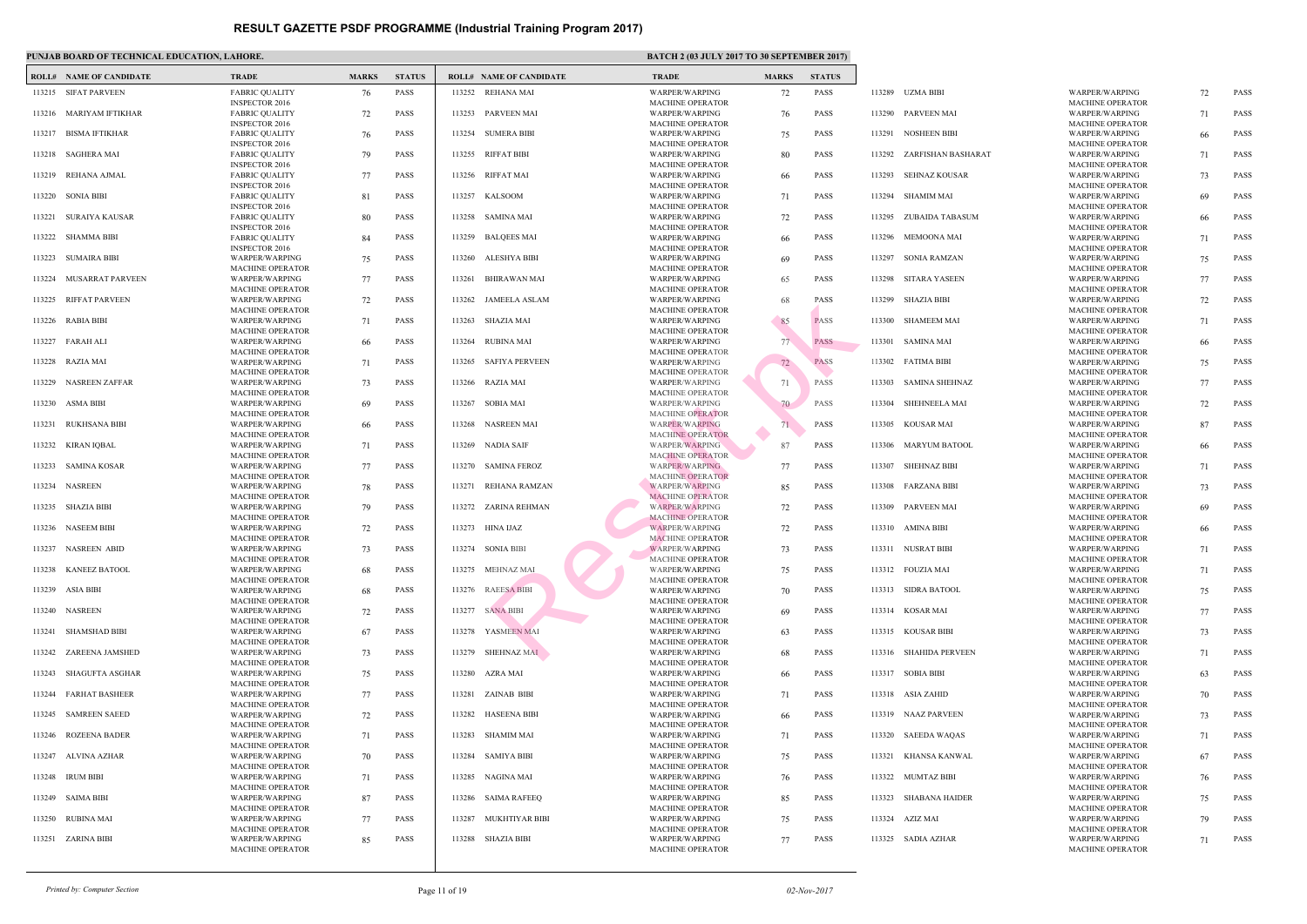|        | <b>ROLL# NAME OF CANDIDATE</b> | <b>TRADE</b>                                                         | <b>MARKS</b> | <b>STATUS</b> |        | <b>ROLL# NAME OF CANDIDATE</b> | <b>TRAL</b>                               |
|--------|--------------------------------|----------------------------------------------------------------------|--------------|---------------|--------|--------------------------------|-------------------------------------------|
|        | 113326 MANSAB BIBI             | WARPER/WARPING                                                       | 74           | <b>PASS</b>   |        | 113363 SAIRA BATOOL            | <b>WARP</b>                               |
| 113327 | SAMINA MAI                     | <b>MACHINE OPERATOR</b><br>WARPER/WARPING<br><b>MACHINE OPERATOR</b> | 66           | <b>PASS</b>   | 113364 | ASFA HAMEED                    | <b>MACH</b><br><b>WARP</b><br><b>MACH</b> |
| 113328 | SHAMIM MAI                     | <b>WARPER/WARPING</b>                                                | 69           | <b>PASS</b>   | 113365 | <b>TEHMINA YASEEN</b>          | <b>WARP</b>                               |
| 113329 | SAMINA                         | <b>MACHINE OPERATOR</b><br>WARPER/WARPING                            | 71           | <b>PASS</b>   | 113366 | RUKHSANA KOSAR                 | <b>MACH</b><br><b>WARP</b>                |
| 113330 | UZMA IQBAL                     | <b>MACHINE OPERATOR</b><br><b>WARPER/WARPING</b>                     | 64           | <b>PASS</b>   | 113367 | <b>SAMIYA ALTAF</b>            | <b>MACH</b><br><b>WARP</b>                |
| 113331 | KALSOOM YOUNAS                 | <b>MACHINE OPERATOR</b>                                              |              | <b>PASS</b>   | 113368 | MUKHTIYAR BIBI                 | <b>MACH</b>                               |
|        |                                | WARPER/WARPING<br><b>MACHINE OPERATOR</b>                            | 72           |               |        |                                | <b>WARP</b><br><b>MACH</b>                |
| 113332 | RUKHSANA MAI                   | WARPER/WARPING<br><b>MACHINE OPERATOR</b>                            | 74           | <b>PASS</b>   | 113369 | JAMEELA HAMEED                 | <b>WARP</b><br><b>MACH</b>                |
| 113333 | SHAHEENA BIBI                  | WARPER/WARPING<br><b>MACHINE OPERATOR</b>                            | 78           | <b>PASS</b>   |        | 113370 KALSOOM MAI             | <b>WARP</b><br><b>MACH</b>                |
| 113334 | <b>SHEHNAZ MAI</b>             | WARPER/WARPING                                                       | 70           | <b>PASS</b>   |        | 113371 HAJRA BIBI              | <b>WARP</b>                               |
| 113335 | RUKHSANA MAI                   | <b>MACHINE OPERATOR</b><br>WARPER/WARPING                            | 72           | <b>PASS</b>   | 113372 | HUMAIRA BIBI                   | <b>MACH</b><br><b>WARP</b>                |
| 113336 | <b>HUMAIRA HAFEEZ</b>          | <b>MACHINE OPERATOR</b><br>WARPER/WARPING                            | 64           | <b>PASS</b>   | 113373 | <b>BALQEES BIBI</b>            | <b>MACH</b><br><b>WARP</b>                |
|        |                                | <b>MACHINE OPERATOR</b>                                              |              |               |        |                                | <b>MACH</b>                               |
| 113337 | JAVERIA MANZOOR                | WARPER/WARPING<br><b>MACHINE OPERATOR</b>                            | 70           | <b>PASS</b>   | 113374 | PERVEEN MAI                    | <b>WARP</b><br><b>MACH</b>                |
| 113338 | <b>SHAKEELA SAJJAD</b>         | WARPER/WARPING<br><b>MACHINE OPERATOR</b>                            | 68           | <b>PASS</b>   | 113375 | MISBAH BASHER                  | <b>WARP</b><br><b>MACH</b>                |
| 113339 | NAZISH MUMTAZ                  | WARPER/WARPING                                                       | 73           | <b>PASS</b>   |        | 113376 YASMEEN AAZAM           | <b>WARP</b>                               |
| 113340 | <b>SUMAIRA BIBI</b>            | <b>MACHINE OPERATOR</b><br>WARPER/WARPING                            | 67           | <b>PASS</b>   | 113377 | <b>SHAISTA BIBI</b>            | <b>MACH</b><br><b>WARP</b>                |
| 113341 | <b>IQRA MAJEED</b>             | <b>MACHINE OPERATOR</b><br>WARPER/WARPING                            | 74           | <b>PASS</b>   | 113378 | <b>FARHAT NASEEM</b>           | <b>MACH</b><br><b>WARP</b>                |
|        |                                | <b>MACHINE OPERATOR</b>                                              |              |               |        |                                | <b>MACH</b>                               |
| 113342 | <b>BENISH HAMEED</b>           | WARPER/WARPING<br><b>MACHINE OPERATOR</b>                            | 77           | <b>PASS</b>   | 113379 | <b>REHMAT MAI</b>              | WARP<br><b>MACH</b>                       |
| 113343 | KISHWAR BIBI                   | WARPER/WARPING<br><b>MACHINE OPERATOR</b>                            | 76           | <b>PASS</b>   | 113380 | MUSRAT BEGAM                   | <b>WARP</b><br><b>MACH</b>                |
| 113344 | QURAT UL AIN                   | WARPER/WARPING                                                       | 68           | <b>PASS</b>   | 113381 | <b>IRSHAD BIBI</b>             | <b>WARP</b><br><b>MACH</b>                |
|        | 113345 RIFFAT RIAZ             | <b>MACHINE OPERATOR</b><br>WARPER/WARPING                            | 73           | <b>PASS</b>   | 113382 | SOBIA DILDAR                   | <b>WARP</b>                               |
|        | 113346 NAZIA IRSHAD            | <b>MACHINE OPERATOR</b><br>WARPER/WARPING                            | 65           | <b>PASS</b>   | 113383 | SAMINA SHEHBAZ                 | <b>MACH</b><br><b>WARP</b>                |
| 113347 | <b>BUSHRA KAREEM</b>           | <b>MACHINE OPERATOR</b><br>WARPER/WARPING                            | 71           | <b>PASS</b>   | 113384 | NABEELA IQBAL                  | <b>MACH</b><br><b>WARP</b>                |
|        |                                | <b>MACHINE OPERATOR</b>                                              |              |               |        |                                | <b>MACH</b>                               |
|        | 113348 ATIYA BIBI              | WARPER/WARPING<br><b>MACHINE OPERATOR</b>                            | 73           | <b>PASS</b>   |        | 113385 SALMA KALEEM            | <b>WARP</b><br><b>MACH</b>                |
|        | 113349 PARVEEN BIBI            | WARPER/WARPING<br><b>MACHINE OPERATOR</b>                            | 75           | PASS          |        | 113386 HAMEEDA BIBI            | <b>WARP</b><br><b>MACH</b>                |
|        | 113350 SAIRA BIBI              | WARPER/WARPING                                                       | 69           | PASS          | 113387 | <b>MARIYAM BIBI</b>            | <b>WARP</b>                               |
| 113351 | SHAHINA MAI                    | <b>MACHINE OPERATOR</b><br><b>WARPER/WARPING</b>                     | 70           | <b>PASS</b>   | 113388 | <b>KOSAR BIBI</b>              | <b>MACH</b><br><b>WARP</b>                |
|        | 113352 SURIYA MAI              | <b>MACHINE OPERATOR</b><br>WARPER/WARPING                            | 72           | <b>PASS</b>   | 113389 | <b>RUBAB FATIMA</b>            | <b>MACH</b><br><b>WARP</b>                |
|        | 113353 MISBAH                  | <b>MACHINE OPERATOR</b><br>WARPER/WARPING                            | 76           | <b>PASS</b>   | 113390 | <b>QURAT UL AIN</b>            | <b>MACH</b><br><b>WARP</b>                |
|        |                                | <b>MACHINE OPERATOR</b>                                              |              |               |        |                                | <b>MACH</b>                               |
| 113354 | <b>SALEEM BIBI</b>             | WARPER/WARPING<br><b>MACHINE OPERATOR</b>                            | 76           | <b>PASS</b>   | 113391 | HIRA JAVEED                    | <b>WARP</b><br><b>MACH</b>                |
|        | 113355 SANAM BIBI              | WARPER/WARPING<br><b>MACHINE OPERATOR</b>                            | 73           | PASS          | 113392 | SHAHINA MAI                    | <b>WARP</b><br><b>MACH</b>                |
| 113356 | RUKHSANA BIBI                  | WARPER/WARPING                                                       | 73           | PASS          | 113393 | NUSRAT BANO                    | <b>WARP</b>                               |
|        | 113357 HALEEMA MAI             | <b>MACHINE OPERATOR</b><br>WARPER/WARPING                            | 65           | <b>PASS</b>   | 113394 | SALMA BIBI                     | <b>MACH</b><br><b>WARP</b>                |
| 113358 | SUGHRAN BIBI                   | <b>MACHINE OPERATOR</b><br>WARPER/WARPING                            | 72           | <b>PASS</b>   | 113395 | <b>REHMAT MAI</b>              | <b>MACH</b><br><b>WARP</b>                |
| 113359 | SHEHNAZ MAI                    | <b>MACHINE OPERATOR</b><br>WARPER/WARPING                            | 75           | <b>PASS</b>   |        | 113396 KANEEZ FATIMA           | <b>MACH</b><br><b>WARP</b>                |
|        |                                | <b>MACHINE OPERATOR</b>                                              |              |               |        |                                | <b>MACH</b>                               |
| 113360 | SHAZIA                         | WARPER/WARPING<br><b>MACHINE OPERATOR</b>                            | 71           | <b>PASS</b>   | 113397 | AFEFA HAMEED                   | <b>WARP</b><br><b>MACH</b>                |
| 113361 | <b>SHAHEENA ASGHAR</b>         | WARPER/WARPING<br><b>MACHINE OPERATOR</b>                            | 68           | <b>PASS</b>   | 113398 | <b>BHRANWA MAI</b>             | <b>WARP</b><br><b>MACH</b>                |
| 113362 | SHAHEENA BIBI                  | WARPER/WARPING                                                       | 78           | PASS          | 113399 | <b>RUQIA MAI</b>               | <b>WARP</b>                               |
|        |                                | MACHINE OPERATOR                                                     |              |               |        |                                | <b>MACH</b>                               |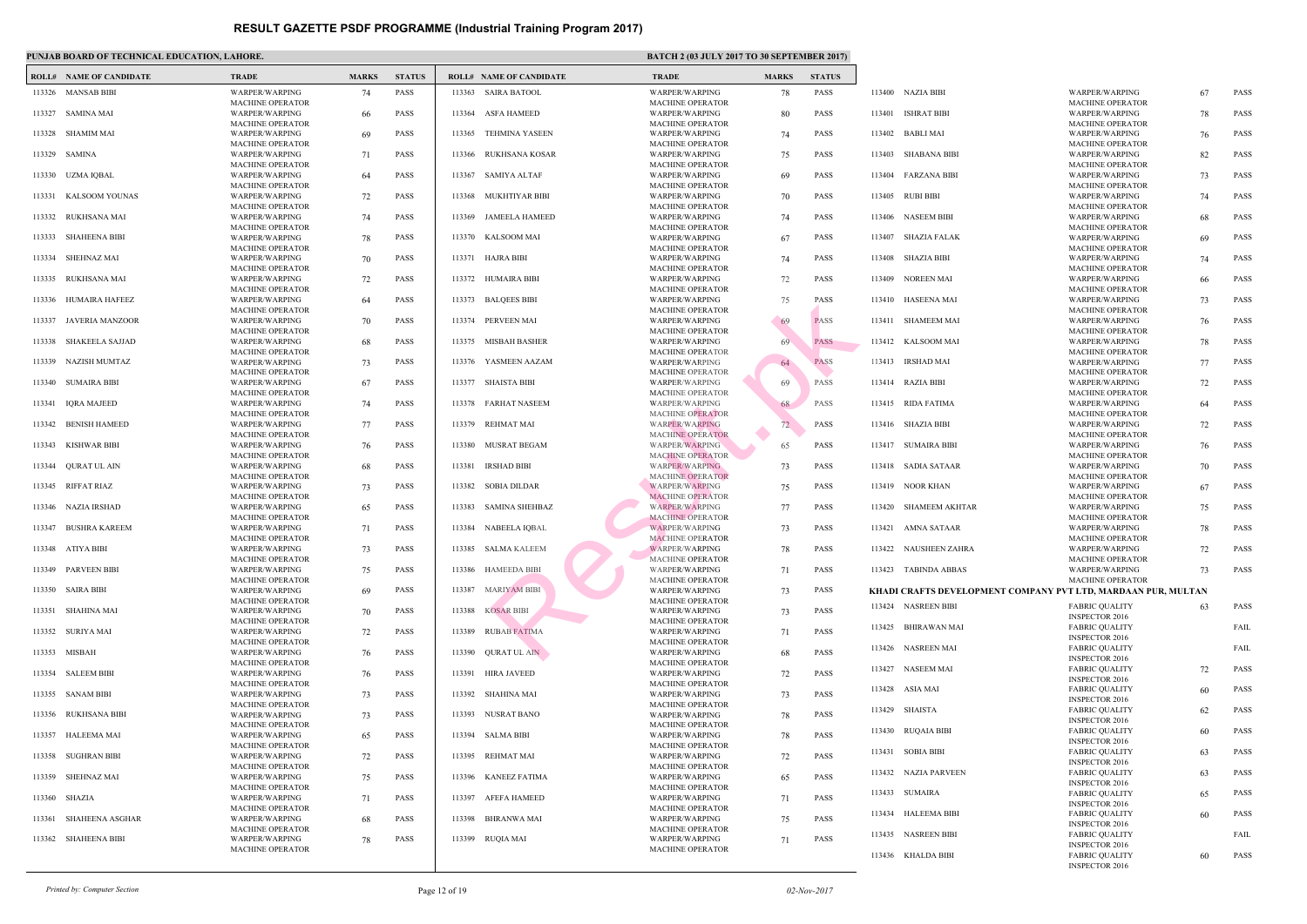|        | <b>ROLL# NAME OF CANDIDATE</b> | <b>TRADE</b>                                   | <b>MARKS</b> | <b>STATUS</b> |        | <b>ROLL# NAME OF CANDIDATE</b> | <b>TRAL</b>                |
|--------|--------------------------------|------------------------------------------------|--------------|---------------|--------|--------------------------------|----------------------------|
| 113437 | <b>MUKHTYAR MAI</b>            | <b>FABRIC QUALITY</b>                          |              | PASS          |        | 113474 SAFIA BIBI              | <b>WARP</b>                |
|        |                                | <b>INSPECTOR 2016</b>                          | 68           |               |        |                                | <b>MACH</b>                |
| 113438 | SAJIDA BIBI                    | <b>FABRIC QUALITY</b>                          |              | FAIL          | 113475 | FARZANA BIBI                   | <b>WARP</b>                |
| 113439 | NASREEN MAI                    | <b>INSPECTOR 2016</b><br><b>FABRIC QUALITY</b> |              | FAIL          | 113476 | <b>SUMREEN SHAREF</b>          | <b>MACH</b><br><b>WARP</b> |
|        |                                | <b>INSPECTOR 2016</b>                          |              |               |        |                                | <b>MACH</b>                |
| 113440 | FARZANA                        | <b>FABRIC QUALITY</b>                          | 68           | PASS          | 113477 | <b>NASSREEN MAI</b>            | <b>WARP</b>                |
| 113441 | <b>MANSAB MAI</b>              | <b>INSPECTOR 2016</b><br><b>FABRIC QUALITY</b> | 61           | <b>PASS</b>   | 113478 | <b>SAMIA BIBI</b>              | <b>MACH</b><br><b>WARP</b> |
|        |                                | <b>INSPECTOR 2016</b>                          |              |               |        |                                | <b>MACH</b>                |
| 113442 | <b>AREEJ AARIF</b>             | <b>FABRIC QUALITY</b><br><b>INSPECTOR 2016</b> | 69           | <b>PASS</b>   | 113479 | NASREEN MAI                    | <b>WARP</b><br><b>MACH</b> |
| 113443 | SONIA ILYAS                    | <b>FABRIC QUALITY</b>                          | 61           | <b>PASS</b>   |        | 113480 AMNA BIBI               | <b>WARP</b>                |
|        |                                | <b>INSPECTOR 2016</b>                          |              |               |        |                                | <b>MACH</b>                |
| 113444 | KHADIJA BIBI                   | <b>FABRIC QUALITY</b><br><b>INSPECTOR 2016</b> |              | FAIL          | 113481 | <b>RIZWANA BIBI</b>            | <b>WARP</b><br><b>MACH</b> |
| 113445 | <b>SOBIA</b>                   | <b>FABRIC QUALITY</b>                          | 64           | <b>PASS</b>   | 113482 | ZAREENA MAI                    | <b>WARP</b>                |
| 113446 | <b>AZRA YASEEN</b>             | <b>INSPECTOR 2016</b><br><b>FABRIC QUALITY</b> |              | FAIL          | 113483 | AIMAL HAYYAT HARAAJ            | <b>MACH</b><br><b>WARP</b> |
|        |                                | <b>INSPECTOR 2016</b>                          |              |               |        |                                | <b>MACH</b>                |
| 113447 | AMMARA IRSHAD                  | <b>FABRIC QUALITY</b>                          | 65           | PASS          | 113484 | <b>SAIMA IJAZ</b>              | <b>WARP</b>                |
| 113448 | HINA BASHIR                    | <b>INSPECTOR 2016</b><br><b>FABRIC QUALITY</b> | 68           | <b>PASS</b>   | 113485 | ZULAIKHA SABA                  | <b>MACH</b><br><b>WARP</b> |
|        |                                | <b>INSPECTOR 2016</b>                          |              |               |        |                                | <b>MACH</b>                |
| 113449 | <b>SHAHEEN FATIMA</b>          | <b>FABRIC QUALITY</b>                          | 60           | <b>PASS</b>   | 113486 | <b>SAFIA ZAHOOR</b>            | <b>WARP</b>                |
| 113450 | SAIMA MAI                      | <b>INSPECTOR 2016</b><br><b>FABRIC QUALITY</b> | 60           | PASS          | 113487 | NAGEENA YASMEEN                | <b>MACH</b><br><b>WARP</b> |
|        |                                | <b>INSPECTOR 2016</b>                          |              |               |        |                                | <b>MACH</b>                |
| 113451 | IQBAL MAI                      | <b>FABRIC QUALITY</b><br><b>INSPECTOR 2016</b> | 68           | <b>PASS</b>   | 113488 | <b>HASEBA SHARIF</b>           | <b>WARP</b><br><b>MACH</b> |
| 113452 | <b>BUSHRA PARVEEN</b>          | <b>FABRIC QUALITY</b>                          | 65           | <b>PASS</b>   | 113489 | <b>SOBIA ATEEQ</b>             | <b>WARP</b>                |
|        |                                | <b>INSPECTOR 2016</b>                          |              |               |        |                                | <b>MACH</b>                |
| 113453 | AZARA BIBI                     | <b>FABRIC QUALITY</b><br><b>INSPECTOR 2016</b> | 60           | PASS          | 113490 | JAVERIA GULL                   | <b>WARP</b><br><b>MACH</b> |
| 113454 | SAEED MAI                      | <b>FABRIC QUALITY</b>                          | 70           | PASS          | 113491 | RANI SAIMA ISHAQ               | <b>WARP</b>                |
| 113455 | KALSOOM MAI                    | <b>INSPECTOR 2016</b><br><b>FABRIC QUALITY</b> | 68           | <b>PASS</b>   | 113492 | KANEEZ BIBI                    | <b>MACH</b><br><b>WARP</b> |
|        |                                | <b>INSPECTOR 2016</b>                          |              |               |        |                                | <b>MACH</b>                |
| 113456 | PARVEEN MAI                    | <b>FABRIC QUALITY</b>                          | 60           | <b>PASS</b>   | 113493 | <b>ULFAT SHAREEF</b>           | <b>WARP</b>                |
| 113457 | RIFFAT YASMEEN                 | <b>INSPECTOR 2016</b><br><b>FABRIC QUALITY</b> | 60           | PASS          | 113494 | SUMAIRA ZAHOOR                 | <b>MACH</b><br><b>WARP</b> |
|        |                                | <b>INSPECTOR 2016</b>                          |              |               |        |                                | <b>MACH</b>                |
| 113458 | HALEEMA SADIA                  | <b>FABRIC QUALITY</b><br><b>INSPECTOR 2016</b> | 61           | <b>PASS</b>   | 113495 | ATIFA MEHMOOD                  | <b>WARP</b><br><b>MACH</b> |
|        | 113459 SAMINA BIBI             | <b>FABRIC QUALITY</b>                          | 62           | <b>PASS</b>   |        | 113496 MEHWISH RAZA            | <b>WARP</b>                |
|        |                                | <b>INSPECTOR 2016</b>                          |              |               |        |                                | <b>MACH</b>                |
| 113460 | <b>RASHIDA BIBI</b>            | <b>FABRIC QUALITY</b><br><b>INSPECTOR 2016</b> | 67           | PASS          |        | 113497 SANA HASSAN             | <b>WARP</b><br><b>MACH</b> |
| 113461 | SAMINA                         | <b>FABRIC QUALITY</b>                          | 65           | PASS          | 113498 | <b>REHANA BIBI</b>             | <b>WARP</b>                |
| 113462 | HAMEED MAI                     | <b>INSPECTOR 2016</b><br><b>FABRIC QUALITY</b> | 62           | PASS          |        | 113499 SAIMA BIBI              | <b>MACH</b><br><b>WARP</b> |
|        |                                | <b>INSPECTOR 2016</b>                          |              |               |        |                                | <b>MACH</b>                |
| 113463 | KOUSAR MAI                     | <b>FABRIC QUALITY</b>                          | 61           | PASS          |        | 113500 NOOR JAHAN              | <b>WARP</b>                |
| 113464 | <b>RUKHSANA MAI</b>            | <b>INSPECTOR 2016</b><br><b>FABRIC QUALITY</b> | 63           | PASS          | 113501 | HAFEEZAN MAI                   | <b>MACH</b><br><b>WARP</b> |
|        |                                | <b>INSPECTOR 2016</b>                          |              |               |        |                                | <b>MACH</b>                |
| 113465 | <b>ABIDA PARVEEN</b>           | <b>FABRIC QUALITY</b><br><b>INSPECTOR 2016</b> | 65           | PASS          |        | 113502 SAMINA BIBI             | <b>WARP</b><br><b>MACH</b> |
| 113466 | SAMINA BIBI                    | <b>FABRIC QUALITY</b>                          | 60           | PASS          | 113503 | <b>PARVEEN BIBI</b>            | <b>WARP</b>                |
|        |                                | <b>INSPECTOR 2016</b>                          |              |               |        |                                | <b>MACH</b>                |
| 113467 | <b>FOUZIA MAI</b>              | <b>FABRIC QUALITY</b><br><b>INSPECTOR 2016</b> | 60           | PASS          | 113504 | <b>FIRDOUS BIBI</b>            | <b>WARP</b><br><b>MACH</b> |
| 113468 | KUBRA BATOOL                   | <b>FABRIC QUALITY</b>                          | 61           | PASS          | 113505 | SAJIDA MAI                     | <b>WARP</b>                |
|        |                                | <b>INSPECTOR 2016</b>                          |              |               |        |                                | <b>MACH</b>                |
| 113469 | RANI TANZEELA ISHAQ            | <b>FABRIC QUALITY</b><br><b>INSPECTOR 2016</b> | 62           | PASS          | 113506 | <b>KALSOOM BIBI</b>            | <b>WARP</b><br><b>MACH</b> |
| 113470 | MUSARAT JABEYAN                | <b>FABRIC QUALITY</b>                          | 64           | PASS          |        | 113507 NAGINA BIBI             | <b>WARP</b>                |
| 113471 | <b>BALQEES MAI</b>             | <b>INSPECTOR 2016</b><br><b>FABRIC QUALITY</b> | 66           | PASS          | 113508 | <b>SHAMEEM BIBI</b>            | <b>MACH</b><br><b>WARP</b> |
|        |                                | <b>INSPECTOR 2016</b>                          |              |               |        |                                | <b>MACH</b>                |
| 113472 | <b>KANEEZ FATIMA</b>           | <b>FABRIC QUALITY</b>                          | 60           | PASS          | 113509 | <b>KIRAN MAI</b>               | <b>WARP</b>                |
| 113473 | SUMAIRA HAHEEZ                 | <b>INSPECTOR 2016</b><br><b>FABRIC QUALITY</b> | 62           | PASS          |        | 113510 ZAREENA BIBI            | <b>MACH</b><br><b>WARP</b> |
|        |                                | <b>INSPECTOR 2016</b>                          |              |               |        |                                | <b>MACH</b>                |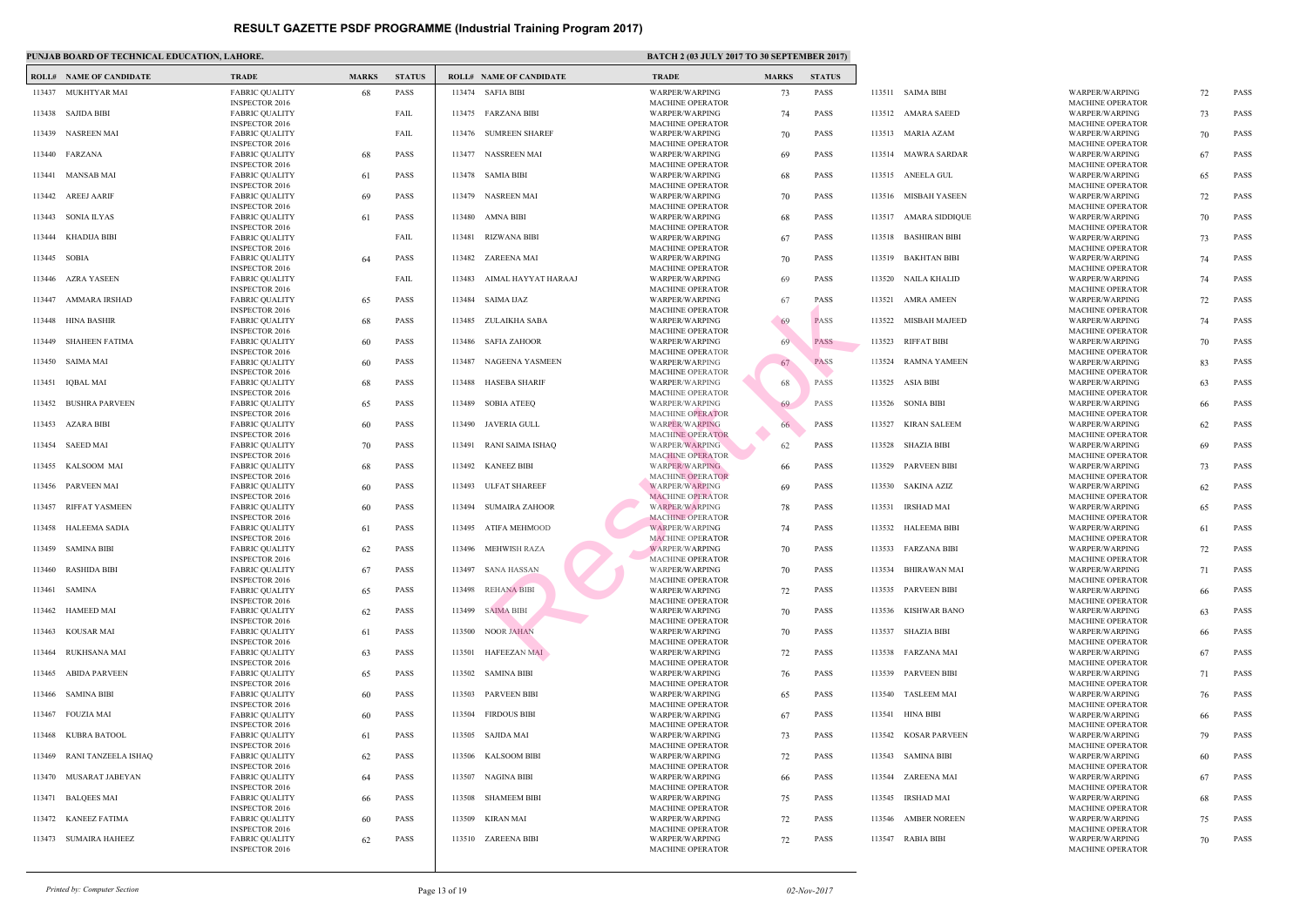### **PUNJAB BOARD OF TECHNICAL EDUCATION, LAHORE.** BATCH 2017 **BATCH 2017 TO 30 SEPTEMBER 2017 ISSUED ASSOCIATED AT A SEPTEMBER 2017**

|        | <b>ROLL# NAME OF CANDIDATE</b> | <b>TRADE</b>                                     | <b>MARKS</b> | <b>STATUS</b> |        | <b>ROLL# NAME OF CANDIDATE</b> | <b>TRAL</b>                |
|--------|--------------------------------|--------------------------------------------------|--------------|---------------|--------|--------------------------------|----------------------------|
|        |                                |                                                  |              |               |        |                                |                            |
| 113548 | BHIRAWAN MAI                   | WARPER/WARPING<br><b>MACHINE OPERATOR</b>        | 61           | <b>PASS</b>   |        | 113585 MUMTAZ MAI              | <b>WARP</b><br><b>MACH</b> |
|        | 113549 IRUM BIBI               | WARPER/WARPING<br><b>MACHINE OPERATOR</b>        | 65           | <b>PASS</b>   |        | 113586 AZRA MAI                | <b>WARP</b><br><b>MACH</b> |
|        | 113550 NASREEN BIBI            | <b>WARPER/WARPING</b>                            | 64           | <b>PASS</b>   |        | 113587 MANSAB BIBI             | <b>WARP</b>                |
|        | 113551 SAFROORAN BIBI          | <b>MACHINE OPERATOR</b><br>WARPER/WARPING        | 70           | <b>PASS</b>   |        | 113588 NASEEM MAI              | <b>MACH</b><br><b>WARP</b> |
| 113552 | <b>BALQEES MAI</b>             | <b>MACHINE OPERATOR</b><br><b>WARPER/WARPING</b> |              | <b>PASS</b>   | 113589 | <b>NASREEN BIBI</b>            | <b>MACH</b><br><b>WARP</b> |
|        |                                | <b>MACHINE OPERATOR</b>                          | 60           |               |        |                                | <b>MACH</b>                |
| 113553 | KHADIJA BIBI                   | WARPER/WARPING<br><b>MACHINE OPERATOR</b>        | 68           | <b>PASS</b>   | 113590 | SUMAIRA BIBI                   | <b>WARP</b><br><b>MACH</b> |
| 113554 | KHADIJA BIBI                   | WARPER/WARPING                                   | 72           | <b>PASS</b>   | 113591 | HASEENA MAI                    | <b>WARP</b>                |
| 113555 | SHAHNAZ MAI                    | <b>MACHINE OPERATOR</b><br>WARPER/WARPING        | 76           | <b>PASS</b>   | 113592 | IQBAL MAI                      | <b>MACH</b><br><b>WARP</b> |
|        |                                | <b>MACHINE OPERATOR</b>                          |              |               |        |                                | <b>MACH</b>                |
|        | 113556 RANOO                   | WARPER/WARPING<br><b>MACHINE OPERATOR</b>        | 65           | <b>PASS</b>   |        | 113593 ZIKRIYA MUNEER          | <b>WARP</b><br><b>MACH</b> |
|        | 113557 KUSAR MAI               | WARPER/WARPING<br><b>MACHINE OPERATOR</b>        | 69           | <b>PASS</b>   |        | 113594 NABEELA ABBAS           | <b>WARP</b><br><b>MACH</b> |
| 113558 | <b>KALSOOM BIBI</b>            | WARPER/WARPING                                   | 63           | <b>PASS</b>   |        | 113595 SEHLA KALEEM            | <b>WARP</b>                |
|        |                                | <b>MACHINE OPERATOR</b>                          |              |               |        |                                | <b>MACH</b>                |
| 113559 | SHAHNAZ MAI                    | <b>WARPER/WARPING</b><br><b>MACHINE OPERATOR</b> | 70           | <b>PASS</b>   | 113596 | KOUSAR PERVEEN                 | <b>WARP</b><br><b>MACH</b> |
| 113560 | SHAZIA HAKNAWAZ                | WARPER/WARPING                                   | 62           | <b>PASS</b>   | 113597 | SUMAIRA MAI                    | <b>WARP</b>                |
| 113561 | SHAZIA                         | <b>MACHINE OPERATOR</b><br>WARPER/WARPING        | 62           | <b>PASS</b>   | 113598 | JAVAIRIA ASHRAF                | <b>MACH</b><br><b>WARP</b> |
|        |                                | <b>MACHINE OPERATOR</b>                          |              |               |        |                                | <b>MACH</b>                |
| 113562 | SHAKEELA ARIF                  | <b>WARPER/WARPING</b><br><b>MACHINE OPERATOR</b> | 63           | <b>PASS</b>   | 113599 | <b>SHEHNAZ BIBI</b>            | <b>WARP</b><br><b>MACH</b> |
|        | 113563 FOUZIA MAI              | WARPER/WARPING                                   | 67           | <b>PASS</b>   | 113600 | AAMNA MUSTAFA                  | <b>WARP</b>                |
|        | 113564 SUMARIA BIBI            | <b>MACHINE OPERATOR</b><br><b>WARPER/WARPING</b> | 65           | <b>PASS</b>   | 113601 | SAGHEERAN MAI                  | <b>MACH</b><br><b>WARP</b> |
|        |                                | <b>MACHINE OPERATOR</b>                          |              |               |        |                                | <b>MACH</b>                |
| 113565 | SHAISTA BIBI                   | WARPER/WARPING<br><b>MACHINE OPERATOR</b>        | 75           | <b>PASS</b>   |        | 113602 GULSHAN BIBI            | <b>WARP</b><br><b>MACH</b> |
| 113566 | SAJDAH PARVEEN                 | <b>WARPER/WARPING</b>                            | 66           | <b>PASS</b>   | 113603 | QAY00M BIBI                    | <b>WARP</b>                |
| 113567 | <b>SAMEERA HUSSAIN</b>         | <b>MACHINE OPERATOR</b><br><b>WARPER/WARPING</b> | 63           | <b>PASS</b>   | 113604 | PATHANA MAI                    | <b>MACH</b><br><b>WARP</b> |
| 113568 | FARHAT MAI                     | <b>MACHINE OPERATOR</b><br>WARPER/WARPING        | 62           | <b>PASS</b>   | 113605 | <b>AMEER BIBI</b>              | <b>MACH</b><br><b>WARP</b> |
|        |                                | <b>MACHINE OPERATOR</b>                          |              |               |        |                                | <b>MACH</b>                |
| 113569 | <b>SAMEERA PARVEEN</b>         | WARPER/WARPING<br><b>MACHINE OPERATOR</b>        | 61           | <b>PASS</b>   | 113606 | <b>BHIRAWAN MAI</b>            | <b>WARP</b><br><b>MACH</b> |
|        | 113570 ZAKIYA BATOOL           | WARPER/WARPING                                   | 60           | <b>PASS</b>   |        | 113607 NAGINA BIBI             | <b>WARP</b>                |
|        | 113571 MARIA BIBI              | MACHINE OPERATOR<br>WARPER/WARPING               | 60           | <b>PASS</b>   |        | 113608 GULSHAN BIBI            | <b>MACF</b><br><b>WARP</b> |
|        |                                | <b>MACHINE OPERATOR</b>                          |              |               |        |                                | <b>MACH</b>                |
|        | 113572 SONIA BANU              | <b>WARPER/WARPING</b><br><b>MACHINE OPERATOR</b> | 60           | <b>PASS</b>   | 113609 | <b>SHAMSHAD MAI</b>            | <b>WARP</b><br><b>MACH</b> |
| 113573 | <b>PARVEEN BIBI</b>            | WARPER/WARPING                                   | 71           | PASS          |        | 113610 SUMAIRA SHAREEF         | <b>WARP</b>                |
|        | 113574 FARZANA MAI             | <b>MACHINE OPERATOR</b><br>WARPER/WARPING        | 69           | <b>PASS</b>   |        | 113611 SUMAIRA MAI             | <b>MACH</b><br><b>WARP</b> |
|        |                                | <b>MACHINE OPERATOR</b>                          |              |               |        |                                | <b>MACH</b>                |
| 113575 | <b>TASLEEM BIBI</b>            | WARPER/WARPING<br><b>MACHINE OPERATOR</b>        |              | FAIL          |        | 113612 SUMAIRA BIBI            | <b>WARP</b><br><b>MACH</b> |
|        | 113576 NAZIA BIBI              | WARPER/WARPING                                   | 60           | <b>PASS</b>   |        | 113613 IRSHAAD BIBI            | <b>WARP</b>                |
|        | 113577 HASEENA MAI             | <b>MACHINE OPERATOR</b><br>WARPER/WARPING        |              | FAIL          |        | 113614 AYESHA BIBI             | <b>MACH</b><br><b>WARP</b> |
|        |                                | <b>MACHINE OPERATOR</b>                          |              |               |        |                                | <b>MACH</b>                |
|        | 113578 SAEEDA BIBI             | WARPER/WARPING<br><b>MACHINE OPERATOR</b>        | 60           | <b>PASS</b>   |        | 113615 SUMAIRA HAYYAT          | <b>WARP</b><br><b>MACH</b> |
|        | 113579 SAIMA BIBI              | WARPER/WARPING                                   | 64           | <b>PASS</b>   |        | 113616 ZAHIDA ARIF             | <b>WARP</b>                |
| 113580 | RAZIA MAI                      | <b>MACHINE OPERATOR</b><br>WARPER/WARPING        | 61           | <b>PASS</b>   | 113617 | RAMSHA ASLAM                   | <b>MACH</b><br><b>WARP</b> |
|        |                                | <b>MACHINE OPERATOR</b>                          |              |               |        |                                | <b>MACH</b>                |
| 113581 | AMINA NOOR                     | WARPER/WARPING<br><b>MACHINE OPERATOR</b>        | 63           | PASS          |        | 113618 SEHRISH QAYYUM          | <b>WARP</b><br><b>MACH</b> |
|        | 113582 NADIA BATOOL            | WARPER/WARPING                                   | 66           | <b>PASS</b>   | 113619 | ANEELA KHADIM                  | <b>WARP</b>                |
|        | 113583 MANAZOORA MAI           | <b>MACHINE OPERATOR</b><br>WARPER/WARPING        | 69           | PASS          |        | 113620 ANBAR MAQSOOD           | <b>MACH</b><br><b>WARP</b> |
|        |                                | <b>MACHINE OPERATOR</b>                          |              |               |        |                                | <b>MACH</b>                |
|        | 113584 HAKIM MAI               | WARPER/WARPING<br><b>MACHINE OPERATOR</b>        | 71           | <b>PASS</b>   |        | 113621 ARIFA RANI              | <b>WARP</b><br><b>MACH</b> |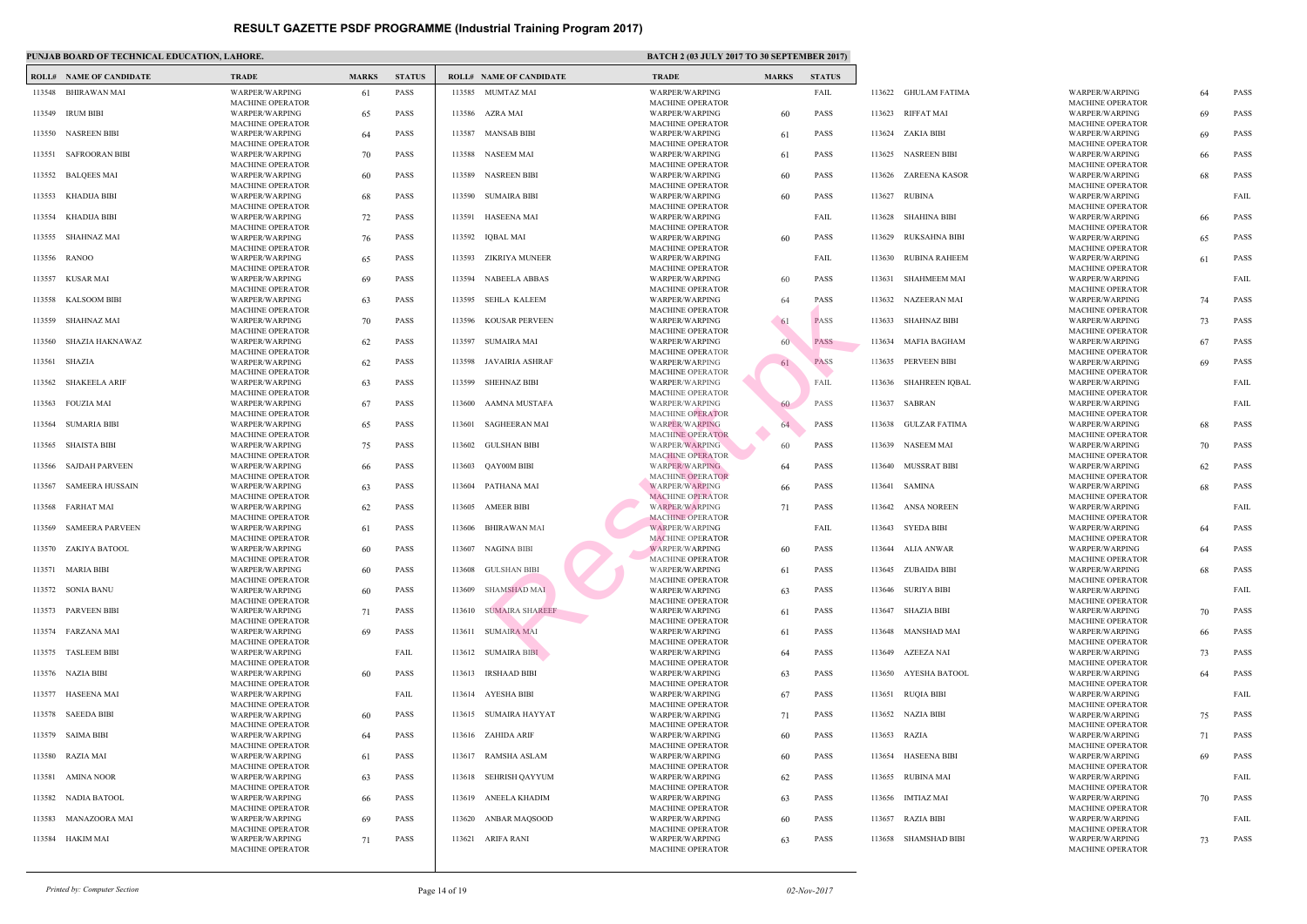### **PUNJAB BOARD OF TECHNICAL EDUCATION, LAHORE.** BATCH 2017 ISLAMIC 2017 TO 30 SATCH 2017 ISLAMIC 2017 TO 30 SATCH 2017

|        | <b>ROLL# NAME OF CANDIDATE</b>                                     | <b>TRADE</b>                                   | <b>MARKS</b> | <b>STATUS</b> |        | <b>ROLL# NAME OF CANDIDATE</b> | <b>TRAL</b>                  |
|--------|--------------------------------------------------------------------|------------------------------------------------|--------------|---------------|--------|--------------------------------|------------------------------|
| 113659 | HASEENA MAI                                                        | WARPER/WARPING                                 | 68           | <b>PASS</b>   |        | 113696 FAZILAT BIBI            | FABRI                        |
| 113660 | KANEEZAN MAI                                                       | <b>MACHINE OPERATOR</b><br>WARPER/WARPING      | 75           | <b>PASS</b>   |        | 113697 KAINAT BIBI             | <b>INSPE</b><br><b>FABRI</b> |
|        |                                                                    | <b>MACHINE OPERATOR</b>                        |              |               |        |                                | <b>INSPE</b>                 |
| 113661 | DURDANA NASEEM                                                     | WARPER/WARPING<br><b>MACHINE OPERATOR</b>      | 68           | <b>PASS</b>   |        | 113698 KUSAR BIBI              | <b>FABRI</b><br><b>INSPE</b> |
| 113662 | <b>IRFANA BIBI</b>                                                 | WARPER/WARPING                                 | 66           | <b>PASS</b>   | 113699 | RIMSHA BIBI                    | FABRI                        |
| 113663 | ZAHIDA BIBI                                                        | <b>MACHINE OPERATOR</b><br>WARPER/WARPING      |              | FAIL          |        | 113700 SAIMA KANWAL            | <b>INSPE</b><br>FABRI        |
|        |                                                                    | <b>MACHINE OPERATOR</b>                        |              |               |        |                                | <b>INSPE</b>                 |
| 113664 | <b>SHAZIA BIBI</b>                                                 | WARPER/WARPING                                 |              | FAIL          |        | 113701 KASHMALA KHALID         | <b>FABRI</b><br><b>INSPE</b> |
| 113665 | MUSARRAT MAI                                                       | <b>MACHINE OPERATOR</b><br>WARPER/WARPING      | 71           | <b>PASS</b>   |        | 113702 TAHIRA KALSOOM          | FABRI                        |
|        | <b>ZAHIDA BIBI</b>                                                 | <b>MACHINE OPERATOR</b><br>WARPER/WARPING      |              | <b>PASS</b>   | 113703 | AQSA ASHRAF                    | <b>INSPE</b><br><b>FABRI</b> |
| 113666 |                                                                    | <b>MACHINE OPERATOR</b>                        | 73           |               |        |                                | <b>INSPE</b>                 |
| 113667 | SAJIDA BIBI                                                        | WARPER/WARPING<br><b>MACHINE OPERATOR</b>      | 75           | <b>PASS</b>   | 113704 | RABIKA KHALID                  | <b>FABRI</b><br><b>INSPE</b> |
| 113668 | HASEENA MAI                                                        | WARPER/WARPING                                 | 75           | <b>PASS</b>   |        | 113705 FARZANA AKMAL           | FABRI                        |
| 113669 | AMNA MAI                                                           | <b>MACHINE OPERATOR</b><br>WARPER/WARPING      |              | FAIL          |        | 113706 MARVA SARWAR            | <b>INSPE</b><br>FABRI        |
|        |                                                                    | <b>MACHINE OPERATOR</b>                        |              |               |        |                                | <b>INSPE</b>                 |
|        | 113670 FARHAT AZIZ                                                 | WARPER/WARPING<br><b>MACHINE OPERATOR</b>      | 62           | <b>PASS</b>   |        | 113707 SHABANA FAQEER HUSSAIN  | FABRI<br><b>INSPE</b>        |
| 113671 | TAHIRA BATOOL                                                      | WARPER/WARPING                                 | 64           | <b>PASS</b>   |        | 113708 FAZILA SADIQ            | FABRI                        |
|        | KHADI CRAFTS DEVELOPMENT COMPANY PVT LTD, 19 KASSI, MULTAN, MULTAN | <b>MACHINE OPERATOR</b>                        |              |               | 113709 | TEHMINA AMEER                  | <b>INSPE</b><br>FABRI        |
|        | 113672 HUMAIRA NASIR                                               | <b>FABRIC OUALITY</b>                          | 85           | <b>PASS</b>   |        |                                | <b>INSPE</b>                 |
|        |                                                                    | <b>INSPECTOR 2016</b>                          |              |               |        | 113710 SUMERA BIBI             | FABRI<br><b>INSPE</b>        |
| 113673 | MEHNAZ IRUM                                                        | <b>FABRIC QUALITY</b><br><b>INSPECTOR 2016</b> | 79           | <b>PASS</b>   |        | 113711 SHEHNAZ BIBI            | FABRI                        |
| 113674 | SAJIDA PARVEEN                                                     | <b>FABRIC QUALITY</b>                          | 83           | <b>PASS</b>   |        | 113712 SAIMA SAEED             | <b>INSPE</b><br>FABRI        |
| 113675 | YASMEEN SAEED                                                      | <b>INSPECTOR 2016</b><br><b>FABRIC QUALITY</b> | 88           | <b>PASS</b>   |        |                                | <b>INSPE</b>                 |
|        |                                                                    | <b>INSPECTOR 2016</b>                          |              |               |        | 113713 PARVEEN KOUSAR          | FABRI<br><b>INSPE</b>        |
| 113676 | SADIA BIBI                                                         | <b>FABRIC QUALITY</b><br><b>INSPECTOR 2016</b> | 76           | PASS          |        | 113714 ANBAREEAN NAZAR         | FABRI                        |
| 113677 | YASMEEN                                                            | <b>FABRIC QUALITY</b>                          | 84           | <b>PASS</b>   |        | 113715 SAJDA MAI               | <b>INSPE</b><br>FABRI        |
| 113678 | NAILA AKHTER                                                       | <b>INSPECTOR 2016</b><br><b>FABRIC QUALITY</b> | 83           | PASS          |        |                                | <b>INSPE</b>                 |
|        |                                                                    | <b>INSPECTOR 2016</b>                          |              |               |        | 113716 HUMAIIRA ASLAM          | FABRI<br><b>INSPE</b>        |
| 113679 | SAMINA BIBI                                                        | <b>FABRIC QUALITY</b><br><b>INSPECTOR 2016</b> | 76           | PASS          |        | 113717 NAZISH NADEEM           | <b>FABRI</b>                 |
|        | 113680 ANSA RANI                                                   | <b>FABRIC QUALITY</b>                          | 77           | <b>PASS</b>   |        | 113718 SABA MUMTAZ             | <b>INSPE</b><br><b>FABRI</b> |
|        | 113681 SHUMAILA KAUSAR                                             | <b>INSPECTOR 2016</b><br><b>FABRIC OUALITY</b> | 72           | PASS          |        |                                | <b>INSPE</b>                 |
|        |                                                                    | <b>INSPECTOR 2016</b>                          |              |               |        | 113719 SABA KOMAL              | <b>FABRI</b><br><b>INSPE</b> |
| 113682 | <b>SUMAIRA AYUB</b>                                                | <b>FABRIC QUALITY</b><br><b>INSPECTOR 2016</b> | 78           | <b>PASS</b>   |        | 113720 SAMINA BIBI             | <b>WARP</b>                  |
| 113683 | NUSRA MAI                                                          | <b>FABRIC QUALITY</b>                          | 77           | PASS          |        | 113721 KALSOOM ZULFIQAR        | <b>MACH</b><br><b>WARP</b>   |
| 113684 | <b>ANEELA AYUB</b>                                                 | <b>INSPECTOR 2016</b><br><b>FABRIC QUALITY</b> | 78           | PASS          |        |                                | <b>MACH</b>                  |
|        |                                                                    | <b>INSPECTOR 2016</b>                          |              |               |        | 113722 SANA BIBI               | <b>WARP</b><br><b>MACH</b>   |
| 113685 | YASMEEN BIBI                                                       | <b>FABRIC QUALITY</b><br><b>INSPECTOR 2016</b> | 71           | PASS          |        | 113723 SANAM IQBAL             | <b>WARP</b>                  |
| 113686 | MARIA ABDULLAH                                                     | <b>FABRIC QUALITY</b>                          | 85           | PASS          | 113724 | <b>FARZANA IDREES</b>          | <b>MACH</b><br><b>WARP</b>   |
| 113687 | AFSHAN AHMAD                                                       | <b>INSPECTOR 2016</b><br><b>FABRIC QUALITY</b> | 81           | PASS          |        |                                | <b>MACH</b>                  |
|        |                                                                    | <b>INSPECTOR 2016</b>                          |              |               |        | 113725 FOZIA BIBI              | <b>WARP</b><br><b>MACH</b>   |
|        | 113688 KALSOOM                                                     | <b>FABRIC QUALITY</b><br><b>INSPECTOR 2016</b> | 93           | PASS          |        | 113726 SUMAIRA BIBI            | <b>WARP</b>                  |
| 113689 | <b>SUMARIA BIBI</b>                                                | <b>FABRIC QUALITY</b>                          | 86           | PASS          |        | 113727 SATTAN MAI              | <b>MACH</b><br><b>WARP</b>   |
| 113690 | SUMAIRA KANWAL                                                     | <b>INSPECTOR 2016</b><br><b>FABRIC QUALITY</b> | 86           | PASS          |        |                                | <b>MACH</b>                  |
|        |                                                                    | <b>INSPECTOR 2016</b>                          |              |               |        | 113728 MUMTAZ BIBI             | <b>WARP</b><br><b>MACH</b>   |
| 113691 | <b>MEHWISH NOOR</b>                                                | <b>FABRIC QUALITY</b><br><b>INSPECTOR 2016</b> | 92           | PASS          |        | 113729 AZRA BIBI               | <b>WARP</b>                  |
| 113692 | <b>SAIMA BIBI</b>                                                  | <b>FABRIC QUALITY</b>                          | 66           | PASS          |        | 113730 MEMOONA NAZEER          | <b>MACH</b><br><b>WARP</b>   |
|        | 113693 NAYLA                                                       | <b>INSPECTOR 2016</b><br><b>FABRIC QUALITY</b> |              | PASS          |        |                                | <b>MACH</b>                  |
|        |                                                                    | <b>INSPECTOR 2016</b>                          | 78           |               |        | 113731 SAIMA KHADIM            | <b>WARP</b><br><b>MACH</b>   |
| 113694 | SALMA AKBAR                                                        | <b>FABRIC QUALITY</b><br><b>INSPECTOR 2016</b> | 86           | PASS          |        | 113732 ASMA KHAN               | <b>WARP</b>                  |
| 113695 | <b>KOSER PARVEEN</b>                                               | <b>FABRIC QUALITY</b>                          | 91           | PASS          |        |                                | <b>MACH</b>                  |
|        |                                                                    | <b>INSPECTOR 2016</b>                          |              |               |        |                                |                              |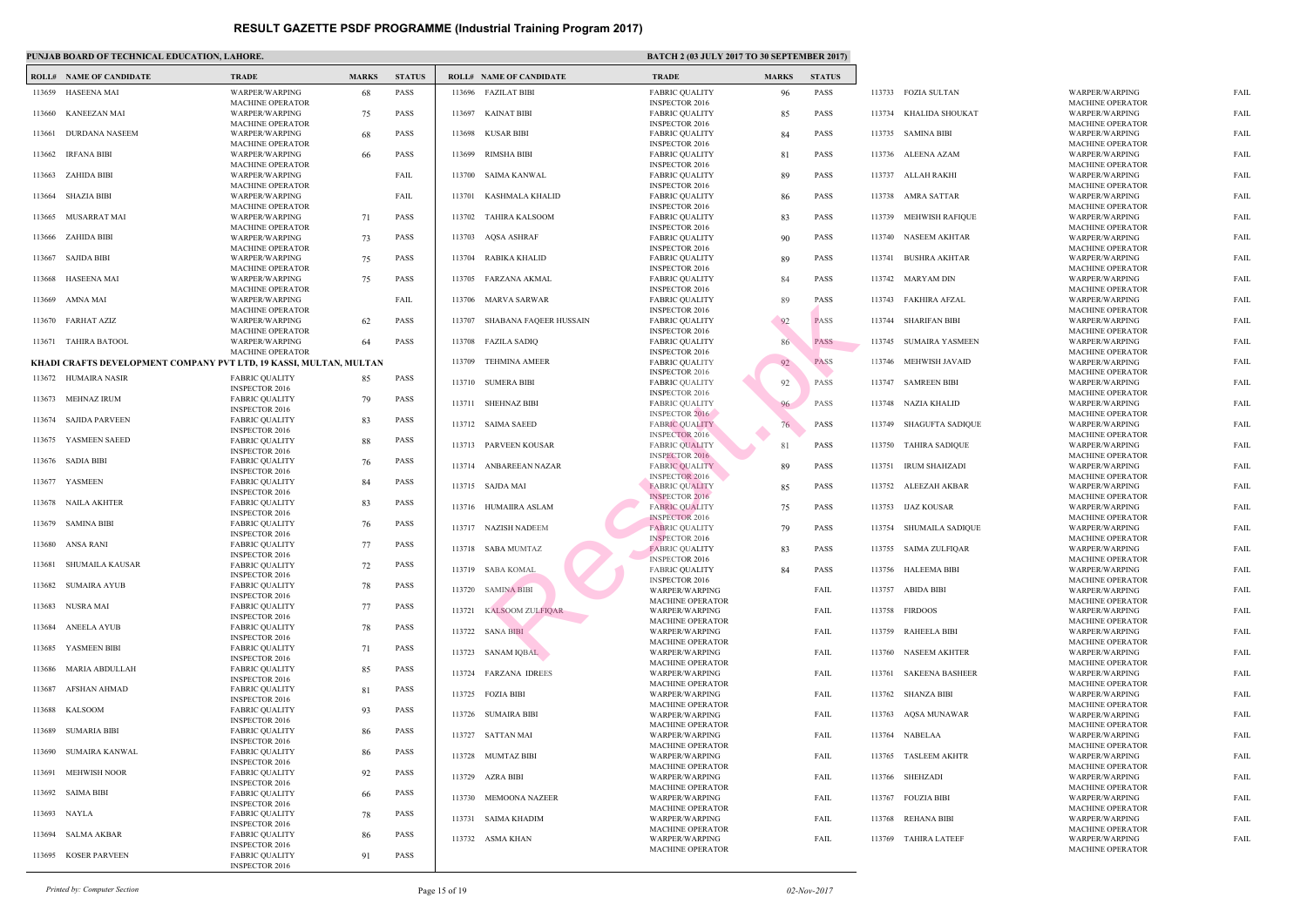|        | <b>ROLL# NAME OF CANDIDATE</b> | <b>TRADE</b>                                                         | <b>MARKS</b> | <b>STATUS</b> |        | <b>ROLL# NAME OF CANDIDATE</b> | <b>TRAD</b>                               |
|--------|--------------------------------|----------------------------------------------------------------------|--------------|---------------|--------|--------------------------------|-------------------------------------------|
| 113770 | AKHTARI AKBAR                  | <b>WARPER/WARPING</b>                                                |              | FAIL          | 113807 | IMRANA HASSAN                  | <b>WARP</b>                               |
| 113771 | NASEEM AKHTER                  | <b>MACHINE OPERATOR</b><br>WARPER/WARPING<br><b>MACHINE OPERATOR</b> |              | FAIL          | 113808 | AMANA GUL                      | <b>MACH</b><br><b>WARP</b><br><b>MACH</b> |
| 113772 | NAZIA BIBI                     | WARPER/WARPING                                                       |              | FAIL          | 113809 | <b>SHAZIA PARVEEN</b>          | <b>WARP</b>                               |
| 113773 | <b>ABIDA PARVEEN</b>           | <b>MACHINE OPERATOR</b><br><b>WARPER/WARPING</b>                     |              | FAIL          | 113810 | <b>RAFIA BIBI</b>              | <b>MACH</b><br><b>WARP</b>                |
| 113774 | <b>NAZIA PERVEEN</b>           | <b>MACHINE OPERATOR</b><br>WARPER/WARPING                            |              | FAIL          |        | 113811 SUGRAH                  | <b>MACH</b><br><b>WARP</b>                |
| 113775 | KHURSHEEDA FATIMA              | <b>MACHINE OPERATOR</b><br>WARPER/WARPING<br><b>MACHINE OPERATOR</b> |              | FAIL          | 113812 | <b>KANEEZ AYESHA</b>           | <b>MACH</b><br><b>WARP</b><br><b>MACH</b> |
| 113776 | SANIA BANO                     | WARPER/WARPING<br><b>MACHINE OPERATOR</b>                            |              | FAIL          |        | 113813 HUMAIRA BIBI            | <b>WARP</b><br><b>MACH</b>                |
| 113777 | TAHIRA MUQADAS                 | WARPER/WARPING<br>MACHINE OPERATOR                                   |              | FAIL          | 113814 | PARVEEN MAI                    | <b>WARP</b><br><b>MACH</b>                |
| 113778 | <b>FOUZIA PARVEEN</b>          | WARPER/WARPING<br><b>MACHINE OPERATOR</b>                            |              | FAIL          |        | 113815 GULSHAN                 | <b>WARP</b><br><b>MACH</b>                |
| 113779 | <b>MARIYUM BIBI</b>            | <b>WARPER/WARPING</b><br><b>MACHINE OPERATOR</b>                     |              | FAIL          |        | 113816 ZAREENA MAI             | <b>WARP</b><br><b>MACH</b>                |
| 113780 | MUSARAT IQBAL                  | <b>WARPER/WARPING</b><br><b>MACHINE OPERATOR</b>                     |              | FAIL          |        | 113817 SHAHIDA BIBI            | <b>WARP</b><br><b>MACH</b>                |
| 113781 | RASHDA BIBI                    | WARPER/WARPING<br><b>MACHINE OPERATOR</b>                            |              | FAIL          | 113818 | SUMAIRA NASEER                 | <b>WARP</b><br><b>MACH</b>                |
| 113782 | <b>RAHEELA ARIF</b>            | WARPER/WARPING<br><b>MACHINE OPERATOR</b>                            |              | FAIL          | 113819 | <b>SABA HAMEED</b>             | <b>WARP</b><br><b>MACH</b>                |
| 113783 | MARIA TABASUM                  | WARPER/WARPING<br><b>MACHINE OPERATOR</b>                            |              | FAIL          |        | 113820 MUNAZA BATOOL           | <b>WARP</b><br><b>MACH</b>                |
| 113784 | ASMA ZAMAAN                    | WARPER/WARPING<br><b>MACHINE OPERATOR</b>                            |              | FAIL          | 113821 | SAJJDA KHALID                  | <b>WARP</b><br><b>MACH</b>                |
| 113785 | <b>SUMARIA BIBI</b>            | WARPER/WARPING<br><b>MACHINE OPERATOR</b>                            |              | FAIL          | 113822 | RIDA AZAM                      | WARP<br><b>MACH</b>                       |
| 113786 | SIDRA RAMZAN                   | <b>WARPER/WARPING</b><br><b>MACHINE OPERATOR</b>                     |              | FAIL          | 113823 | SABA HAQ NAWAZ                 | WARP<br><b>MACH</b>                       |
| 113787 | <b>RUBINA RANI</b>             | WARPER/WARPING<br><b>MACHINE OPERATOR</b>                            |              | FAIL          | 113824 | <b>SOFIA BIBI</b>              | WARP<br><b>MACH</b>                       |
| 113788 | AFEERA MARIYUM                 | WARPER/WARPING<br><b>MACHINE OPERATOR</b>                            |              | FAIL          | 113825 | <b>SONIA ABID</b>              | <b>WARP</b><br><b>MACH</b>                |
| 113789 | <b>RAMSHA BIBI</b>             | WARPER/WARPING<br><b>MACHINE OPERATOR</b>                            |              | FAIL          | 113826 | <b>SUGHRAN BIBI</b>            | <b>WARP</b><br><b>MACH</b>                |
| 113790 | <b>KALSOOM BIBI</b>            | <b>WARPER/WARPING</b><br><b>MACHINE OPERATOR</b>                     |              | FAIL          | 113827 | SHAZIA BIBI                    | <b>WARP</b><br><b>MACH</b>                |
| 113791 | SAJIDA ZULFIQAR                | WARPER/WARPING<br><b>MACHINE OPERATOR</b>                            |              | FAIL          | 113828 | SHAHIDA BIBI                   | <b>WARP</b><br><b>MACH</b>                |
|        | 113792 HALIMA BIBI             | WARPER/WARPING<br><b>MACHINE OPERATOR</b>                            |              | FAIL          | 113829 | NABEELA SHAHEEN                | <b>WARP</b><br><b>MACH</b>                |
|        | 113793 ASIYA BIBI              | WARPER/WARPING<br><b>MACHINE OPERATOR</b>                            |              | FAIL          |        | 113830 SONIA ASHRAF            | WARP<br><b>MACH</b>                       |
| 113794 | NAIMA LATIF                    | WARPER/WARPING<br><b>MACHINE OPERATOR</b>                            |              | FAIL          | 113831 | <b>NEELAM BIBI</b>             | <b>WARP</b><br><b>MACH</b>                |
| 113795 | <b>TASLEEM AKHTAR</b>          | <b>WARPER/WARPING</b><br><b>MACHINE OPERATOR</b>                     |              | FAIL          | 113832 | <b>AYESHA HASSAN</b>           | <b>WARP</b><br><b>MACH</b>                |
| 113796 | REHANA BIBI                    | <b>WARPER/WARPING</b><br><b>MACHINE OPERATOR</b>                     |              | FAIL          | 113833 | NOSHEEN RIZWAN                 | <b>WARP</b><br><b>MACH</b>                |
| 113797 | SHAMSHAD BIBI                  | WARPER/WARPING<br><b>MACHINE OPERATOR</b>                            |              | FAIL          | 113834 | <b>RIFFAT JAMSHED</b>          | <b>WARP</b><br><b>MACH</b>                |
| 113798 | ZAINAB QAYYUM                  | WARPER/WARPING<br><b>MACHINE OPERATOR</b>                            |              | FAIL          | 113835 | <b>SUMAIRA ABBAS</b>           | <b>WARP</b><br><b>MACH</b>                |
| 113799 | <b>MUNAZA SADIQ</b>            | <b>WARPER/WARPING</b><br><b>MACHINE OPERATOR</b>                     |              | FAIL          | 113836 | <b>RASHIDA PARVEEN</b>         | <b>WARP</b><br><b>MACH</b>                |
| 113800 | <b>RAHEELA</b>                 | <b>WARPER/WARPING</b><br><b>MACHINE OPERATOR</b>                     |              | FAIL          | 113837 | AYESHA SADIQ                   | <b>WARP</b><br><b>MACH</b>                |
| 113801 | <b>SAMREEN HASSAN</b>          | WARPER/WARPING<br><b>MACHINE OPERATOR</b>                            |              | FAIL          | 113838 | SHAKINA BIBI                   | <b>WARP</b><br><b>MACH</b>                |
| 113802 | <b>FOZIA ABBAS</b>             | WARPER/WARPING<br><b>MACHINE OPERATOR</b>                            |              | FAIL          | 113839 | <b>SHAZIA FAIZ RASOOL</b>      | <b>WARP</b><br><b>MACH</b>                |
| 113803 | RAHEELA AHSAN                  | WARPER/WARPING<br><b>MACHINE OPERATOR</b>                            |              | FAIL          |        | 113840 FARZANA                 | <b>WARP</b><br><b>MACH</b>                |
| 113804 | <b>RASHIDA PARVEEN</b>         | WARPER/WARPING<br><b>MACHINE OPERATOR</b>                            |              | FAIL          | 113841 | <b>NASREEN BIBI</b>            | <b>WARP</b><br><b>MACH</b>                |
| 113805 | <b>RASHIDA BIBI</b>            | WARPER/WARPING<br><b>MACHINE OPERATOR</b>                            |              | FAIL          | 113842 | <b>ROZINA BIBI</b>             | <b>WARP</b><br><b>MACH</b>                |
| 113806 | MEHREEN HASSAN                 | WARPER/WARPING<br><b>MACHINE OPERATOR</b>                            |              | FAIL          | 113843 | UZMA BIBI                      | <b>WARP</b><br><b>MACH</b>                |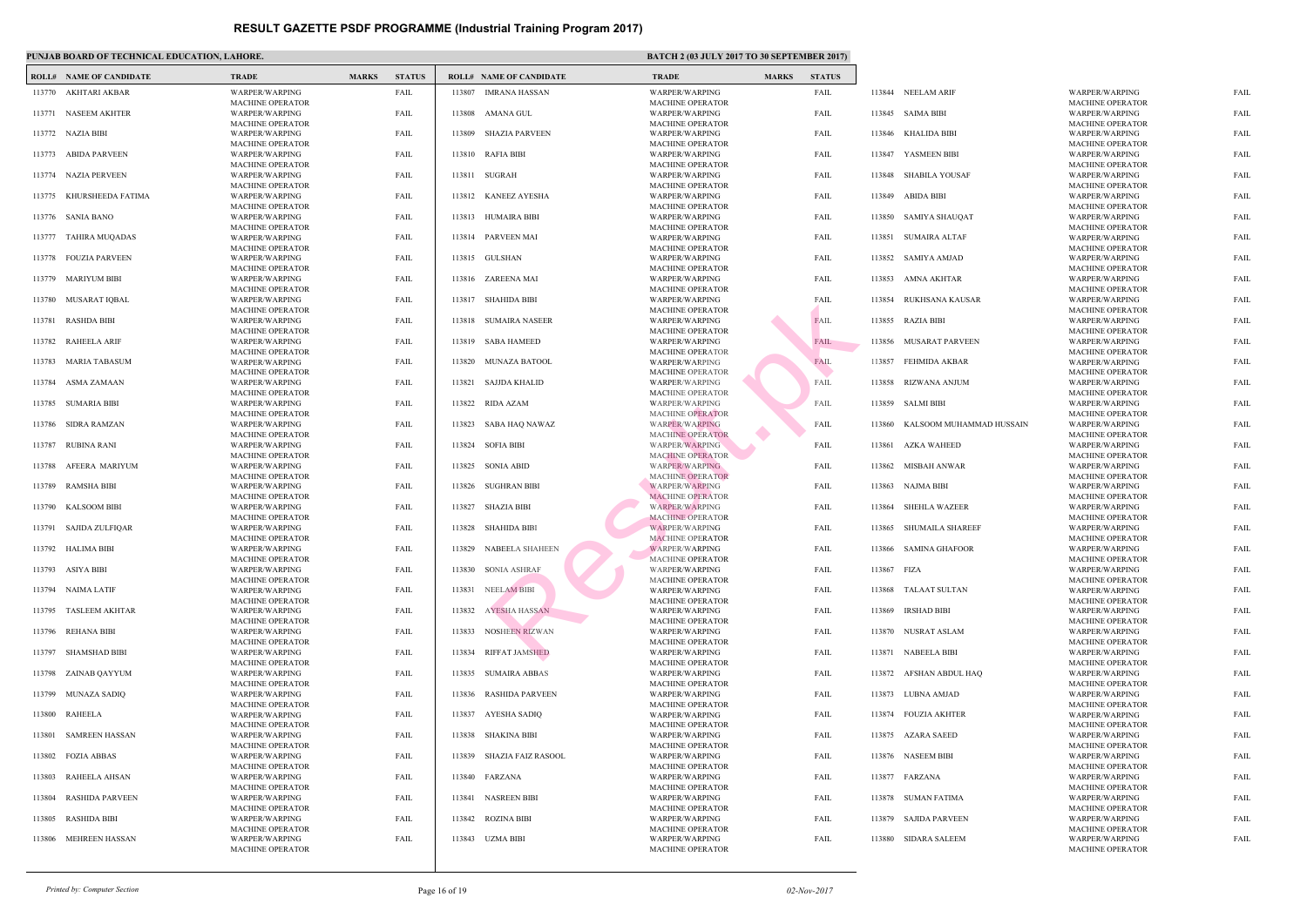|              | <b>ROLL# NAME OF CANDIDATE</b>                                 | <b>TRADE</b>                                                | <b>MARKS</b> | <b>STATUS</b> |                  | <b>ROLL# NAME OF CANDIDATE</b>          | <b>TRAL</b>                                |
|--------------|----------------------------------------------------------------|-------------------------------------------------------------|--------------|---------------|------------------|-----------------------------------------|--------------------------------------------|
| 113881       | HIRA ASHRAF                                                    | WARPER/WARPING                                              |              | FAIL          |                  | 113917 KAYNAT SHARIF                    | <b>INDUS</b>                               |
| 113882       | ASIA BIBI                                                      | <b>MACHINE OPERATOR</b><br>WARPER/WARPING                   |              | FAIL          |                  | 113918 SAMREEN                          | <b>MACH</b><br><b>INDUS</b><br><b>MACH</b> |
| 113883       | <b>GHULAM SUGARI</b>                                           | <b>MACHINE OPERATOR</b><br>WARPER/WARPING                   |              | FAIL          | 113919           | KIRAN SHAHZADI                          | <b>INDUS</b>                               |
| 113884       | <b>RUQIA BIBI</b>                                              | MACHINE OPERATOR<br>WARPER/WARPING                          |              | FAIL          | 113920           | <b>FARZANA SABIR</b>                    | <b>MACH</b><br><b>INDUS</b>                |
| 113885       | NAJMA RAFIQ                                                    | <b>MACHINE OPERATOR</b><br><b>WARPER/WARPING</b>            |              | FAIL          | 113921           | <b>SONUM ZAHRA</b>                      | <b>MACH</b><br><b>INDUS</b>                |
| 113886       | HAFIZ BUSHRA AMEEN                                             | <b>MACHINE OPERATOR</b><br><b>WARPER/WARPING</b>            |              | FAIL          | 113922           | AYESHA                                  | <b>MACH</b><br><b>INDUS</b>                |
| 113887       | NASRA BIBI                                                     | <b>MACHINE OPERATOR</b><br><b>WARPER/WARPING</b>            |              | FAIL          | 113923           | ASMA                                    | <b>MACH</b><br><b>INDUS</b>                |
| 113888       | <b>KALSOOM BIBI</b>                                            | <b>MACHINE OPERATOR</b><br>WARPER/WARPING                   |              | FAIL          | 113924           | ASIA SAJJAD                             | <b>MACH</b><br><b>INDUS</b>                |
| 113889       | <b>FARHAT SULTAN</b>                                           | <b>MACHINE OPERATOR</b><br>WARPER/WARPING                   |              | FAIL          | 113925           | SHAHIDA BIBI                            | <b>MACH</b><br><b>INDUS</b>                |
| 113890       | <b>RASHDA BIBI</b>                                             | <b>MACHINE OPERATOR</b><br>WARPER/WARPING                   |              | FAIL          | 113926           | <b>MABEEN QASIM</b>                     | <b>MACH</b><br><b>INDUS</b>                |
| 113891       | <b>ABIDA YOUNAS</b>                                            | MACHINE OPERATOR<br>WARPER/WARPING                          |              | FAIL          | 113927           | <b>MUQADDAS OMER</b>                    | <b>MACH</b><br><b>INDUS</b>                |
| 113892       | <b>SHENAZ BIBI</b>                                             | <b>MACHINE OPERATOR</b><br>WARPER/WARPING                   |              | FAIL          | 113928           | <b>RIFAT AKRAM</b>                      | <b>MACH</b><br><b>INDUS</b>                |
| 113893       | SAJIDA MAI                                                     | <b>MACHINE OPERATOR</b><br>WARPER/WARPING                   |              | FAIL          | 113929           | SOBIA JAMAL                             | <b>MACH</b><br><b>INDUS</b>                |
| 113894       | ASMA AKBAR                                                     | <b>MACHINE OPERATOR</b><br>WARPER/WARPING                   |              | FAIL          |                  | 113930 NOREEN                           | <b>MACH</b><br><b>INDUS</b>                |
| 113895       | KALSOOM SHOUKAT                                                | <b>MACHINE OPERATOR</b><br>WARPER/WARPING                   |              | FAIL          |                  | 113931 KHALIDA BIBI                     | <b>MACH</b><br><b>INDUS</b>                |
| 113896       |                                                                | <b>MACHINE OPERATOR</b>                                     |              | FAIL          |                  | 113932 FARZANA BIBI                     | <b>MACH</b>                                |
|              | SADIA RAFEEQ                                                   | WARPER/WARPING<br><b>MACHINE OPERATOR</b>                   |              |               |                  |                                         | <b>INDUS</b><br><b>MACH</b>                |
| 113897       | <b>FIRDOOS BIBI</b>                                            | WARPER/WARPING<br><b>MACHINE OPERATOR</b>                   |              | FAIL          | 113933           | HINA KANWAL                             | <b>INDUS</b><br><b>MACH</b>                |
| 113898       | <b>AZKA KHURSHEED</b>                                          | WARPER/WARPING<br><b>MACHINE OPERATOR</b>                   |              | FAIL          | 113934           | ASIFA MUSHTAQ                           | <b>INDUS</b><br><b>MACH</b>                |
| 113899       | SAMIYA ASIF                                                    | WARPER/WARPING<br><b>MACHINE OPERATOR</b>                   |              | FAIL          | 113935           | RABIA                                   | <b>INDUS</b><br><b>MACH</b>                |
| 113900       | <b>RABIA BANO</b>                                              | <b>WARPER/WARPING</b><br><b>MACHINE OPERATOR</b>            |              | FAIL          | 113936           | ISRA                                    | <b>INDUS</b><br><b>MACH</b>                |
| 113901       | SHAHEEN ALTAAF                                                 | WARPER/WARPING<br><b>MACHINE OPERATOR</b>                   |              | FAIL          | 113937           | SUMAIRA SAGEER                          | <b>INDUS</b><br><b>MACH</b>                |
| 113902       | KIRAN ALYAS                                                    | WARPER/WARPING<br><b>MACHINE OPERATOR</b>                   |              | FAIL          | 113938           | <b>SHAHEEN YAMEEN</b>                   | <b>INDUS</b><br><b>MACH</b>                |
|              | 113903 NIDA MUMTAZ                                             | WARPER/WARPING                                              |              | FAIL          |                  | 113939 MISBAH ARSHAD                    | <b>INDUS</b>                               |
|              | 113904 NADIA KHAN                                              | MACHINE OPERATOR<br>WARPER/WARPING                          |              | FAIL          |                  | 113940 MUMTAZ                           | MACH<br><b>SCREE</b>                       |
| 113905       | ASMA KHAN                                                      | <b>MACHINE OPERATOR</b><br><b>WARPER/WARPING</b>            |              | FAIL          | 113941           | <b>SAJIDA BIBI</b>                      | <b>SCREE</b>                               |
| 113906       | <b>IQSA ASHRAF</b>                                             | <b>MACHINE OPERATOR</b><br>WARPER/WARPING                   |              | FAIL          | 113943           | 113942 NAGINA MAI<br><b>PARVEEN MAI</b> | <b>SCREE</b><br><b>SCREE</b>               |
| 113907       | ZEENAT RIAZ                                                    | <b>MACHINE OPERATOR</b><br>WARPER/WARPING                   |              | FAIL          | 113944           | <b>NOREEN</b>                           | <b>SCREE</b>                               |
| 113908       | <b>ASMA ASHRAF</b>                                             | <b>MACHINE OPERATOR</b><br>WARPER/WARPING                   |              | FAIL          | 113945           | REHANA BIBI                             | <b>SCREE</b>                               |
| 113909       | MUNEBA BASHEER                                                 | <b>MACHINE OPERATOR</b><br>WARPER/WARPING                   |              | FAIL          | 113946<br>113947 | <b>RAHAT ASLAM</b><br>NIJMA MAI         | <b>SCREE</b><br><b>SCREE</b>               |
| 113910       | <b>AYESHA NASREEN</b>                                          | <b>MACHINE OPERATOR</b><br><b>WARPER/WARPING</b>            |              | FAIL          | 113948           | <b>SHEHNAZ BIBI</b>                     | <b>SCREE</b>                               |
| 113911       | TAYIBA YOUSAF                                                  | <b>MACHINE OPERATOR</b><br>WARPER/WARPING                   |              | FAIL          | 113949           | RUQIA MAI                               | <b>SCREE</b>                               |
|              | 113912 SADIA KHAN                                              | <b>MACHINE OPERATOR</b><br>WARPER/WARPING                   |              | FAIL          | 113950           | AZRA                                    | <b>SCREE</b>                               |
|              |                                                                | <b>MACHINE OPERATOR</b>                                     |              |               | 113951<br>113952 | <b>RUQIA BIBI</b><br>KOUSAR MAI         | <b>SCREE</b><br><b>SCREE</b>               |
| 113913       | LUBNA BIBI                                                     | WARPER/WARPING<br><b>MACHINE OPERATOR</b>                   |              | FAIL          | 113953           | <b>SHAZIA BIBI</b>                      | <b>SCREE</b>                               |
|              | 113914 SAMINA SHEHZADI                                         | WARPER/WARPING<br><b>MACHINE OPERATOR</b>                   |              | FAIL          | 113954           | NARMEEN KAUSAR                          | <b>SCREE</b>                               |
|              | SOUTHERN PUNJAB EMBROIDERY INDUSTRIES PVT LTD, NORTHERN BYPASS |                                                             |              |               | 113955           | FARZANA BIBI                            | <b>SCREE</b>                               |
| 113915 LUBNA | NEEL KOT BOSAN ROAD, MULTAN                                    | INDUSTRIAL STITCHING                                        | 91           | PASS          | 113956           | NAEEMA                                  | <b>SCREE</b>                               |
|              |                                                                | <b>MACHINE OPERATOR 2016</b>                                |              |               | 113957           | NASREEN MAI                             | <b>SCREE</b>                               |
|              | 113916 IQBAL MAI                                               | <b>INDUSTRIAL STITCHING</b><br><b>MACHINE OPERATOR 2016</b> | 98           | PASS          |                  | 113958 ANEESA MAI                       | <b>SCREE</b>                               |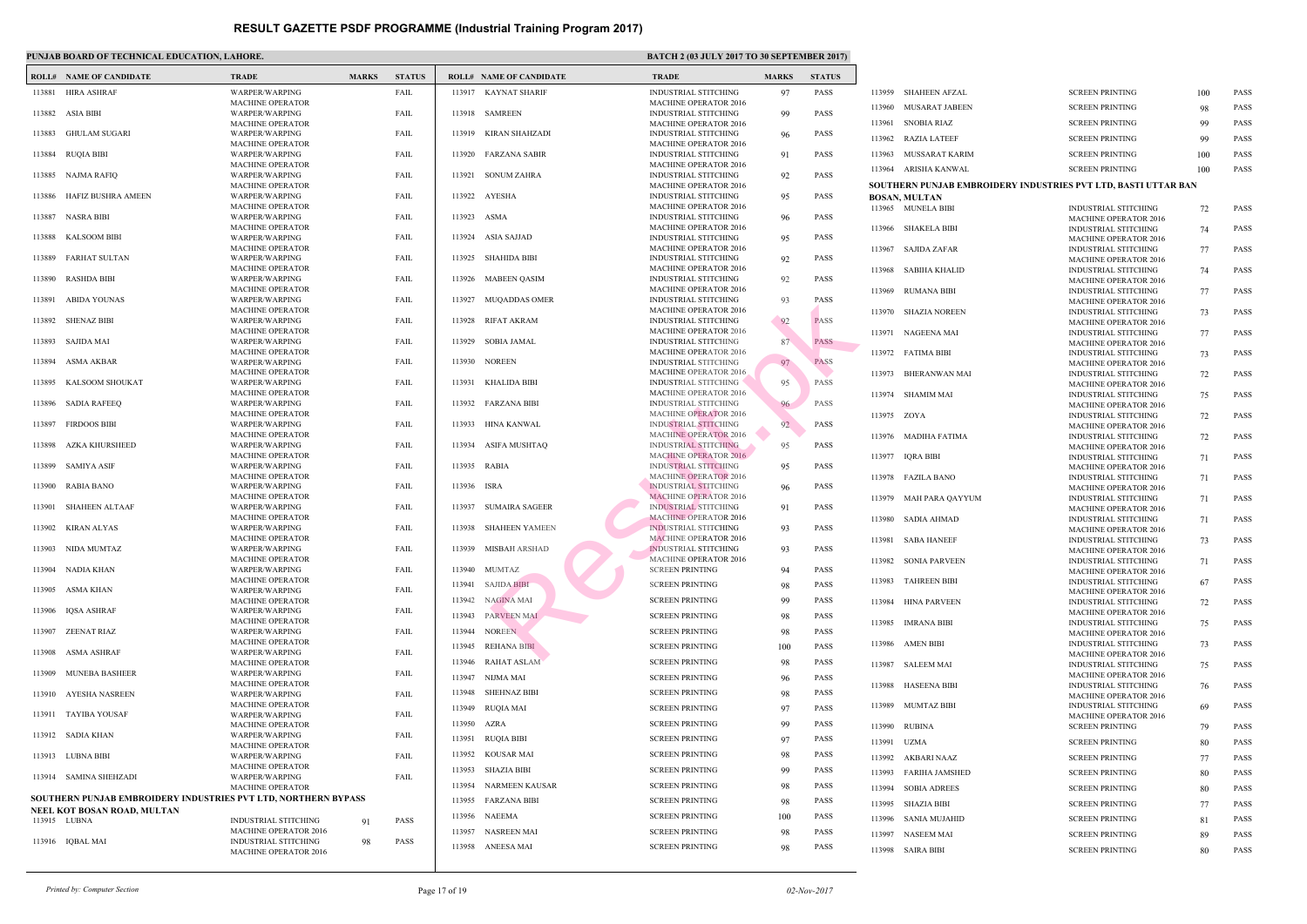|                                                                   | <b>BATC</b><br>PUNJAB BOARD OF TECHNICAL EDUCATION, LAHORE.         |                                              |              |               |                  |                                         |                               |  |  |  |
|-------------------------------------------------------------------|---------------------------------------------------------------------|----------------------------------------------|--------------|---------------|------------------|-----------------------------------------|-------------------------------|--|--|--|
|                                                                   | <b>ROLL# NAME OF CANDIDATE</b>                                      | <b>TRADE</b>                                 | <b>MARKS</b> | <b>STATUS</b> |                  | <b>ROLL# NAME OF CANDIDATE</b>          | <b>TRAL</b>                   |  |  |  |
| 113999                                                            | SADIA FATIMA                                                        | <b>SCREEN PRINTING</b>                       | 82           | <b>PASS</b>   |                  | 114045 ZARYAB ZAFAR                     | <b>CLOSE</b>                  |  |  |  |
|                                                                   | 114000 SHAHINA BIBI                                                 | <b>SCREEN PRINTING</b>                       | 82           | <b>PASS</b>   |                  | 114046 YAWER ABBAS                      | <b>TECHI</b><br><b>CLOSE</b>  |  |  |  |
| 114001                                                            | ZAHIDA PERVEEN                                                      | <b>SCREEN PRINTING</b>                       | 80           | <b>PASS</b>   |                  |                                         | <b>TECHI</b>                  |  |  |  |
|                                                                   | 114002 TAHIRA BIBI                                                  | <b>SCREEN PRINTING</b>                       | 82           | <b>PASS</b>   |                  | 114047 FAHEEN ANJUM MALIK               | <b>CLOSE</b><br><b>TECHN</b>  |  |  |  |
| 114003                                                            | MARIYAM BIBI                                                        | <b>SCREEN PRINTING</b>                       | 81           | <b>PASS</b>   |                  | 114048 WASEEM ANJUM AMALIK              | <b>CLOSE</b>                  |  |  |  |
| 114004                                                            | FOZIA PERVEEN                                                       | <b>SCREEN PRINTING</b>                       | 82           | <b>PASS</b>   |                  | 114049 SHAH JAHAN                       | <b>TECHI</b><br><b>CLOSE</b>  |  |  |  |
| 114005                                                            | SIDRA BIBI                                                          | <b>SCREEN PRINTING</b>                       | 85           | <b>PASS</b>   |                  |                                         | <b>TECHI</b>                  |  |  |  |
| 114006                                                            | KANEEZ MAI                                                          | <b>SCREEN PRINTING</b>                       | 82           | <b>PASS</b>   |                  | 114050 ZAHID ALI                        | <b>CLOSE</b><br><b>TECHI</b>  |  |  |  |
| 114007                                                            | RUKHSANA BIBI                                                       | <b>SCREEN PRINTING</b>                       | 80           | <b>PASS</b>   |                  | 114051 USMAN AHMED                      | <b>CLOSE</b>                  |  |  |  |
| 114008                                                            | AMBREENA AKRAM                                                      | <b>SCREEN PRINTING</b>                       | 87           | <b>PASS</b>   |                  | 114052 SHOUKAT KHAN                     | <b>TECHN</b><br><b>CLOSE</b>  |  |  |  |
| 114009                                                            | <b>SAMIA FAROOQ</b>                                                 | <b>SCREEN PRINTING</b>                       | 87           | <b>PASS</b>   |                  |                                         | <b>TECHI</b>                  |  |  |  |
| 114010                                                            | NERGES MAQSOOD                                                      | <b>SCREEN PRINTING</b>                       | 84           | <b>PASS</b>   |                  | 114053 MUHAMMAD ABDULLAH KHAN           | <b>CLOSE</b><br><b>TECHI</b>  |  |  |  |
| 114011                                                            | HUMAIRA SULTAN                                                      | <b>SCREEN PRINTING</b>                       | 83           | <b>PASS</b>   |                  | 114054 MUHAMMAD AFZAL                   | <b>CLOSE</b>                  |  |  |  |
|                                                                   | 114012 HINA MANZOOR                                                 | <b>SCREEN PRINTING</b>                       | 81           | <b>PASS</b>   |                  | 114055 KAMRAN ALI                       | <b>TECHI</b>                  |  |  |  |
|                                                                   | 114013 LUBNA RANI                                                   | <b>SCREEN PRINTING</b>                       | 82           | PASS          |                  |                                         | <b>CLOSE</b><br><b>TECHI</b>  |  |  |  |
|                                                                   | HASNAIN TANWEER ASSOCIATES (PVT) LIMITED, 2ND FLOOR,147, GUL E IQRA |                                              |              |               |                  | 114056 GULRAIZ AHMED                    | <b>CLOSE</b>                  |  |  |  |
|                                                                   | PLAZA, NEAR RED ONION HOTEL, MURREE ROAD, RAWALPINDI, RAWALPINDI    |                                              |              |               |                  | 114057 AHTESHAM AFZAL                   | <b>TECHI</b><br><b>CLOSE</b>  |  |  |  |
|                                                                   | 114014 SAFA MUNIR                                                   | SALESMANSHIP                                 | 85           | <b>PASS</b>   |                  |                                         | <b>TECHN</b>                  |  |  |  |
|                                                                   | 114015 SYED TAIMOOR ALI                                             | SALESMANSHIP                                 |              | <b>ABSENT</b> |                  | 114058 MUHAMMAD SHOAIB                  | <b>CLOSE</b><br><b>TECHI</b>  |  |  |  |
|                                                                   | 114016 MUHAMMAD HAMZA                                               | SALESMANSHIP                                 | 60           | <b>PASS</b>   | 114059           | MUHAMMAD HASHAM ALI                     | <b>CLOSE</b>                  |  |  |  |
|                                                                   | 114017 MUHAMMAD BILAL AFZAL                                         | SALESMANSHIP                                 | 80           | <b>PASS</b>   |                  | 114060 SHEIKH MUHAMMAD ASADULLAH        | <b>TECHN</b><br><b>CLOSE</b>  |  |  |  |
| 114018                                                            | MUHAMMAD ASHIR                                                      | SALESMANSHIP                                 | 70           | <b>PASS</b>   |                  |                                         | <b>TECHN</b>                  |  |  |  |
|                                                                   | 114019 MUHAMMAD ALI                                                 | SALESMANSHIP                                 | 60           | <b>PASS</b>   |                  | 114061 SYED HASEEB ALI                  | <b>CLOSI</b><br><b>TECHN</b>  |  |  |  |
| 114020                                                            | MUHAMMAD ADNAN                                                      | SALESMANSHIP                                 | 70           | <b>PASS</b>   |                  | 114062 MUHAMMAD TALHA SARWAR            | <b>CLOSE</b>                  |  |  |  |
| 114021                                                            | SADQAT RIAZ                                                         | SALESMANSHIP                                 | 85           | <b>PASS</b>   |                  | 114063 MUHAMMAD ISRAR                   | <b>TECHI</b><br><b>CLOSE</b>  |  |  |  |
| 114022                                                            | KASHIF MAJEED                                                       | SALESMANSHIP                                 | 60           | <b>PASS</b>   |                  |                                         | TECHI                         |  |  |  |
| 114023                                                            | UROOSH FATIMA                                                       | SALESMANSHIP                                 | 90           | <b>PASS</b>   | 114064           | NOMAN IRSHAD                            | <b>CLOSE</b><br><b>TECHI</b>  |  |  |  |
| 114024                                                            | MUHAMMAD ABDULLAH                                                   | SALESMANSHIP                                 | 80           | <b>PASS</b>   |                  | 114065 UMER SHEHZAD                     | <b>CLOSE</b>                  |  |  |  |
| 114025                                                            | HAMZA JAVED                                                         | SALESMANSHIP                                 | 60           | <b>PASS</b>   |                  | 114066 AFAAQ HASSAN                     | <b>TECHI</b><br><b>CLOSI</b>  |  |  |  |
|                                                                   | 114026 FAIZAN AHMED                                                 | <b>SALESMANSHIP</b>                          | 80           | <b>PASS</b>   |                  |                                         | <b>TECHN</b>                  |  |  |  |
| 114027                                                            | FAHAD ALI UMAIR                                                     | SALESMANSHIP                                 | 90           | PASS          |                  | 114067 MUHAMMAD ALI                     | <b>CLOSI</b><br><b>TECHN</b>  |  |  |  |
| 114028                                                            | SARMAD IQBAL                                                        | SALESMANSHIP                                 | 85           | <b>PASS</b>   |                  | 114068 AHMED FARAZ                      | <b>CLOSE</b>                  |  |  |  |
| 114029                                                            | MUHAMMAD WALEED ZAKA                                                | SALESMANSHIP                                 | 80           | <b>PASS</b>   | 114069           | ADNAN RIAZ                              | <b>TECHI</b><br><b>GIS SU</b> |  |  |  |
| 114030                                                            | ZUBIA SABIR                                                         | SALESMANSHIP                                 | 95           | <b>PASS</b>   | 114070           | <b>USMAN HAMEED</b>                     | <b>GIS SU</b>                 |  |  |  |
| 114031                                                            | MUHAMMAD SHAHRUKH KHAN                                              | SALESMANSHIP                                 | 90           | <b>PASS</b>   | 114071           | MUHAMMAD RAHAB ALI                      | <b>GIS SU</b>                 |  |  |  |
| 114032                                                            | HAIDER ALI AWAN                                                     | SALESMANSHIP                                 | 90           | <b>PASS</b>   | 114072           | <b>KHAWAR BASHIR</b>                    | <b>GIS SU</b>                 |  |  |  |
| 114033                                                            | <b>HAMZA ALTAF</b>                                                  | SALESMANSHIP                                 | 60           | <b>PASS</b>   | 114073           | NAUMAN IQBAL                            | <b>GIS SU</b>                 |  |  |  |
| 114034                                                            | MUBASHIR WAHEED                                                     | SALESMANSHIP                                 | 75           | <b>PASS</b>   | 114074           | MUHAMMAD BASIT                          | <b>GIS SU</b>                 |  |  |  |
| 114035                                                            | NAUMAN AFZAL                                                        | SALESMANSHIP                                 | 80           | <b>PASS</b>   | 114075           | ABDUL HADI                              | <b>GIS SU</b>                 |  |  |  |
| 114036                                                            | <b>SADIA KHAN</b>                                                   | SALESMANSHIP                                 | 60           | <b>PASS</b>   | 114076           | MUHAMMAD FARHAN                         | <b>GIS SU</b>                 |  |  |  |
| 114037                                                            | <b>SAMREEN KANWAL</b>                                               | SALESMANSHIP                                 | 80           | <b>PASS</b>   |                  | 114077 HANNAN AZAM                      | <b>GIS SU</b>                 |  |  |  |
| 114038                                                            | MUHAMMAD UMER                                                       | SALESMANSHIP                                 |              | <b>ABSENT</b> | 114078           | ASGHAR ALI                              | <b>GIS SU</b>                 |  |  |  |
| 114039                                                            | <b>ABDUL RAFAY BUTT</b>                                             | SALESMANSHIP                                 | 60           | <b>PASS</b>   | 114079           | USAMA WASEEM                            | <b>GIS SU</b>                 |  |  |  |
| 114040                                                            | SHAHID RIAZ                                                         | SALESMANSHIP                                 |              | <b>ABSENT</b> |                  | 114080 HAMZA ZAHID                      | <b>GIS SU</b>                 |  |  |  |
| RELACOM SERVICES(PVT) LIMITED, RELACOM SERVICE (PVT) LIMITED B-85 |                                                                     |                                              |              |               |                  | <b>HAMZA AHMAD</b>                      | <b>GIS SU</b>                 |  |  |  |
|                                                                   | SATELLITE TOWN RAWALPINDI, RAWALPINDI<br>114041 SHARJEEL IQBAL      | CLOSE CIRCUIT TV (CCTV)                      | 77           | <b>PASS</b>   | 114081<br>114082 | SAQLAIN RAEES ABBASI                    | <b>GIS SU</b>                 |  |  |  |
|                                                                   |                                                                     | <b>TECHNICIAN</b>                            |              |               | 114083           | SYED ZAIN SHAH                          | <b>GIS SU</b>                 |  |  |  |
| 114042                                                            | AWAIS MEHMOOD                                                       | CLOSE CIRCUIT TV (CCTV)<br><b>TECHNICIAN</b> | 79           | <b>PASS</b>   |                  |                                         |                               |  |  |  |
| 114043                                                            | ABADULLAH                                                           | CLOSE CIRCUIT TV (CCTV)                      | 72           | <b>PASS</b>   | 114084           | <b>MOHSIN JAVED</b>                     | <b>GIS SU</b>                 |  |  |  |
| 114044                                                            | MUHAMMAD NOMAN                                                      | <b>TECHNICIAN</b><br>CLOSE CIRCUIT TV (CCTV) | 76           | <b>PASS</b>   | 114085           | MUHAMMAD WAQAS<br>114086 MUHAMMAD AWAIS | <b>GIS SU</b>                 |  |  |  |
|                                                                   |                                                                     | <b>TECHNICIAN</b>                            |              |               |                  |                                         | GIS SU                        |  |  |  |